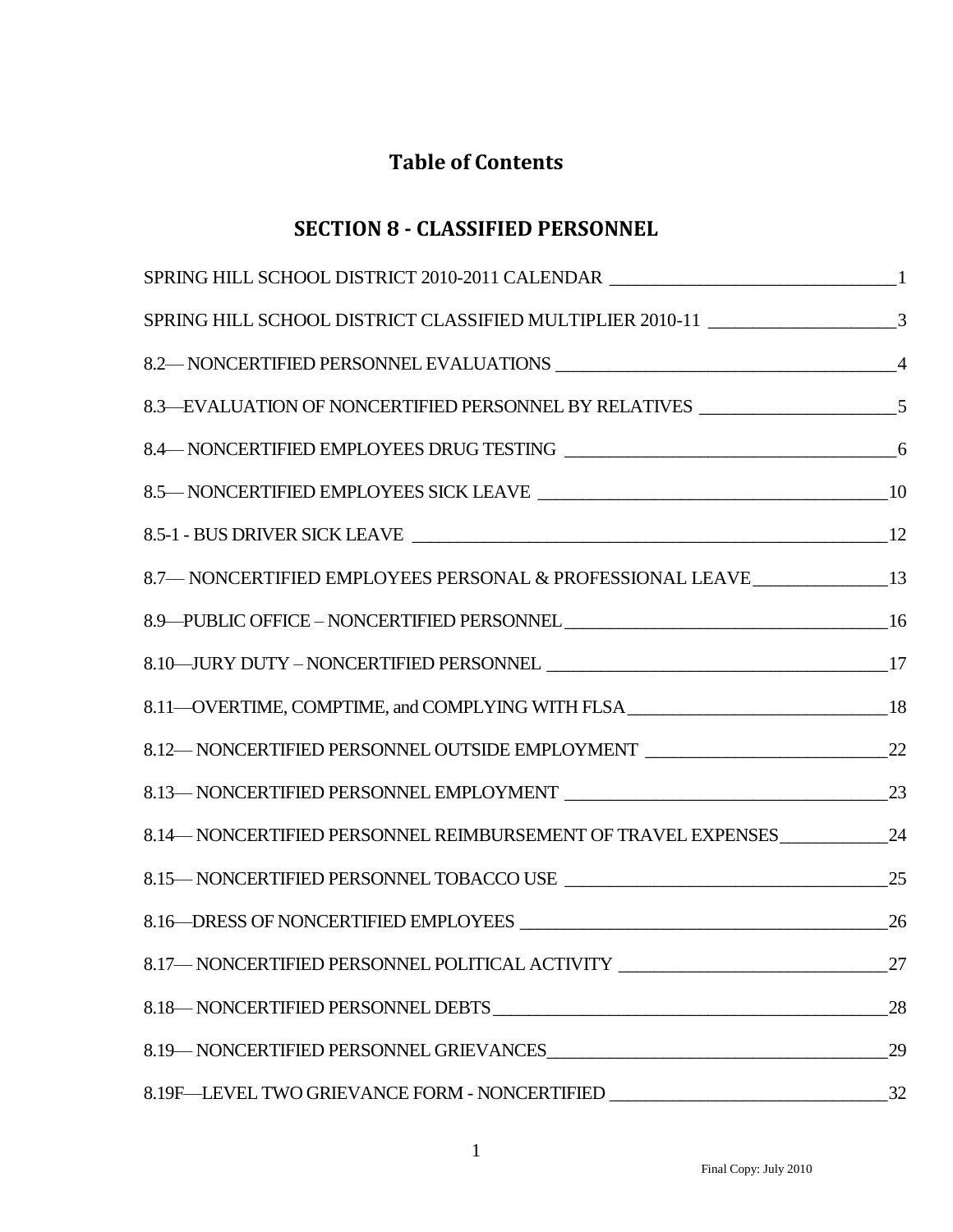| 8.20 NONCERTIFIED PERSONNEL SEXUAL HARASSMENT __________________________________33  |  |
|-------------------------------------------------------------------------------------|--|
| 8.21 — NONCERTIFIED PERSONNEL SUPERVISION OF STUDENTS ___________________________35 |  |
| 8.22—NONCERTIFIED PERSONNEL COMPUTER USE POLICY ________________________________36  |  |
| 8.22F-NONCERTIFIED PERSONNEL INTERNET USE AGREEMENT ____________________________37  |  |
| 8.23-NONCERTIFIED PERSONNEL FAMILY MEDICAL LEAVE* _______________________________39 |  |
|                                                                                     |  |
|                                                                                     |  |
| 8.26—NONCERTIFIED PERSONNEL RESPONSIBILITIES GOVERNING BULLYING_____________51      |  |
| 8.27-NONCERTIFIED PERSONNEL LEAVE - INJURY FROM ASSAULT ______________________54    |  |
| 8.28— DRUG FREE WORKPLACE - NONCERTIFIED PERSONNEL _____________________________55  |  |
| 8.28F—DRUG FREE WORKPLACE POLICY ACKNOWLEDGEMENT _______________________________57  |  |
|                                                                                     |  |
| 8.30—NONCERTIFIED PERSONNEL REDUCTION IN FORCE__________________________________59  |  |
| 8.31-NONCERTIFIED PERSONNEL TERMINATION AND NON-RENEWAL ________________________61  |  |
|                                                                                     |  |
|                                                                                     |  |
| 8.34-NONCERTIFIED PERSONNEL WHO ARE MANDITORY REPORTERS DUTY TO REPORT              |  |
|                                                                                     |  |
| 8.35 RELEASE of STUDENT'S FREE and REDUCED PRICE MEAL ELIGIBLITY INFORMATION65      |  |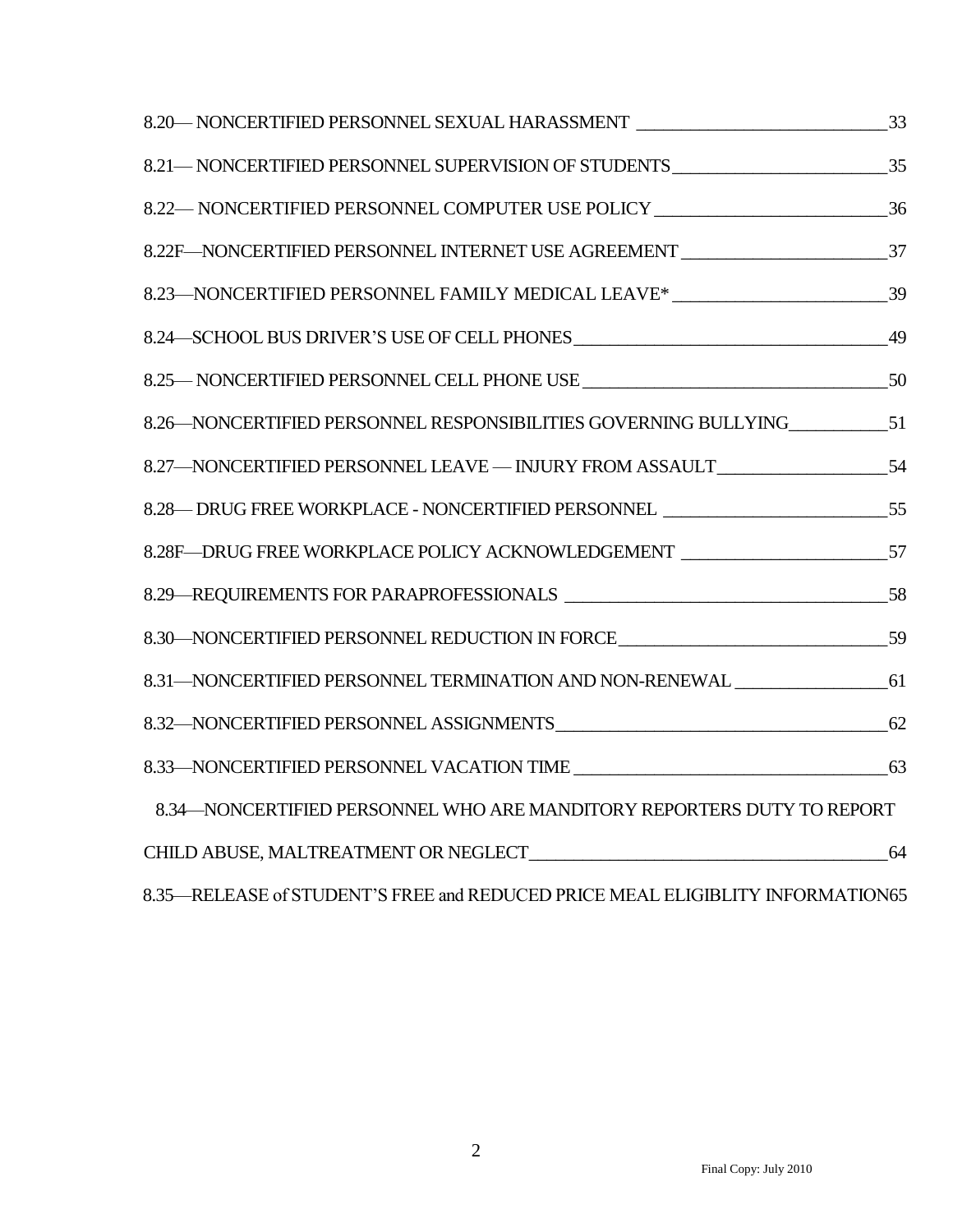# **SPRING HILL SCHOOL DISTRICT 2010-2011 CALENDAR**

<span id="page-2-0"></span>

| July 1st                | <b>Beginning of Fiscal Year</b>                      |
|-------------------------|------------------------------------------------------|
| <b>August 12th</b>      | <b>Professional Development</b>                      |
| <b>August 16th</b>      | <b>Professional Development</b>                      |
| <b>August 17th</b>      | <b>Professional Development</b>                      |
| August 18th             | <b>Professional Development</b>                      |
| <b>August 19th</b>      | <b>Students first day (Beginning of 1st Quarter)</b> |
| Sept. 6th               | Labor Day (No School)                                |
| Sept 23rd               | <b>Parent Teacher Conference</b>                     |
| <b>Oct. 21st</b>        | End of 1st Qtr. (45 Days)                            |
| Oct. 22nd               | <b>Beginning of second Qtr.</b>                      |
| Oct. 29th               | <b>Halloween Parties</b>                             |
| Nov. 15th               | <b>Deer Day</b> (No School)                          |
| <b>Nov. 22nd</b>        | <b>Teacher In-Service (No School)</b>                |
| Nov. 23rd               | <b>Teacher In-Service (No School)</b>                |
| Nov. $24^{th}$ -26th    | <b>Thanksgiving Holiday (No School)</b>              |
| Dec.2nd                 | <b>Parent Teacher Conference</b>                     |
| Dec. 17th               | <b>Christmas Parties</b>                             |
| Dec. $20^{th}$ -Jan 2nd | <b>Christmas Holidays (No School)</b>                |
| Jan 14th                | End of 2nd Qtr. (45 Days)                            |
| Jan 17th                | <b>MLK Holiday</b> (No School)                       |
| <b>Jan. 18th</b>        | <b>Beginning of 3rd Qtr.</b>                         |
| Feb. 11th               | <b>Valentine Parties</b>                             |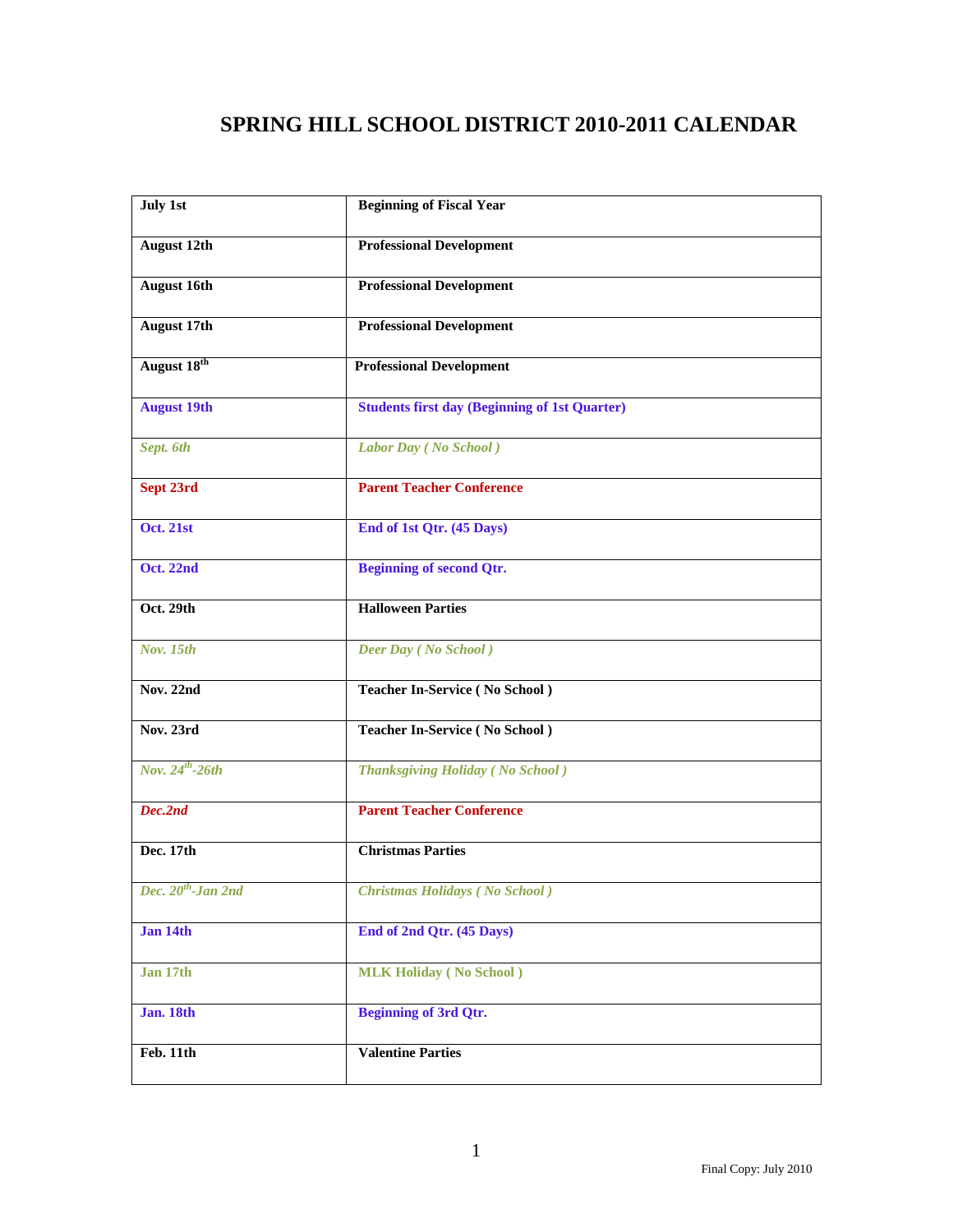| Feb. 17th                              | <b>Parent Teacher Conference</b>                                                                                                                                                                                                                                                                                                                                                          |
|----------------------------------------|-------------------------------------------------------------------------------------------------------------------------------------------------------------------------------------------------------------------------------------------------------------------------------------------------------------------------------------------------------------------------------------------|
| $\overline{Feb. 21^{st}}$              | <b>President's Day (No School)</b>                                                                                                                                                                                                                                                                                                                                                        |
| March 18th                             | End of 3 <sup>rd</sup> Qtr. (43 Days)                                                                                                                                                                                                                                                                                                                                                     |
| March $21^{st}$ -25th                  | <b>Spring Break (No School)</b>                                                                                                                                                                                                                                                                                                                                                           |
| <b>March 28th</b>                      | <b>Beginning of 4th QTR</b>                                                                                                                                                                                                                                                                                                                                                               |
| April 11 <sup>th</sup> -15th           | <b>Benchmark Exams (Tentative)</b>                                                                                                                                                                                                                                                                                                                                                        |
| <b>April 22nd</b>                      | <b>Good Friday (No School)</b><br>$\{I^{st}$ Bad Weather Make-up Day}                                                                                                                                                                                                                                                                                                                     |
| <b>April 28th</b>                      | <b>Parent Teacher Conference</b>                                                                                                                                                                                                                                                                                                                                                          |
| May $15th$                             | <b>Baccalaureate (Tentative)</b>                                                                                                                                                                                                                                                                                                                                                          |
| $\overline{\text{May }19^{\text{th}}}$ | <b>Graduation (Tentative)</b>                                                                                                                                                                                                                                                                                                                                                             |
| May 27 <sup>th</sup>                   | End of 4 <sup>th</sup> Qtr. (45 Days)                                                                                                                                                                                                                                                                                                                                                     |
| May 30th                               | <b>Memorial Day (No School)</b><br><sup>{2nd</sup> Bad Weather Make-up Day}                                                                                                                                                                                                                                                                                                               |
| May 31st                               | <b>Student's Last Day</b>                                                                                                                                                                                                                                                                                                                                                                 |
| June 1st                               | {3 <sup>rd</sup> Bad Weather Make-up Day}                                                                                                                                                                                                                                                                                                                                                 |
| June 2 <sup>nd</sup>                   | {4 <sup>th</sup> Bad Weather Make-up Day}                                                                                                                                                                                                                                                                                                                                                 |
| June 3rd                               | {5 <sup>th</sup> Bad Weather Make-up Day}                                                                                                                                                                                                                                                                                                                                                 |
|                                        | 190 Teacher Days (Teachers are responsible for 6 days of Professional development in addition to the days included in<br>above 2010-2011 school year. 2 of these days are in lieu of the scheduled teacher in service for (Nov 23-24) 1st bad<br>weather day make-up on April 22nd,- 2nd bad weather day make-up on May 30 <sup>th</sup> -3rd make-up day on June 1st <sup>-4th</sup> bad |

weather make-up day on June 2<sup>nd</sup>-5<sup>th</sup> bad weather make-up day June 3<sup>rd</sup>. **\*178 Student Days**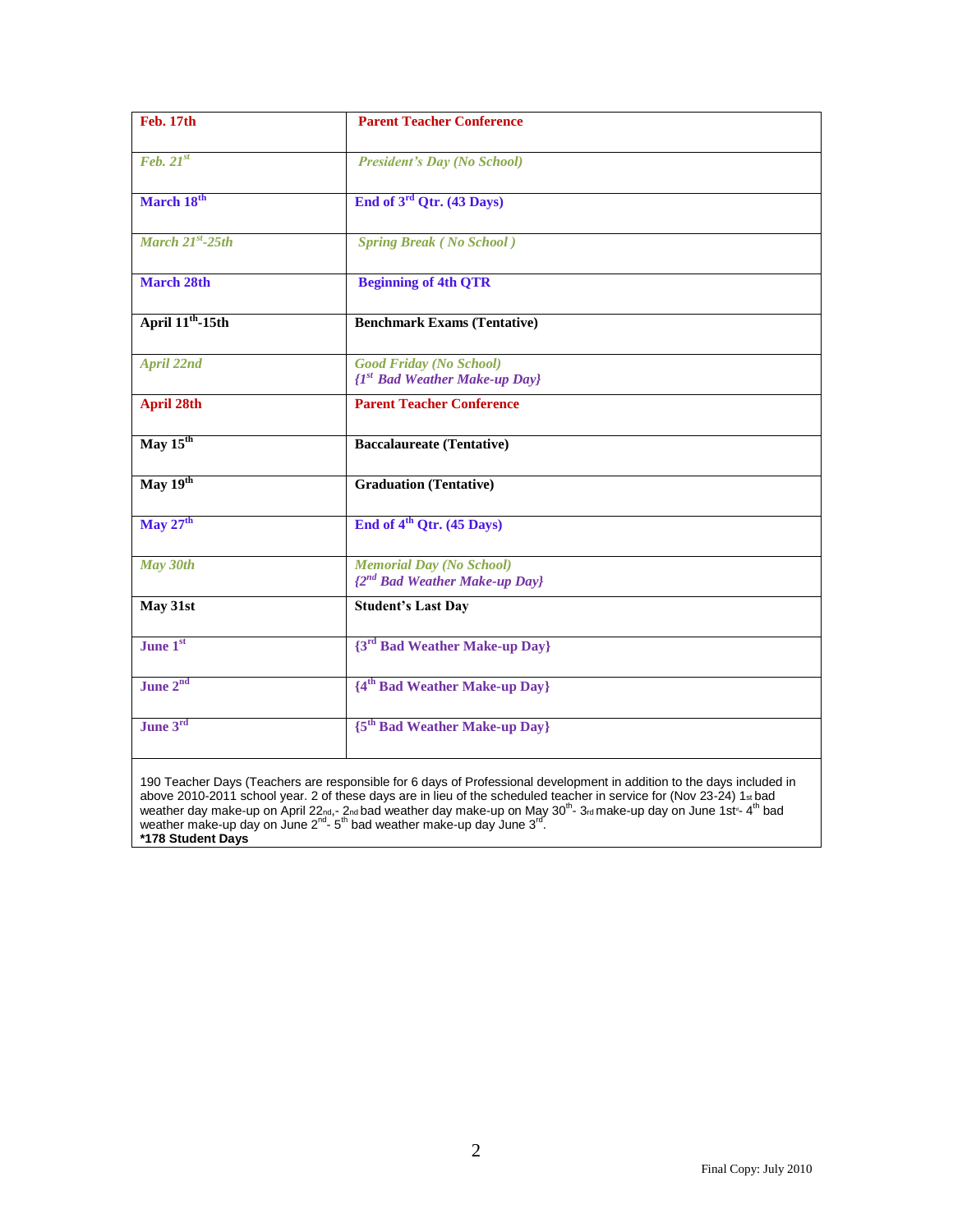### <span id="page-4-0"></span>**SPRING HILL SCHOOL DISTRICT CLASSIFIED MULTIPLIER 2010-11**

| <b>District Treasurer</b>            | 240 | 0.720562   |     |
|--------------------------------------|-----|------------|-----|
| <b>Bookkeeper</b>                    | 240 | 0.66       |     |
| Bookkeeper/Admin Secretary           | 240 | 0.60       |     |
| <b>Admin Secretary</b>               | 240 | 0.51       |     |
| <b>Principal's Secretary</b>         | 240 | 0.45       |     |
| Maintenance/Operation                | 240 | 0.43       |     |
| Food Service/Mgr                     | 205 | 0.457136   |     |
| Aides/Para-Professional              | 180 | 0.38       |     |
| Food Service/Cook                    | 180 | 0.37       |     |
| Custodians***                        | 240 | 0.36       | *** |
| Nurse/RN                             | 178 | 0.76       |     |
| Nurse/LPN                            | 178 | 0.61       |     |
| Transportation                       | 178 | 0.20       |     |
| <b>Distance Learning Facilitator</b> | 178 | \$<br>7.55 |     |
| Non-Instructional                    | 178 | \$<br>7.55 |     |
| Clerical                             | 178 | \$<br>7.55 |     |

The above multipliers will be computed against the certified bachelor pay scale Example: a cook with 4 years experience in the district on a 180-day contract

 $$32,411.00 \text{ X}.37 = $11,992.07$ \$11,992.07 divided by 190 days =  $$63.12$  per day  $$63.12 \times 180$  contract = \$11,361.60 per year

*\*A.C.A § 6-17-2203 requires school districts to increase the minimum hourly rate paid to full-time classified school employees by a percentage equal to the percentage increase of the consumer price index (CPI).*

*\*\* Above pay scale will only be used to set salaries for 2009-2010 school year and at the boards discretion for subsequent school years.* 

*\*\*\* Classified Multipliers are based on a 7 hr. workday. Positions that work less than a 7 hr. workday will be prorated to the number of hours contracted to work.*

*\*\*\* Part time classified personnel will be paid federal minimum wage.*

Legal References: A.C.A. 6-17-2301 A.C.A. 6-17-2203

Date Adopted: June 23, 2008 Date Revised: July 21, 2009 Date Re-adopted: August 17, 2009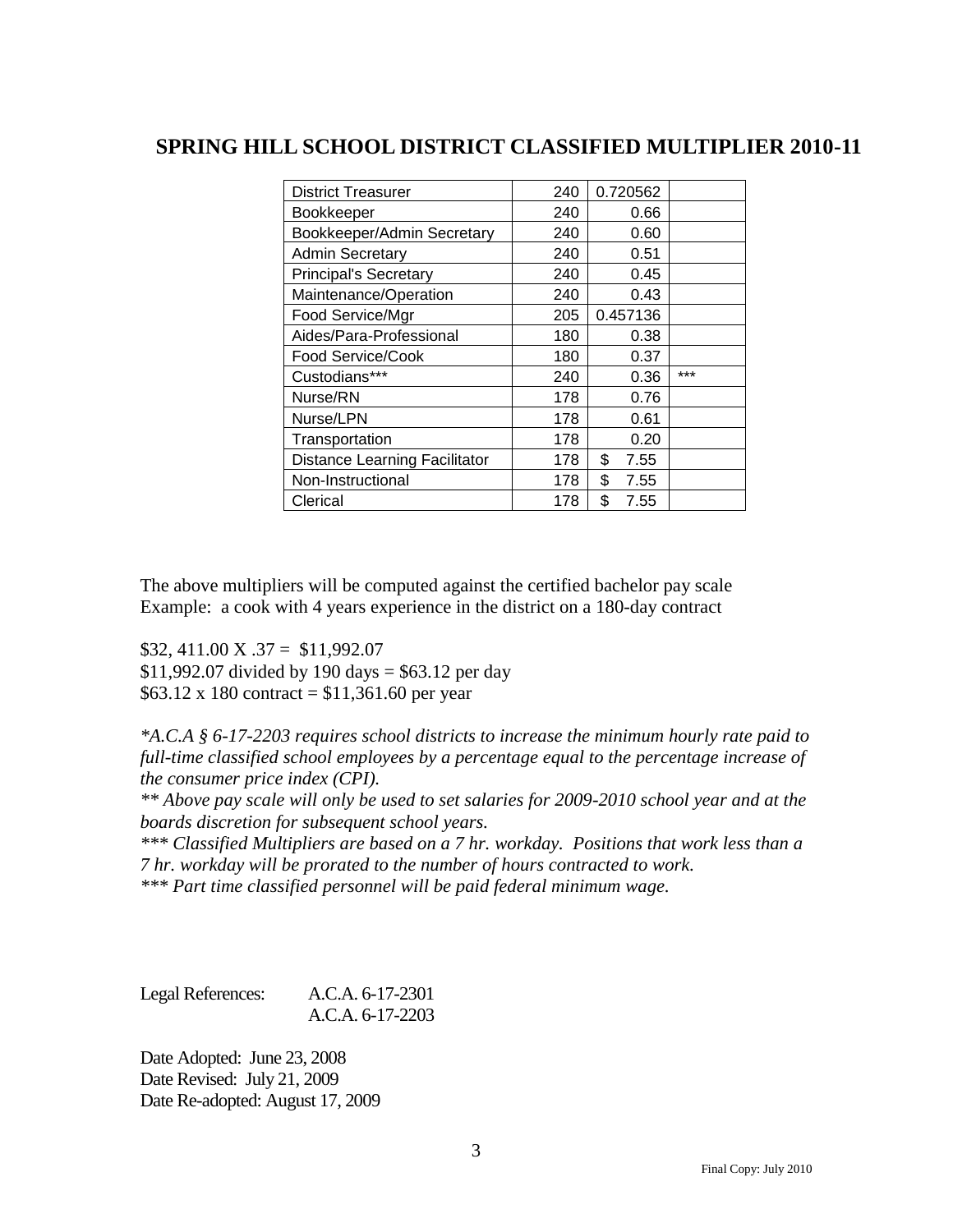## <span id="page-5-0"></span>**8.2— NONCERTIFIED PERSONNEL EVALUATIONS**

Noncertified personnel may be periodically evaluated.

Any forms, procedures or other methods of evaluation, including criteria, are to be developed by the Superintendent and or his designee(s), but shall not be part of the personnel policies of the District.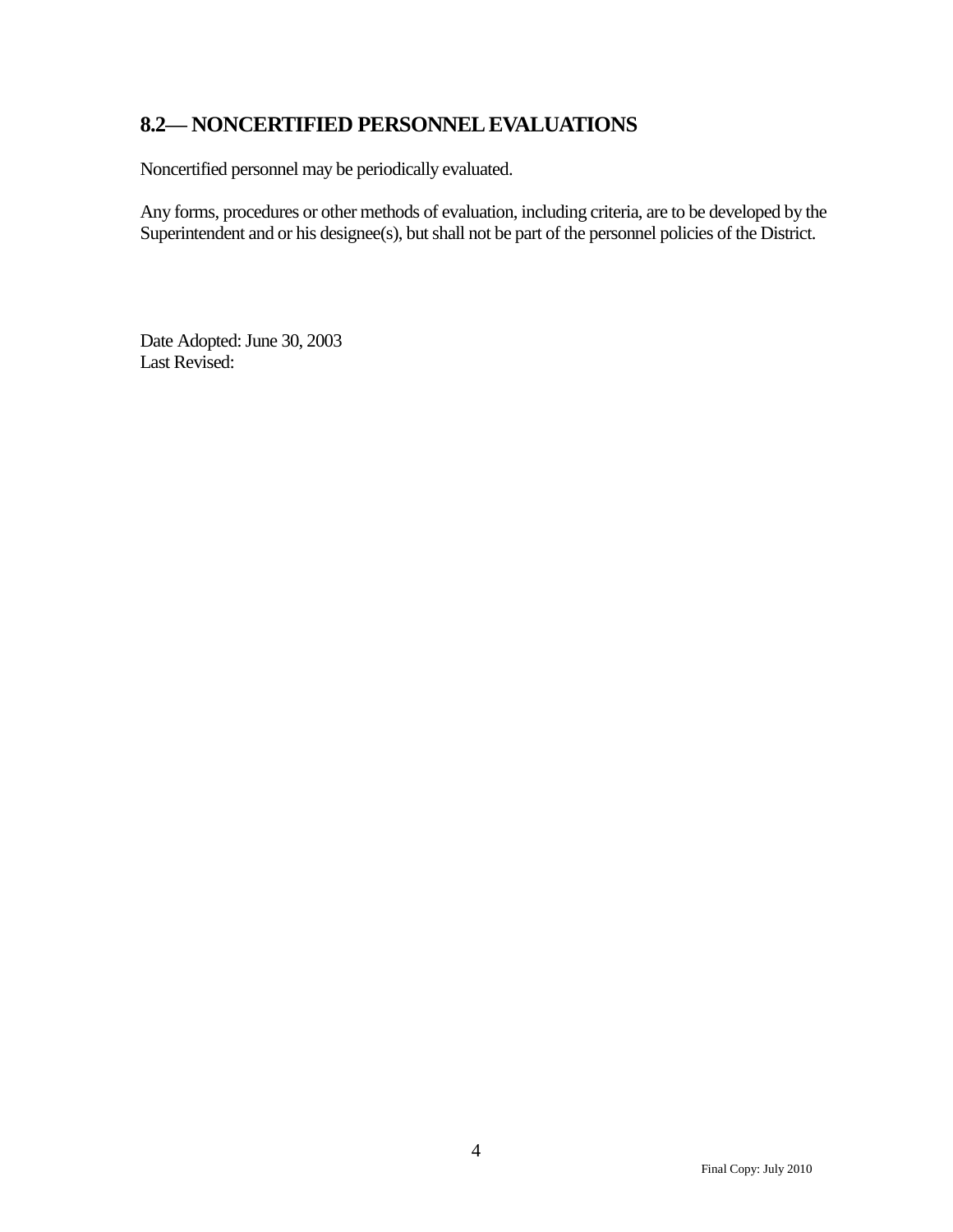### <span id="page-6-0"></span>**8.3—EVALUATION OF NONCERTIFIED PERSONNEL BY RELATIVES**

No person shall be employed in, or assigned to, a position which would require that he be evaluated by any relative, by blood or marriage, including spouse, parent, child, grandparent, grandchild, sibling, aunt, uncle, niece, nephew, or first cousin.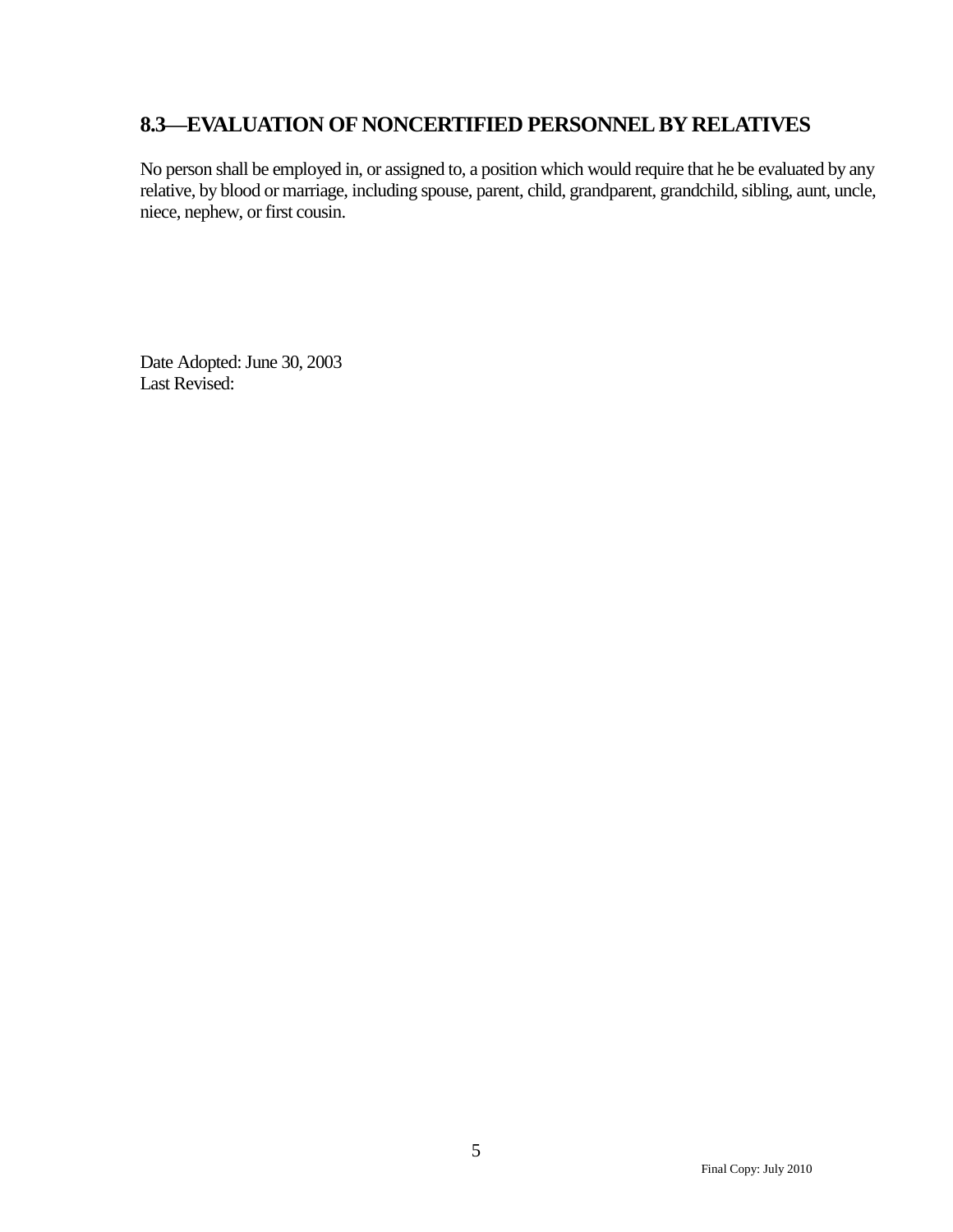## <span id="page-7-0"></span>**8.4— NONCERTIFIED EMPLOYEES DRUG TESTING**

### **Scope of Policy**

Each person hired for a position which allows or requires that the employee operate any type of motor vehicle which is privately owned and operated for compensation, or which is owned, leased or otherwise operated by, or for the benefit of the District, and is operated for the transportation of children to or from school or school sponsored activity shall undergo a physical examination, including a drug test. . Each person's initial employment for a job entailing a safety sensitive function is conditioned upon the district receiving a negative drug test result for that employee. The offer of employment is also conditioned upon the employee's signing an authorization for the request for information by the district from the Commercial Driver Alcohol and Drug Testing Database.

### **Methods of Testing**

The collection, testing methods and standards shall be determined by the agency or other medical organizations chosen by the School Board to conduct the collection and testing of samples. The drug and alcohol testing is to be conducted by a laboratory certified pursuant to the most recent guidelines issued by the United States Department of Health and Human Services for such facilities. ("Mandatory Guidelines for Federal Workplace Drug Testing Programs").

### **Definition**

Safety sensitive function includes:

- a. All time spent inspecting, servicing, and/or preparing the vehicle;
- b. All time spent driving the vehicle;
- c. All time spent loading or unloading the vehicle or supervising the loading or unloading of the vehicle; and
- d. All time spent repairing, obtaining assistance, or remaining in attendance upon a disabled vehicle.

### **Requirements**

Employees shall be drug and alcohol free from the time the employee is required to be ready to work until the employee is relieved from the responsibility for performing work and/or any time they are performing a safetysensitive function. In addition to the testing required as an initial condition of employment, employees shall submit to subsequent drug tests as required by law and/or regulation. Subsequent testing includes, and/or is triggered by, but is not limited to:

- 1. Random tests;
- 2. Testing in conjunction with an accident;
- 3. Receiving a citation for a moving traffic violation; and
- 4. Reasonable suspicion.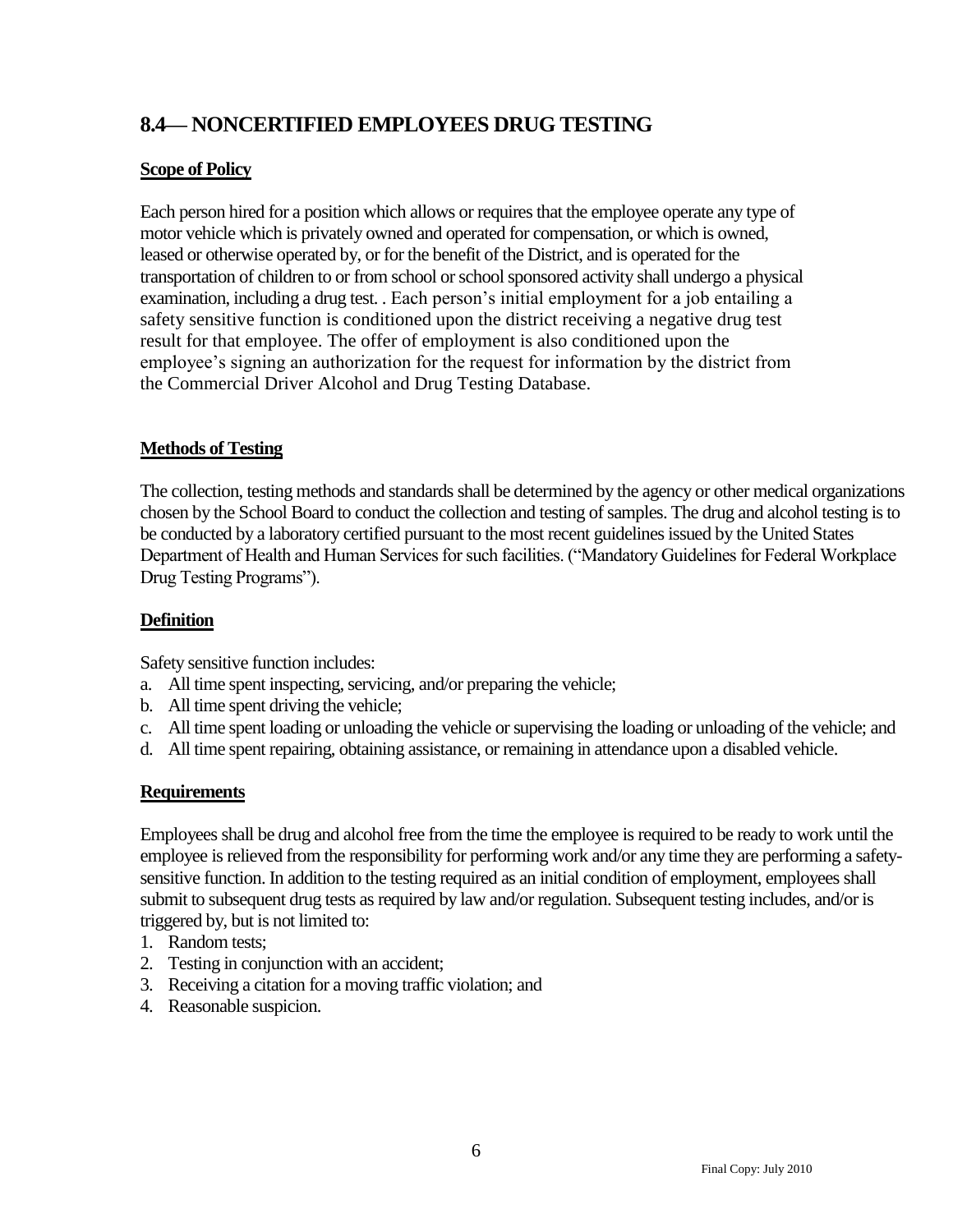### **Prohibitions**

- A. No driver shall report for duty or remain on duty requiring the performance of safety-sensitive functions while having an alcohol concentration of 0.04 or greater;
- B. No driver shall use alcohol while performing safety-sensitive functions;
- C. No driver shall perform safety-sensitive functions within four (4) hours after using alcohol;
- D. No driver required to take a post-accident alcohol test under #2 above shall use alcohol for eight (8) hours following the accident or until he/she undergoes a post-accident alcohol test, whichever occurs first;
- E. No driver shall refuse to submit to an alcohol or drug test in conjunction with # 1,2, and/or 4 above;
- F. No driver shall report for duty or remain on duty requiring the performance of safety-sensitive functions when using any controlled substance, except when used pursuant to the instructions of a licensed medical practitioner, knowledgeable of the driver's job responsibilities, who has advised the driver that the substance will not adversely affect the driver's ability to safely operate his/her vehicle. It is the employee's responsibility to inform his/her supervisor of the employee's use of such medication;
- G. No driver shall report for duty, remain on duty, or perform a safety-sensitive function if the driver tests positive or has adulterated or substituted a test specimen for controlled substances.

Violation of any of these prohibitions may lead to disciplinary action being taken against the employee, which could include termination or non-renewal.

### **Testing for Cause**

Drivers involved in an accident in which there is a loss of another person's life shall be tested for alcohol and controlled substances as soon as practicable following the accident. Drivers shall also be tested for alcohol within eight (8) hours and for controlled substances within thirty two (32) hours following an accident for which they receive a citation for a moving traffic violation if the accident involved: 1) bodily injury to any person who, as a result of the injury, immediately receives medical treatment away from the scene of the accident, or 2) one or more motor vehicles incurs disabling damage as a result of the accident requiring the motor vehicle to be transported away from the scene by a tow truck or other motor vehicle.

### **Refusal to Submit**

Refusal to submit to an alcohol or controlled substance test means that the driver

- Failed to appear for any test within a reasonable period of time as determined by the employer consistent with applicable Department of Transportation agency regulation;
- Failed to remain at the testing site until the testing process was completed;
- Failed to provide a urine specimen for any required drug test;
- Failed to provide a sufficient amount of urine without an adequate medical reason for the failure;
- Failed to undergo a medical examination as directed by the Medical Review Officer as part of the verification process for the previous listed reason;
- Failed or declined to submit to a second test that the employer or collector has directed the driver to take;
- Failed to cooperate with any of the testing process; and/or
- Adulterated or substituted a test result as reported by the Medical Review Officer.

### **Consequences for Violations**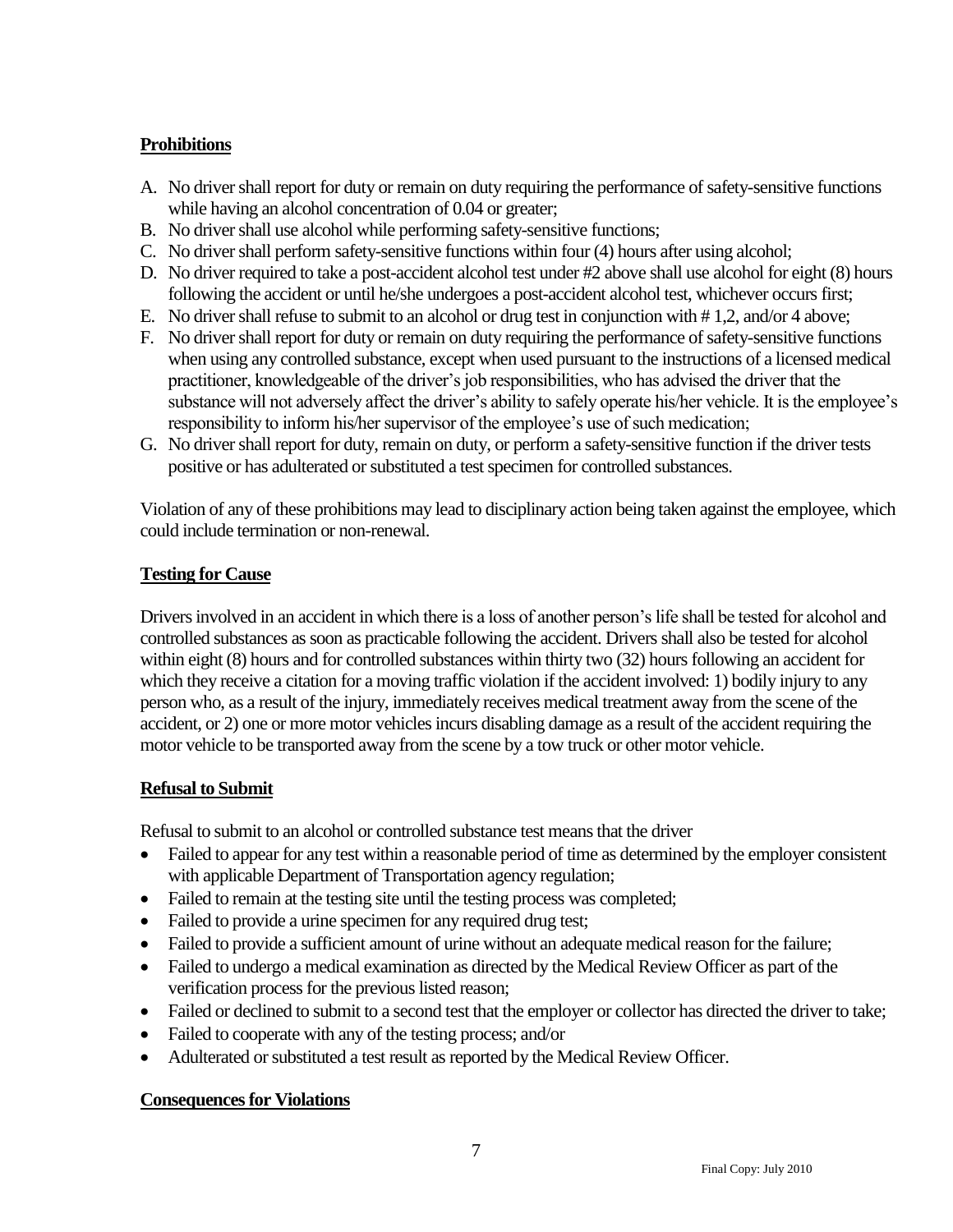Drivers who engage in any conduct prohibited by this policy, who refuse to take a required drug or alcohol test, refuse to sign the request for information required by law, or who exceed the acceptable limits for the respective tests shall no longer be allowed to perform safety-sensitive functions. Actions regarding their continued employment shall be taken in relation to their inability to perform these functions and could include termination or non-renewal of their contract of employment<sup>5</sup>

Drivers who exhibit signs of violating the prohibitions of this policy relating to alcohol or controlled substances shall not be allowed to perform or continue to perform safety-sensitive functions if they exhibit those signs during, just preceding, or just after the period of the work day that the driver is required to be in compliance with the provisions of this policy. This action shall be based on specific, contemporaneous, articulatable observations concerning the behavior, speech, or body odors of the driver. The Superintendent or his/her designee shall require the driver to submit to "reasonable suspicion" tests for alcohol and controlled substances. The direction to submit to such tests must be made just before, just after, or during the time the driver is performing safety-sensitive functions. If circumstances prohibit the testing of the driver the Superintendent or his/her designee shall remove the driver from reporting for, or remaining on, duty for a minimum of 24 hours from the time the observation was made triggering the driver's removal from duty.

If the results for an alcohol test administered to a driver is equal to or greater than 0.02, but less than 0.04, the driver shall be prohibited from performing safety-sensitive functions for a period not less than 24 hours from the time the test was administered. Unless the loss of duty time triggers other employment consequence policies, no further other action against the driver is authorized by this policy for test results showing an alcohol concentration of less than 0.04.

#### *Notes:*

*You are required to give drivers a copy of the procedures that will be used in the testing for drugs and alcohol. If you are following your own policy in this regard give your drivers a copy of that policy, if you're using a drug testing company to administer the tests give your drivers a copy of the test administration procedures.*

*You are required to provide your drivers the name of the person you have designated to answer your drivers questions about the materials you give them regarding drug and alcohol testing.*

*You are also required to give your employees "information pertaining to the effects of alcohol and controlled substance use on an individual's health, work, and personal life; signs and symptoms of an alcohol or a controlled substances problem (the driver's or a co-worker's); and available methods of intervening when an alcohol or a controlled substances problem is suspected, including confrontation, referral to any employee assistance program and/or referral to management.*

*Give a copy of this policy to your drivers.*

*Have your drivers sign an acknowledgement that they have received all of the information contained in this policy and these footnotes.*

Legal Reference: A.C.A. § 6-19-108 A.C.A. § 27-23-201 et seq. 49 C.F.R. § 382-101 – 605 49 C.F.R. § part 40 Arkansas Division of Academic Facilities and Transportation Rules Governing Maintenance and Operations of Arkansas Public School Buses and Physical Examinations of School Bus Drivers

Date Adopted: June 30, 2003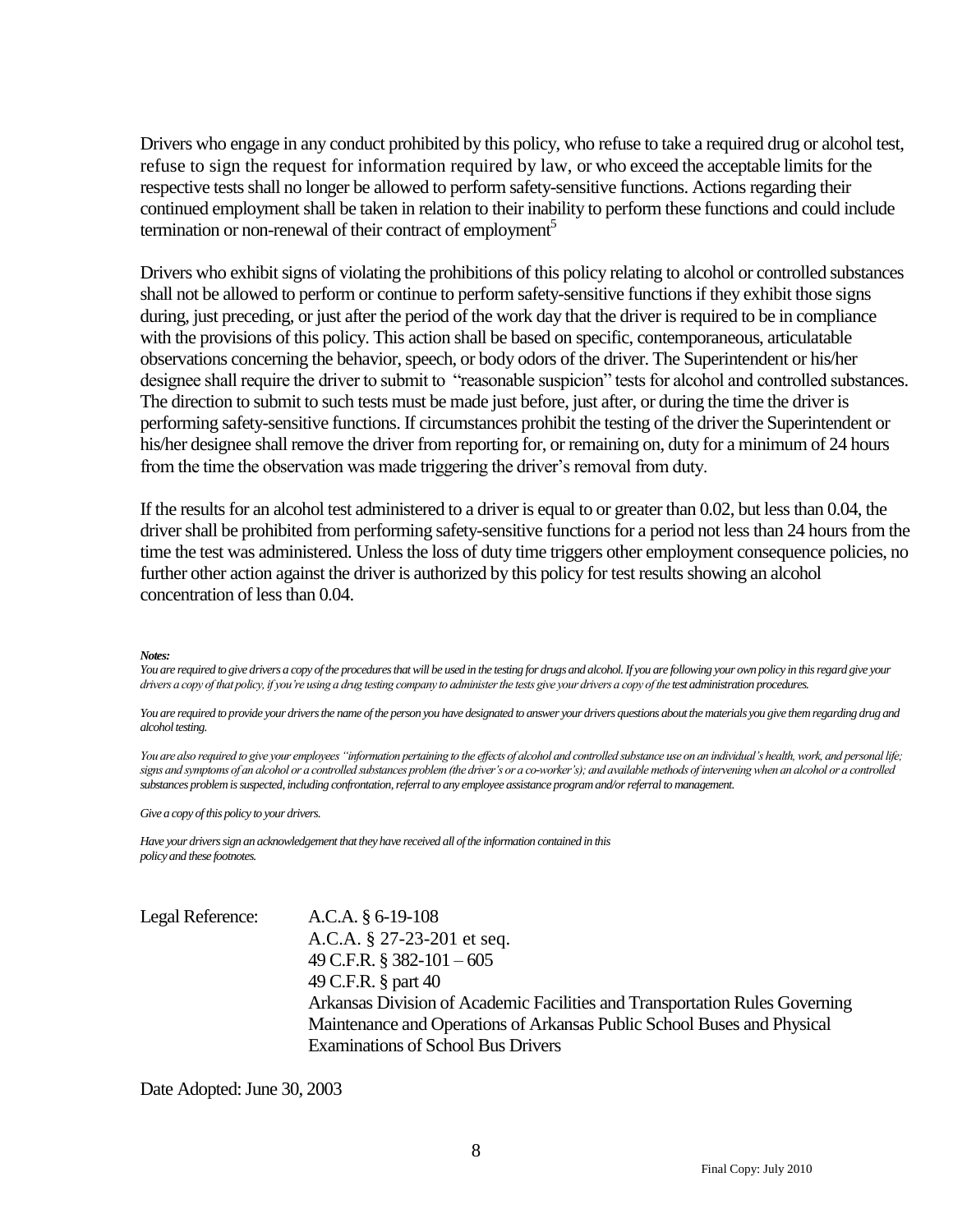Last Revised: May 22, 2007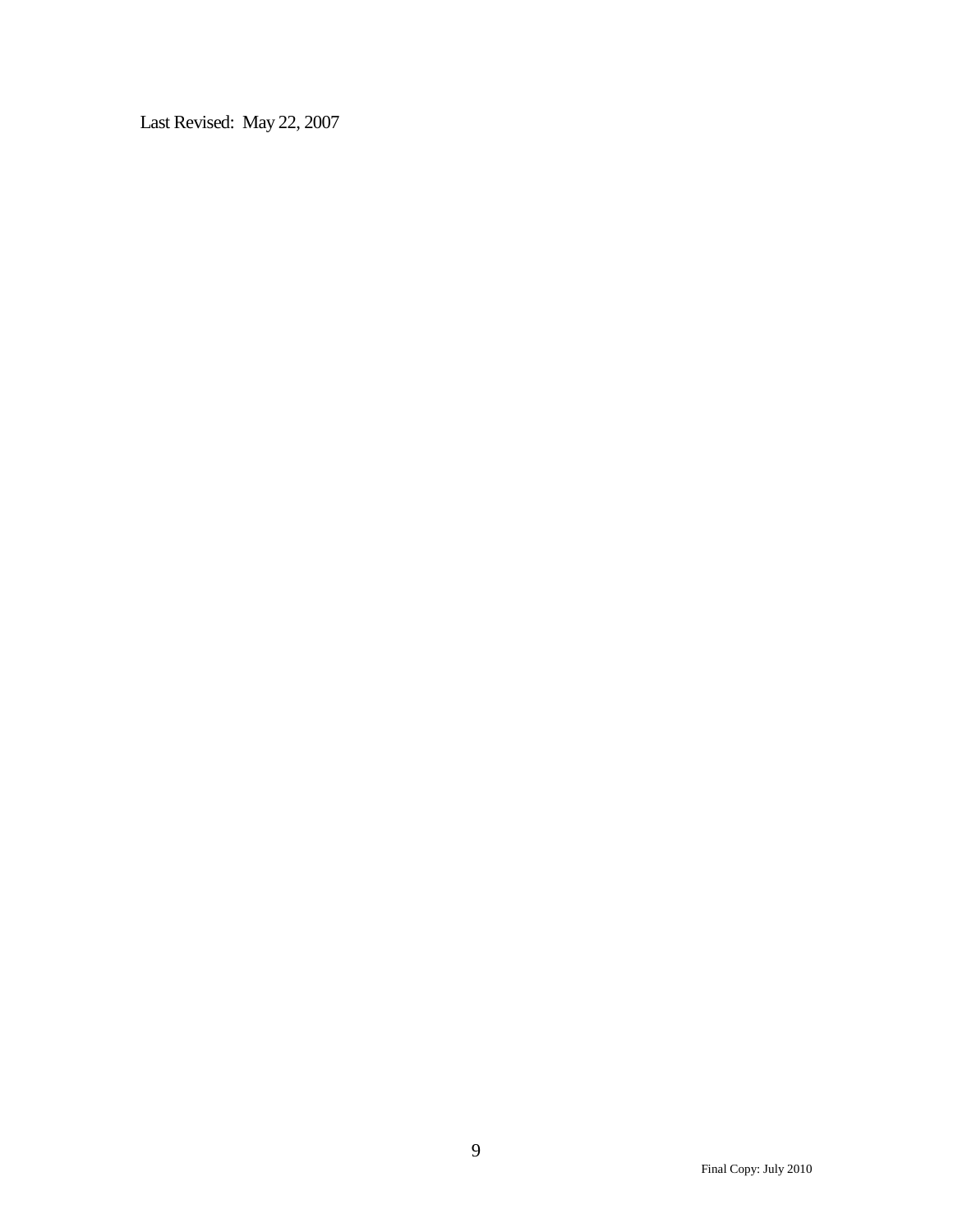## <span id="page-11-0"></span>**8.5— NONCERTIFIED EMPLOYEES SICK LEAVE**

### **Definitions**

- 1. "Employee" is an employee of the District working 20 or more hours per week who is not required to have a teaching license as a condition of his employment.
- 2. "Sick Leave" is absence from work due to illness, whether by the employee or a member of their immediate family, or due to a death in the family. The principal shall determine whether sick leave will be approved on the basis of a death outside the immediate family of the employee.
- 3. ―Current Sick Leave‖ means those days of sick leave for the current contract year, which leave is granted at the rate of one day of sick leave per month worked, or major part thereof.**\***
- 4. "Accumulated Sick Leave" is the total of unused sick leave, up to a maximum of one hundred twenty (120) days accrued from previous contract, but not used.
- 5. "Immediate family" means an employee's spouse, child, parent, or any other relative provided the other relative lives in the same household as the employee.

#### **Sick Leave**

The principal has the discretion to approve sick leave for an employee to attend the funeral of a person who is not related to the employee, under circumstances deemed appropriate by the principal. Such approved sick leave shall not exceed one-half day.

Pay for sick leave shall be at the employee's daily rate of pay, which is that employee's hourly rate of pay times the number of hours normally worked per day. Absences for illness in excess of the employee's accumulated and current sick leave shall result in a deduction from the employee's pay at the daily rate as defined above.

At the discretion of the principal (or Superintendent), the District may require a written statement from the employee's physician. Failure to provide such documentation of illness may result in sick leave not being paid, or in dismissal.

Excessive absenteeism, whatever the cause, to the extent that the employee is not carrying out his assigned duties to the degree that the education of students or the efficient operation of a school or the district is substantially adversely affected (at the determination of the principal or Superintendent) may result in dismissal.

### **Sick Leave and Family Medical Leave Act (FMLA) Leave**

When an employee takes sick leave, the district shall determine if the leave qualifies for FMLA leave. The district may request additional information from the employee to help make the applicability<sup>1</sup> determination. If the leave qualifies under the FMLA, the district will notify the employee, either orally or in writing, of the decision within two workdays. If the leave is intermittent as defined in this policy and the circumstances of the leave don't change, the district is only required to notify the employee once of the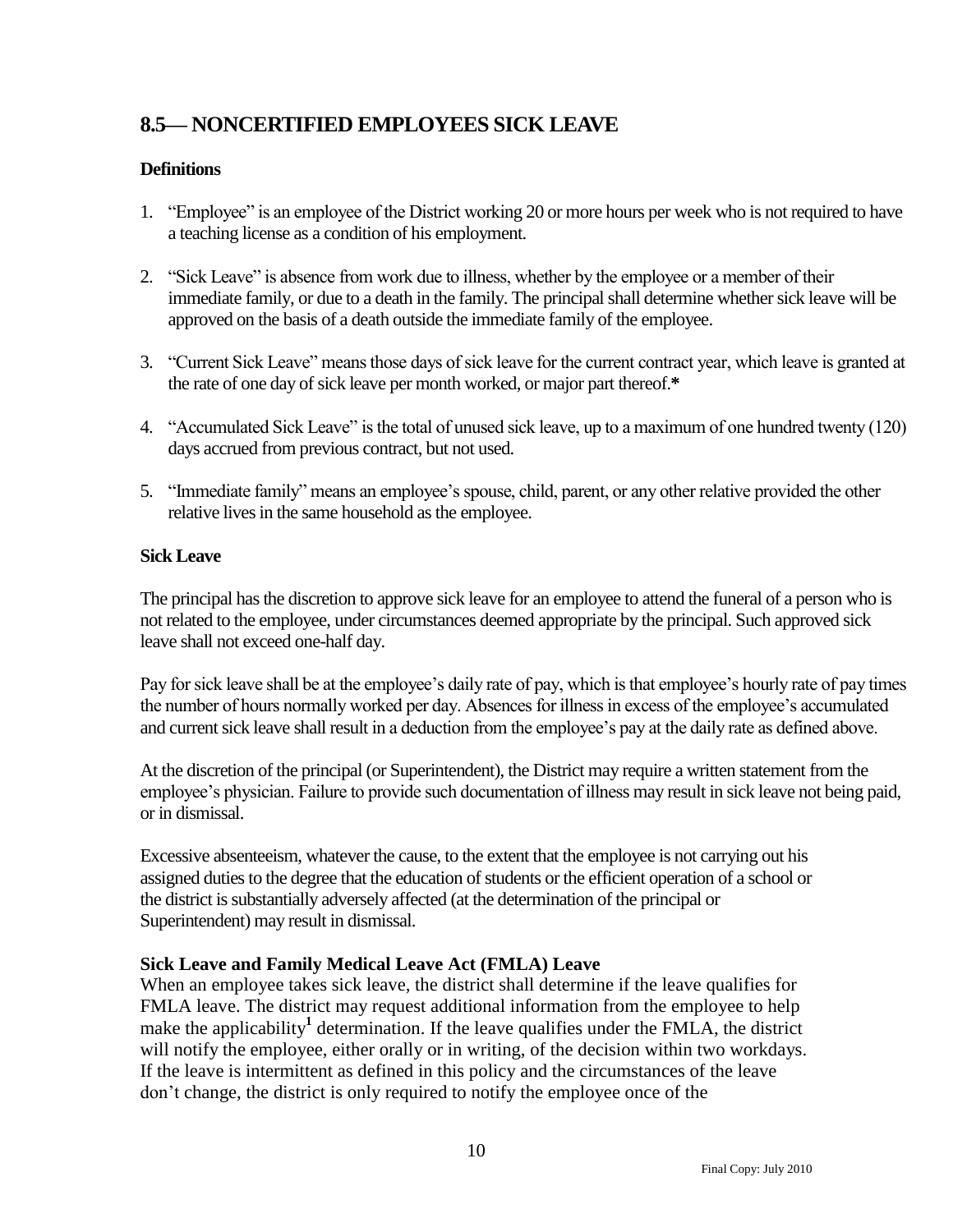determination regarding the applicability of sick leave and/or FMLA leave. To the extent the employee has accrued paid leave, any leave taken that qualifies for FMLA leave shall be paid leave and charged against the employee's accrued leave.

Legal References: A.C.A. § 6-17-1202 A.C.A. § 6-17-1301 et seq.

Date Adopted: June 30, 2003 Last Revised: June 23, 2008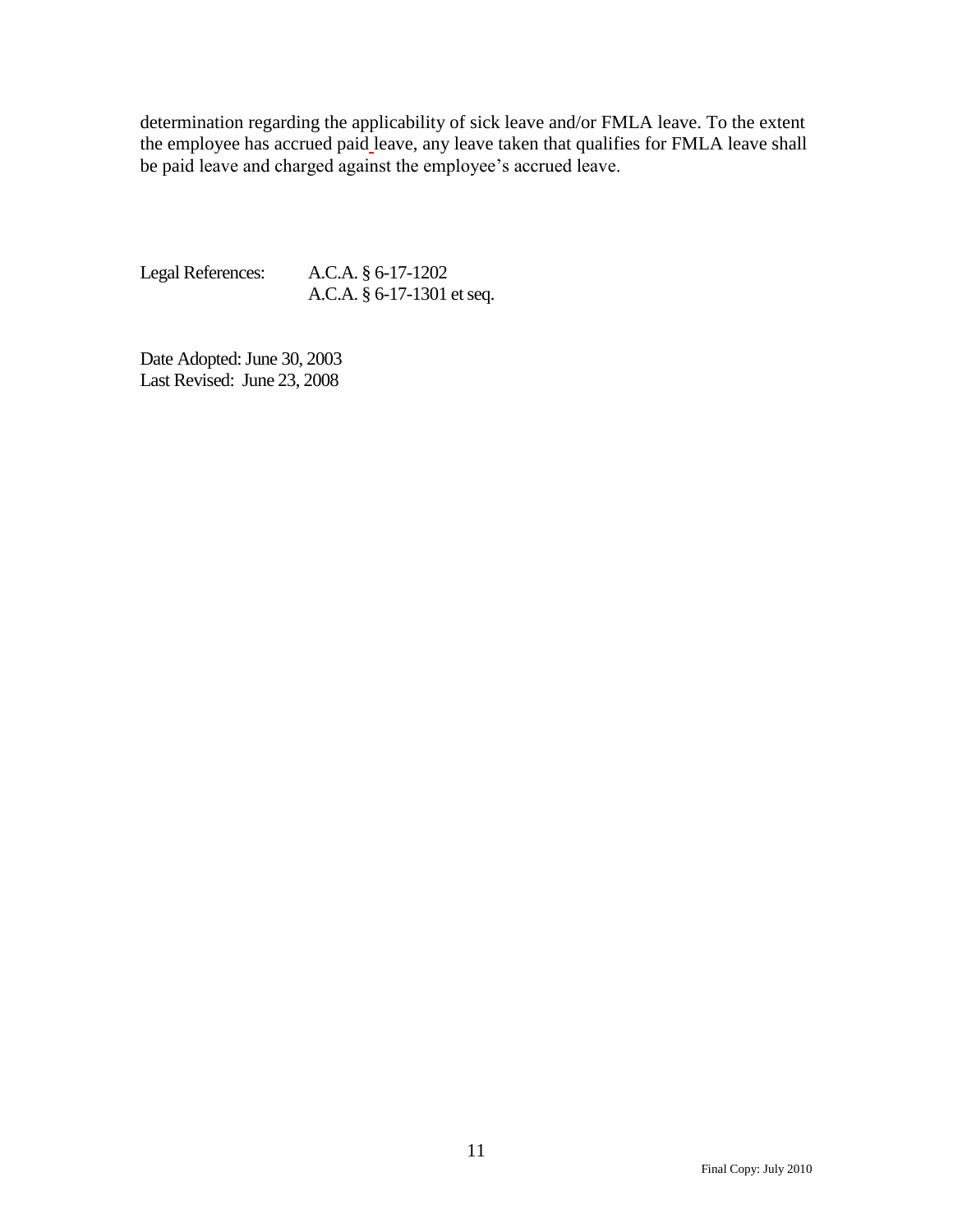### <span id="page-13-0"></span>**8.5-1 - BUS DRIVER SICK LEAVE**

Full time bus drivers will be allowed three [3] sick days per year which is not accumulative.

 With the exception of accumulated days, this policy follows the same rules as Policy 3.8— Certified Personnel Sick Leave and Policy 8.5---Non-Certified Employees Sick Leave.

Date Adopted: March 27, 2006 Last Revised: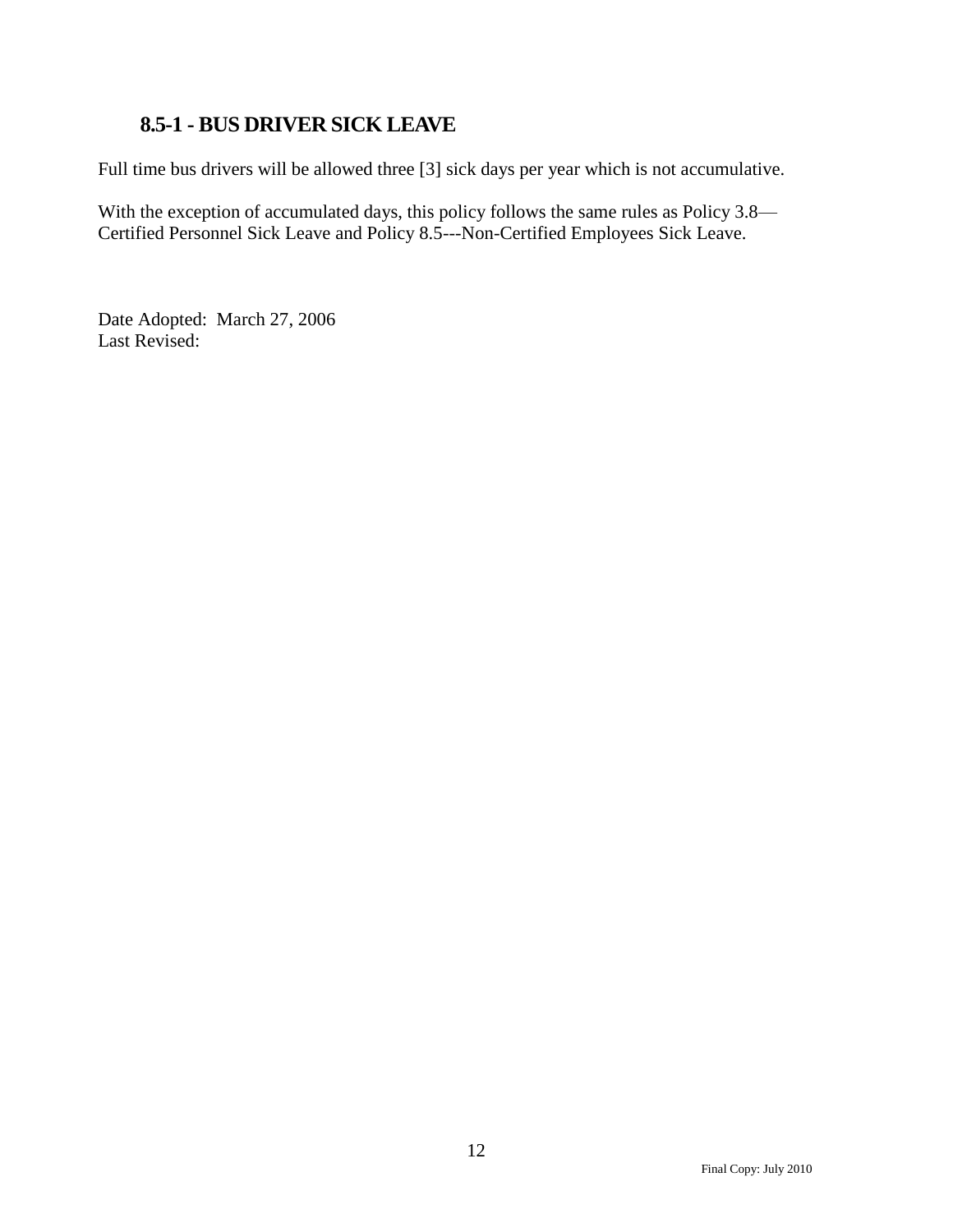## <span id="page-14-0"></span>**8.7— NONCERTIFIED EMPLOYEES PERSONAL & PROFESSIONAL LEAVE**

For the district to function efficiently and have the necessary personnel present to effect a high achieving learning environment, employee absences need to be kept to a minimum. The district acknowledges that there are times during the school year when employees have personal business that needs to be addressed during the school day. Each full-time employee shall receive two (2) days of personal leave per contract year. The leave may be taken in increments of no less than ½ day.

Employees shall take personal leave or leave without pay for those absences which are not due to attendance at school functions which are related to their job duties and do not qualify for other types of leave (for sick leave see Policy 8.5, for professional leave see below).

School functions, for the purposes of this policy, means:

- 1. Athletic or academic events related to a public school district; and
- 2. Meetings and conferences related to education.

The determination of what activities meet the definition of a school function shall be made by the employee's immediate supervisor or designee. In no instance shall paid leave in excess of allotted vacation days and/or personal days be granted to an employee who is absent from work while receiving remuneration from another source as compensation for the reason for their absence.

Any employee desiring to take personal leave may do so by making a written request to his supervisor at least twenty-four (24) hours prior to the time of the requested leave. The twenty-four hour requirement may be waived by the supervisor when the supervisor deems it appropriate.

Employees who fail to report to work when their request for a personal day has been denied or who have exhausted their allotted personal days, shall lose their daily rate of pay for the day(s) missed (leave without pay). While there are instances where personal circumstances necessitate an employee's absence beyond the allotted days of sick and/or personal leave, any employee who requires leave without pay must receive advance permission (except in medical emergencies) from their immediate supervisor. Failure to report to work without having received permission to be absent is grounds for discipline, up to and including termination.

Personal leave does not accumulate from one contract year to the next.

#### **Professional Leave**

―Professional Leave‖ is leave granted for the purpose of enabling an employee to participate in professional activities (e.g., workshops or serving on professional committees) which can serve to improve the school district's instructional program or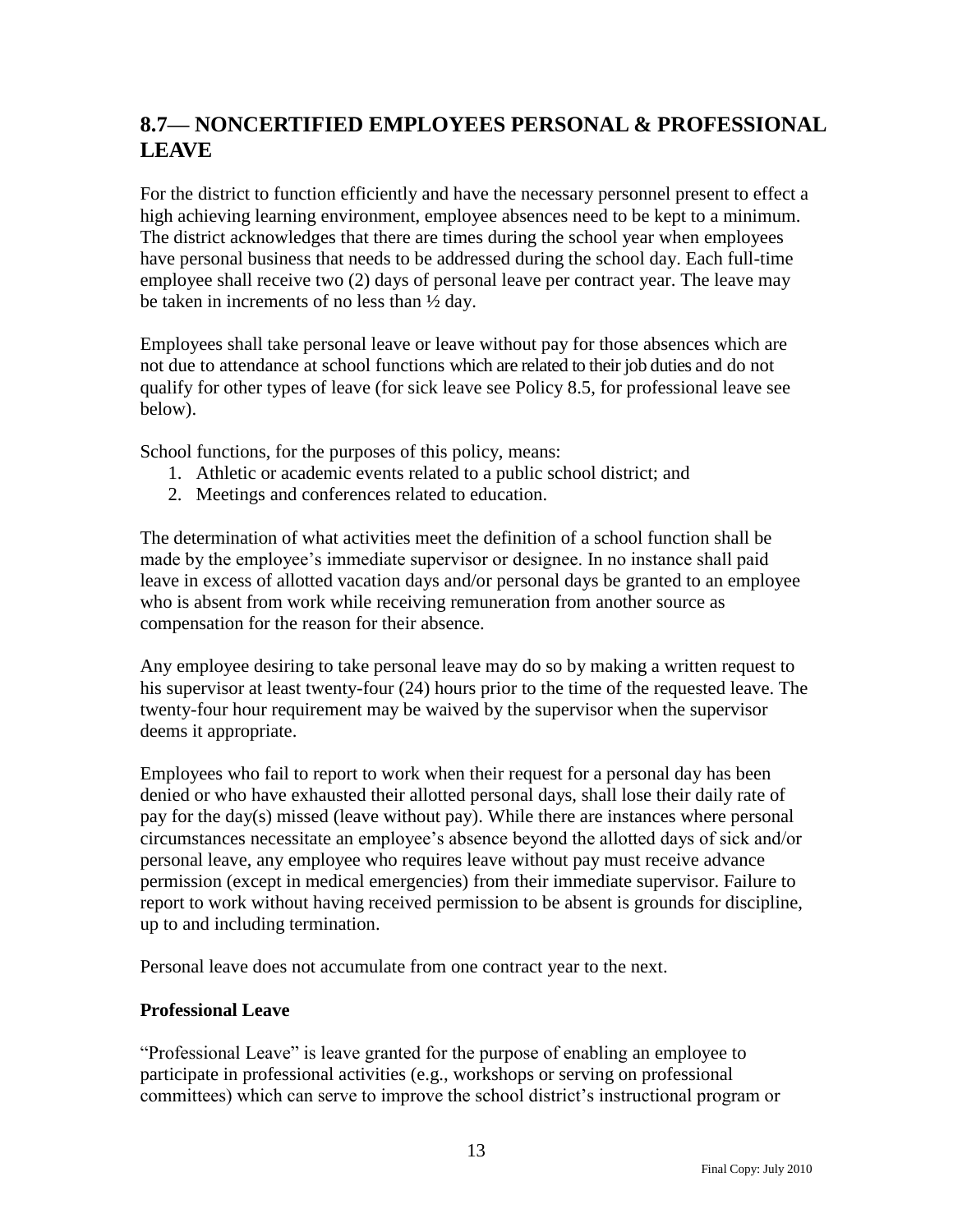enhances the employee's ability to perform his duties. Professional leave will also be granted when a school district employee is subpoenaed for a matter arising out of the employee's employment with the school district. Any employee seeking professional leave must make a written request to his immediate supervisor, setting forth the information necessary for the supervisor to make an informed decision. The supervisor's decision is subject to review and overruling by the superintendent. Budgeting concerns and the potential benefit for the district's students will be taken into consideration in reviewing a request for professional leave.

Applications for professional leave should be made as soon as possible following the employee's discerning a need for such leave, but, in any case, no less then two (2) weeks before the requested leave is to begin, if possible.

If the employee does not receive or does not accept remuneration for their participation in the professional leave activity and a substitute is needed for the employee, the district shall pay the full cost of the substitute. If the employee receives and accepts remuneration for their participation in the professional leave activity, the employee shall forfeit his/her daily rate of pay from the district for the time the employee misses. The cost of a substitute, if one is needed, shall be paid by the district.

Legal Reference: A.C.A. § 6-17-211

Date Adopted: June 30, 2003 Date Revised: June 23, 2008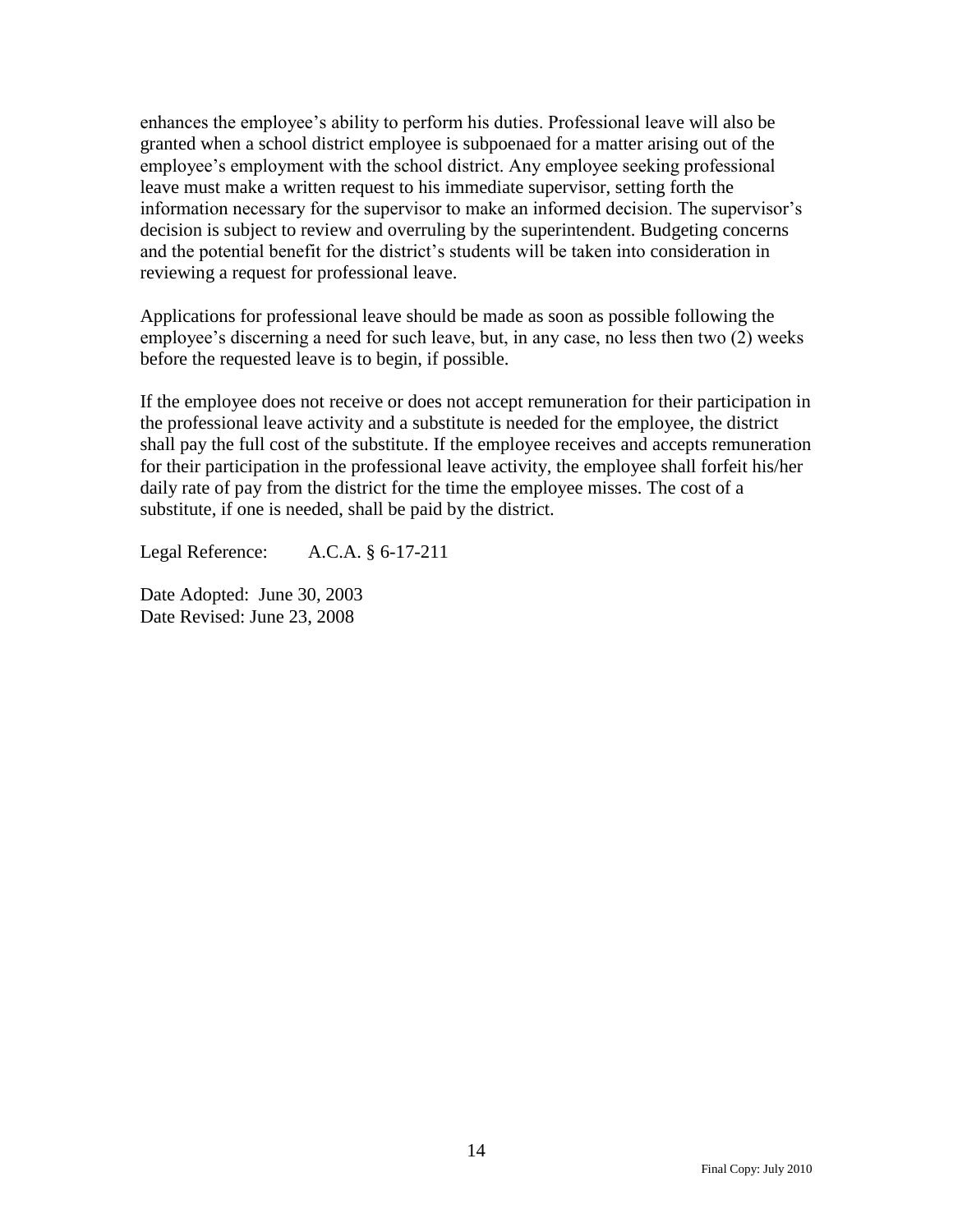#### **8.8 – NON - CERTIFIED PERSONNEL RESPONSIBILITIES IN DEALING WITH SEX OFFENDERS ON CAMPUS**

Individuals who have been convicted of certain sex crimes must register with law enforcement as sex offenders. Arkansas law places restrictions on sex offenders with a Level 1 sex offender having the least restrictions (lowest likelihood of committing another sex crime), and Level 4 sex offenders having the most restrictions (highest likelihood of committing another sex crime).

While Levels 1 and 2 place no restrictions prohibiting the individual's presence on a school campus, Levels 3 and 4 have specific prohibitions. These are specified in Policy 6.10—SEX OFFENDERS ON CAMPUS (MEGAN'S LAW) and it is the responsibility of district staff to know and understand the policy and, to the extent requested, aid school administrators in enforcing the restrictions placed on campus access to Level 3 and Level 4 sex offenders.

It is the intention of the board of directors that district staff not stigmatize students whose parents or guardians are sex offenders while taking necessary steps to safeguard the school community and comply with state law. Each school's administration should establish procedures so attention is not drawn to the accommodations necessary for registered sex offender parents or guardians.

#### Cross Reference: **6.10—SEX OFFENDERS ON CAMPUS (MEGAN'S LAW)**

Legal Reference: A.C.A. § 12-12-913 (g) (2) Arkansas Department of Education Guidelines for "Megan's Law" A.C.A. § 5-14-132

Date Adopted: May 22, 2007 Last Revised: June 23, 2008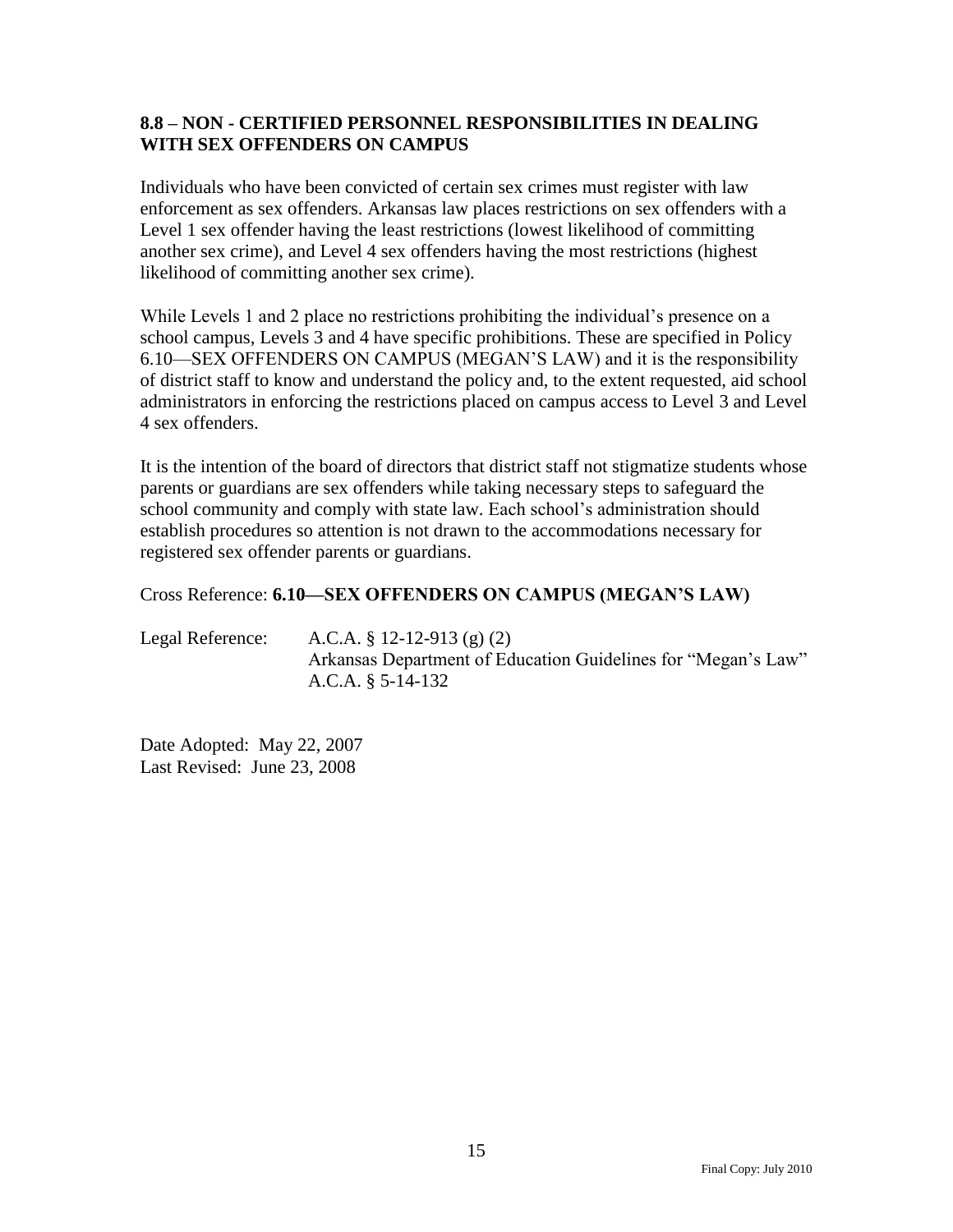### <span id="page-17-0"></span>**8.9—PUBLIC OFFICE – NONCERTIFIED PERSONNEL**

An employee of the District who is elected to the Arkansas General Assembly or any elective or appointive public office (not legally constitutionally inconsistent with employment by a public school district) shall not be discharged or demoted as a result of such service.

No paid leave will be granted for the employee's participation in such public office. The employee may receive pay for personal leave or vacation (if applicable), if approved in advance by the Superintendent, during his absence.

Prior to taking leave, and as soon as possible after the need for such leave is discerned by the employee, he must make written request for leave to the Superintendent, setting out, to the degree possible, the dates such leave is needed.

An employee who fraudulently requests sick leave for the purpose of taking leave to serve in public office may be subject to nonrenewal or termination of his employment contract.

Cross Reference: Policy # 8.17—Noncertified Personnel Political Activity

Legal Reference: A.C.A. § 6-17-115

Date Adopted: June 30, 2003 Last Revised: June 20, 2005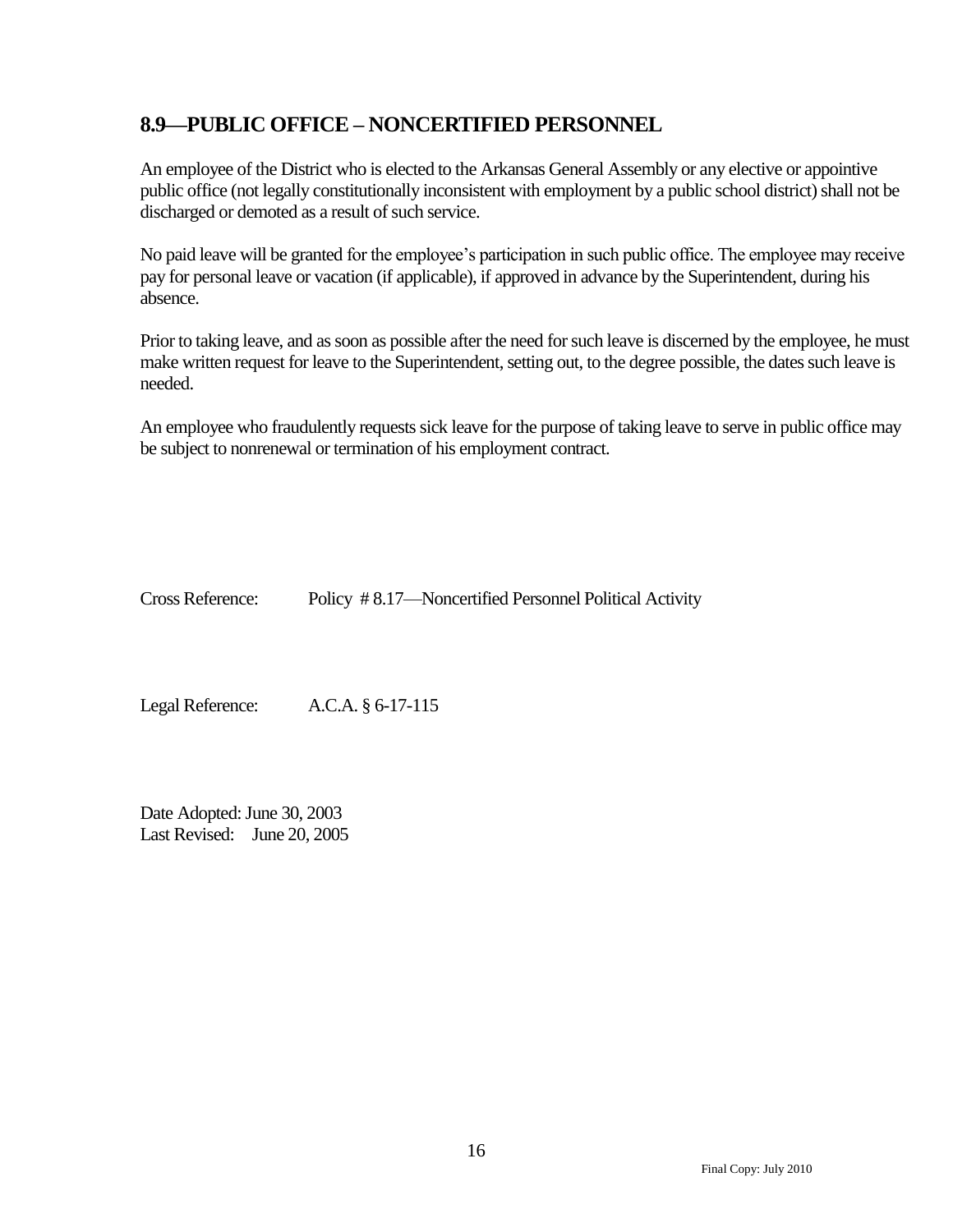### <span id="page-18-0"></span>**8.10—JURY DUTY – NONCERTIFIED PERSONNEL**

Employees are not subject to discharge, loss of sick leave, loss of vacation time or any other penalty due to absence from work for jury duty, upon giving reasonable notice to the District through the employee's immediate supervisor.

The employee must present the original (not a copy) summons to jury duty to his supervisor in order to confirm the reason for the requested absence.

Legal Reference: A.C.A. § 16-31-106

Cross Reference - #13 Certified Personnel Jury Duty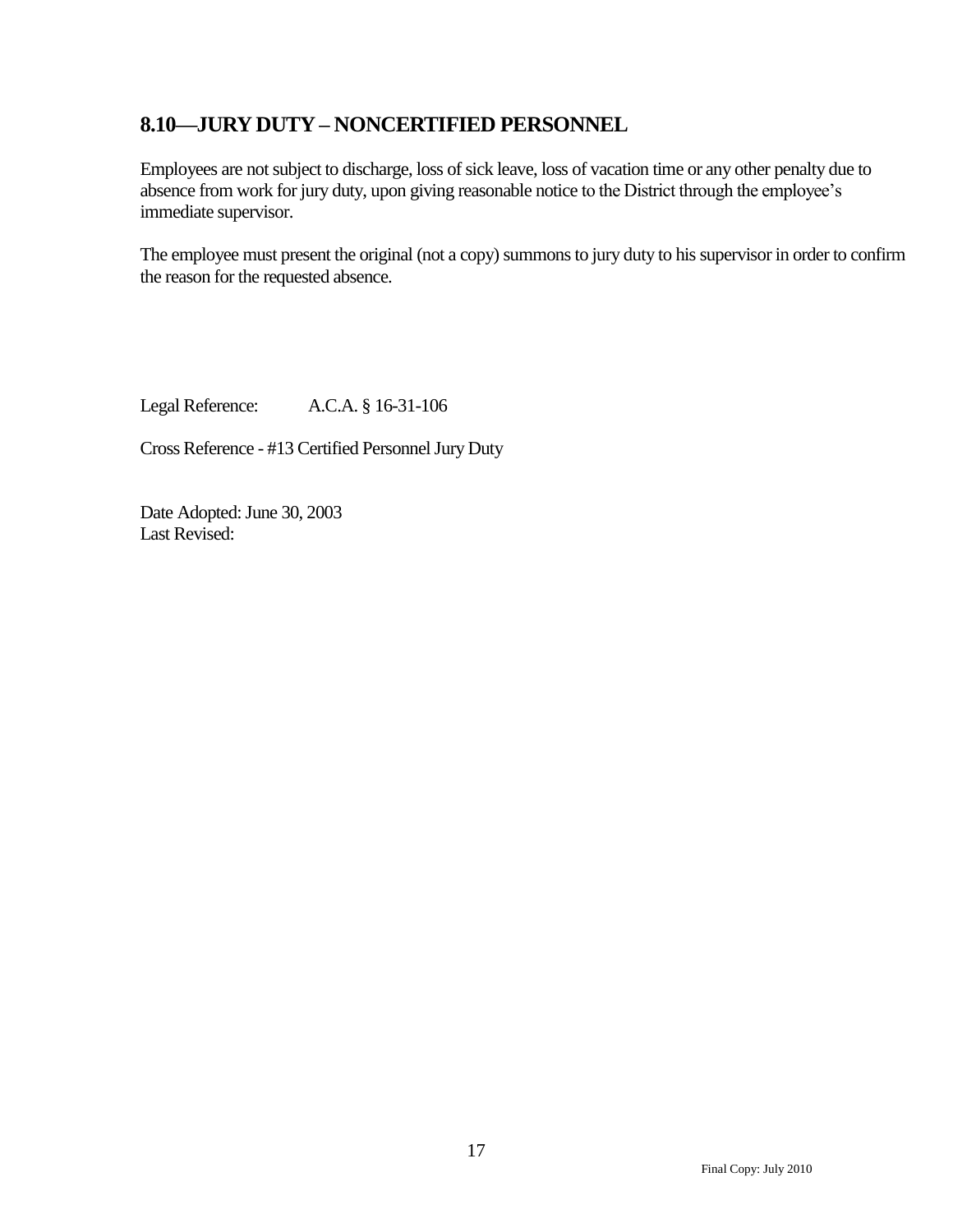## <span id="page-19-0"></span>**8.11—OVERTIME, COMPTIME, and COMPLYING WITH FLSA**

The Spring Hill School District shall comply with those portions of the Fair Labor Standards Act that relate to the operation of public schools. The act requires that covered employees be compensated for all hours worked at greater than or equal to the applicable minimum wage for workweeks of less than or equal to 40 hours. It also requires that employees be compensated for workweeks of greater than 40 hours at 1 1/2 times their regular rate of pay either monetarily or through compensatory time.

### **Definitions**

Overtime is hours worked in excess of 40 per workweek. Compensation given for hours **not** worked such as for holidays or sick days do **not** count in determining hours worked per workweek.

Workweek is the seven day consecutive period of time from 12:00AM on Sunday to midnight on the following Saturday.<sup>1</sup> Each workweek is independent of every other workweek for the purpose of determining the number of hours worked and the remuneration entitled to by the employee for that week.

Exempt Employees are those employees who are not covered under the FLSA. They include administrators and professional employees such as teachers, counselors, nurses, and supervisors.Any employee who is unsure of their coverage status should consult with the District's Administration.

Covered Employees (also defined as non-exempt employees) are those employees who are not exempt, generally termed noncertified, and include bus drivers, clerical workers, maintenance personnel, custodians, transportation workers, receptionists, paraprofessionals, food service workers, secretaries, and bookkeepers.

Regular Rate of Pay includes all forms of remuneration for employment and shall be expressed as an hourly rate. For those employees previously paid on a salary basis, the salary shall be converted to an hourly equivalent. Employees shall be paid for each and every hour worked.

### **Employment Relationships**

- 1. The District does not have an employment relationship in the following instances.
- 2. Between the District and student teachers;
- 3. Between the District and its students;
- 4. Between the District and individuals who as a public service volunteer or donate their time to the District without expectation or promise of compensation.

The District does not have a joint employment relationship in the following instances.

- 1. Between the District and off-duty policemen or deputies who are hired on a part-time basis for security purposes or crowd control. The District is separate from and acts independently of other governmental entities.
- 2. Between the District and any agency contracted with to provide transportation services, security services, or other services.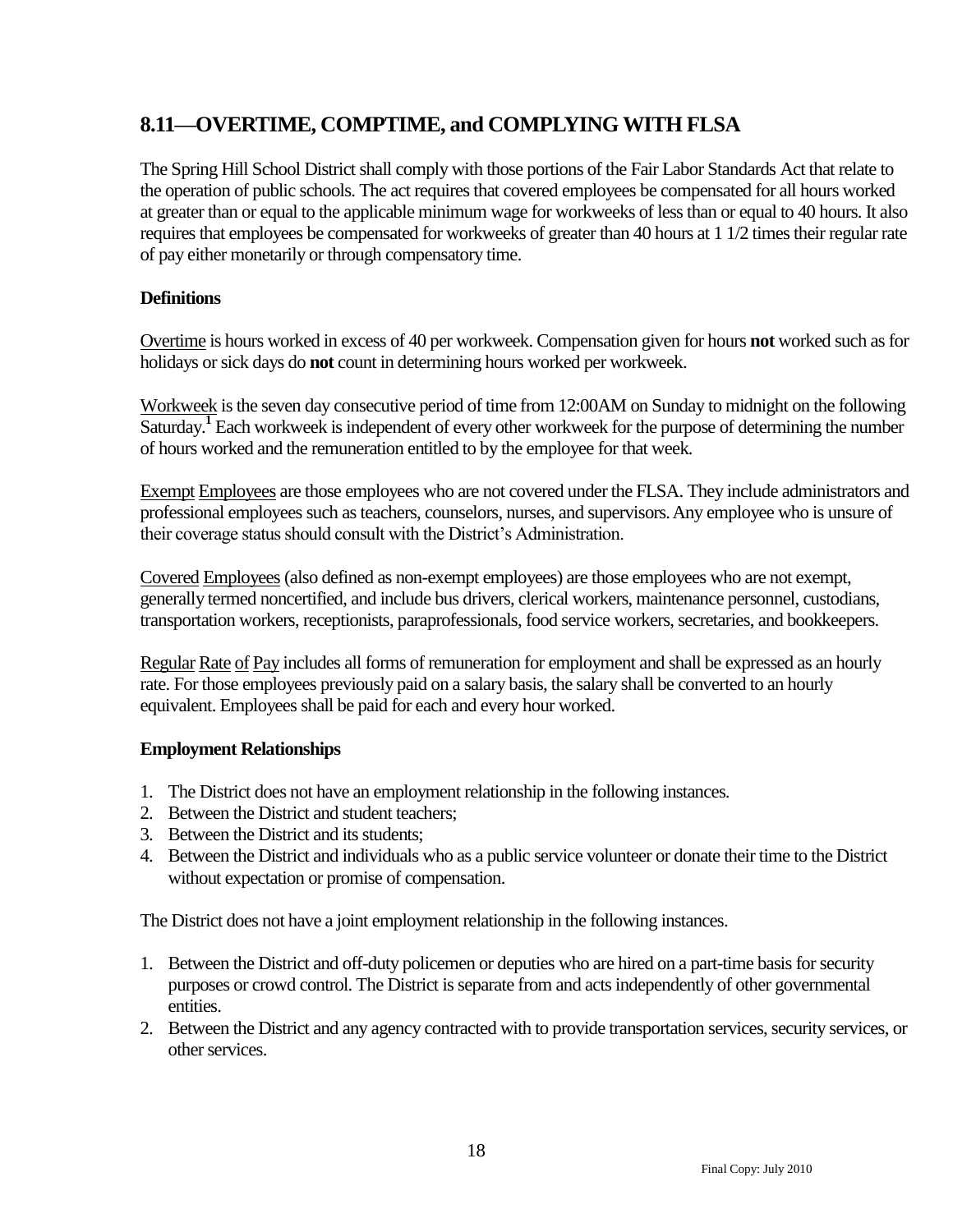#### **Hours Worked**

Employees shall be compensated for all the time they are required to be on duty and shall be paid for all hours worked each workweek. Employees shall accurately record the hours they work each week.

The District shall determine the manner to be used by employees to accurately record the hours they work. Each employee shall record the exact time they commence and cease work including meal breaks. Employees arriving early may socialize with fellow workers who are off the clock, but shall not commence working without first recording their starting time.

Employees shall sign in/clock in where they start work and sign out/clock out at the site where they cease working.Employees who do not start and end their workday at the same site shall carry a time card or sheet with them to accurately record their times. They shall turn in their time sheets or cards to their immediate supervisor no later than the following Monday morning after reviewing them to be sure that they accurately reflect their hours worked for that week.

Each employee is to personally record his or her own times. Any employee who signs in or out (or who punches a time clock) for another employee or who asks another employee to do so for him or her will be dismissed.

Employees whose normal workweek is less than 40 hours and who work more than their normal number of hours in a given workweek may, at the District's option, be given compensatory time for the hours they worked in excess of their normal workweek in lieu of their regular rate pay. Compensatory time given in this manner shall be subject to the same conditions regarding accumulation and use as compensatory time given in lieu of overtime pay.

#### **Breaks and Meals**

Each employee working more than 20 hours per week shall be provided two, paid, 15 minute duty free breaks per workday.

Meal periods which are less than 30 minutes in length or in which the employee is not relieved of duty are compensable. Employees with a bona fide meal period shall be completely relieved of their duty to allow them to eat their meal which they may do away from their work site, in the school cafeteria, or in a break area.

The employee shall not engage in any work for the District during meal breaks except in rare and infrequent emergencies.

#### **Overtime**

Covered employees shall be compensated at not less than 1.5 times his or her regular rate of pay for all hours worked over 40 in a workweek. Overtime compensation shall be computed on the basis of the hours worked in each week and may not be waived by either the employee or the District. Overtime compensation shall be paid on the next regular payday for the period in which the overtime was earned.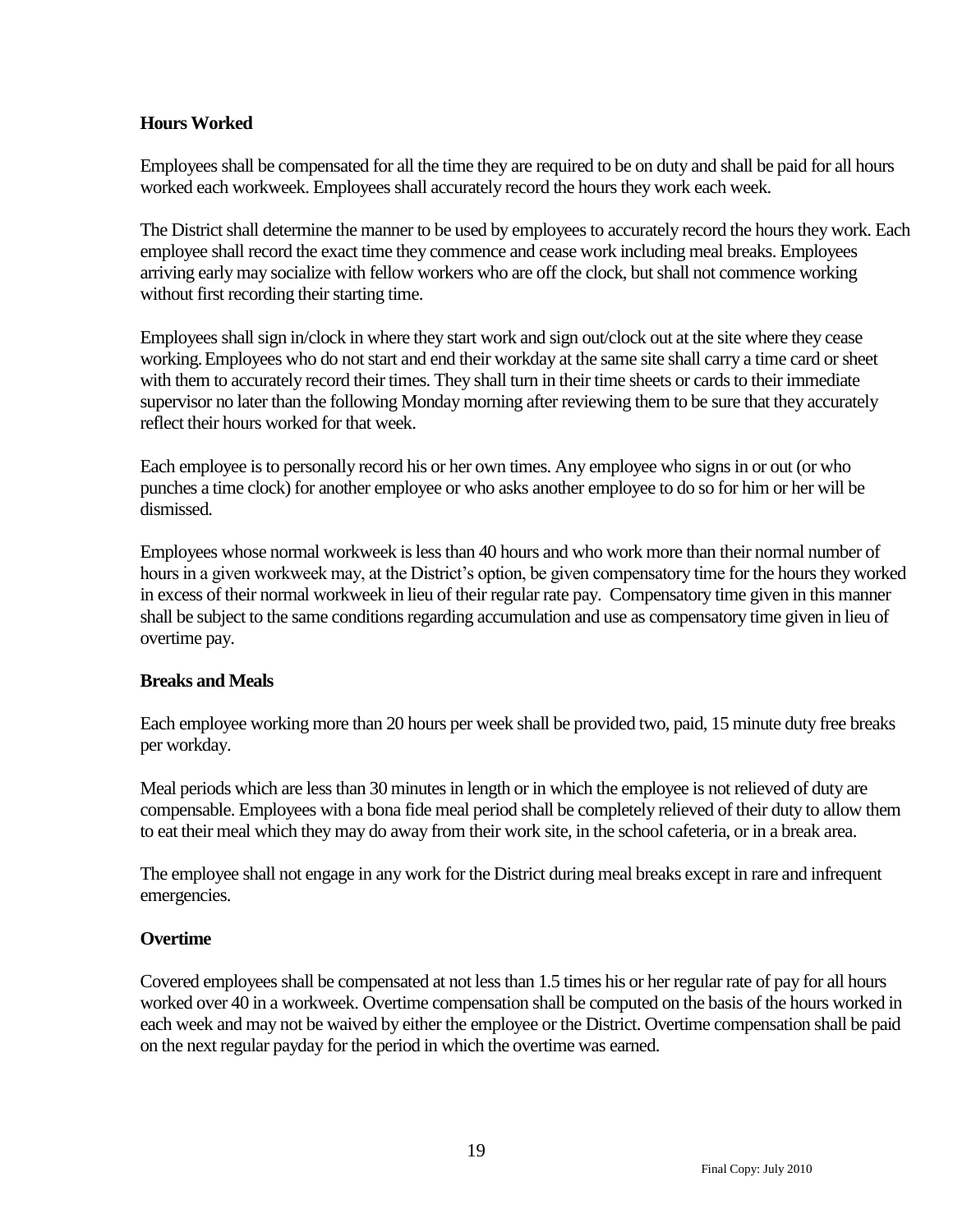Employees working two or more jobs for the District at different rates of pay shall be paid overtime at a weighted average of the differing wages. This shall be determined by dividing the total regular remuneration for all hours worked by the number of hours worked in that week to arrive at the weighted average. One half that rate is then multiplied times the number of hours worked over 40 to arrive at the overtime compensation due.

Provided the employee and the District have a written agreement or understanding before the work is performed, compensatory time off may be awarded in lieu of overtime pay for hours worked over 40 in a workweek and shall be awarded on a one-and-one-half (1 1/2) time basis for each hour of overtime worked. The District reserves the right to determine if it will award compensatory time in lieu of monetary pay for the overtime worked. The maximum number of compensatory hours an employee may accumulate at a time is 20. The employee must be able to take the compensatory time off within a reasonable period of time that is not unduly disruptive to the District.

An employee whose employment is terminated with the District, whether by the District or the employee shall receive monetary compensation for unused compensatory time. Of the following methods, the one that yields the greatest money for the employee shall be used.

- 1. The average regular rate received by the employee during the last 3 years of employment. Or
- 2. The final regular rate received by the employee.

#### **Overtime Authorization**

There will be instances where the district's needs necessitate an employee work overtime. It is the Board's desire to keep overtime worked to a minimum. To facilitate this, employees shall receive authorization from their supervisor in advance of working overtime except in the rare instance when it is unforeseen and unavoidable.

All overtime worked will be paid in accordance with the provisions of the FLSA, but unless the overtime was pre-approved or fit into the exceptions noted previously, disciplinary action must be taken for failure to follow District policy. In extreme and repeated cases, disciplinary action could include the termination of the employee.

#### **Leave Requests**

All covered employees shall submit a leave request form prior to taking the leave if possible. If, due to unforeseen or emergency circumstances, advance request was not possible the leave form shall be turned in the day the employee returns to work. Unless specifically granted by the Board for special circumstances, the reason necessitating the leave must fall within District policy.

Payment for leave could be delayed or not occur if an employee fails to turn in the required leave form. Leave may be taken in a minimum of 4 hour increments.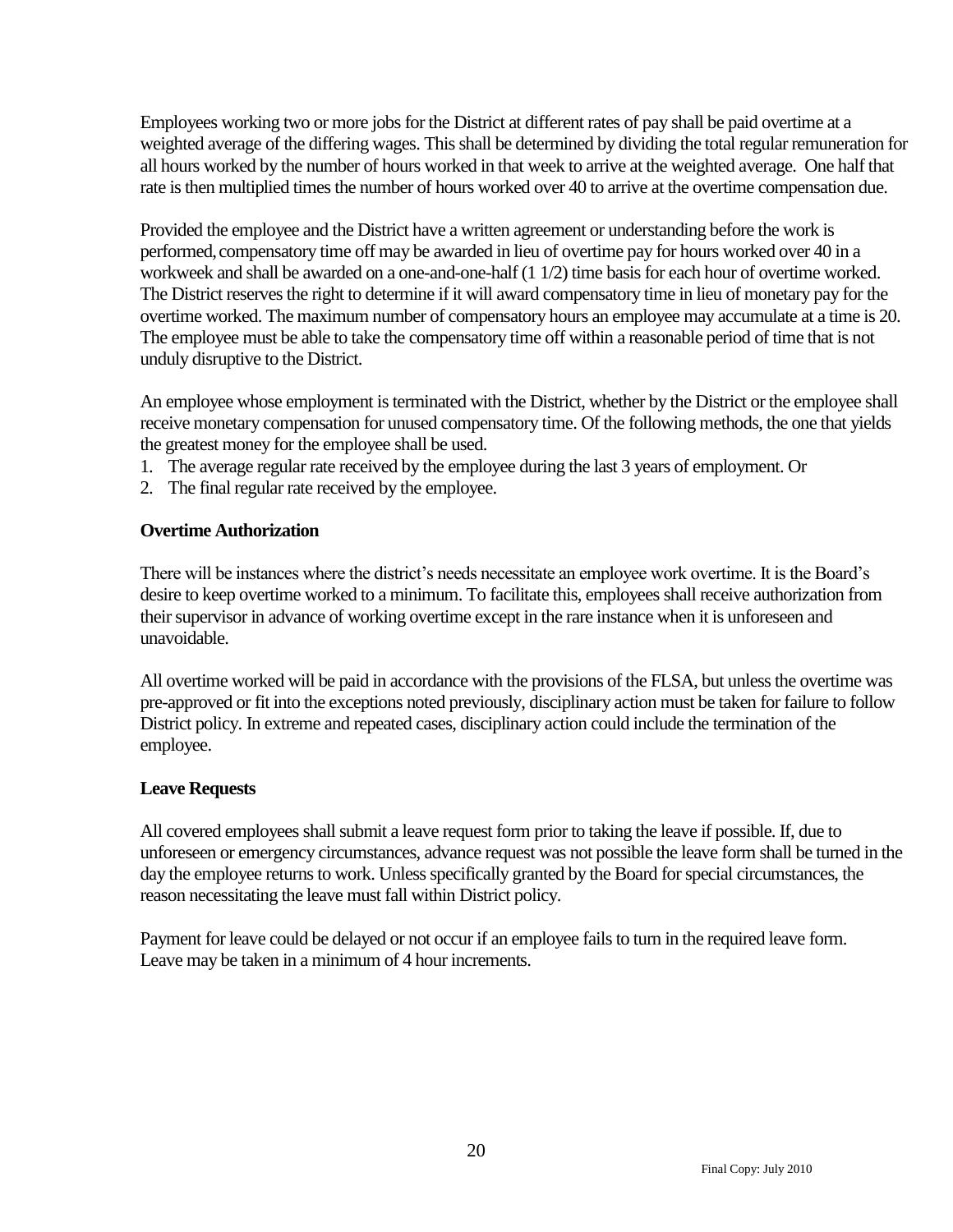#### **Record Keeping and Postings**

The District shall keep and maintain records as required by the FLSA for the period of time required by the act.

The District shall display minimum wage posters where employees can readily observe them.

#### **Cooperation with Enforcement Officials**

All records relating to the FLSA shall be available for inspection by, and District employees shall cooperate fully with, officials from the DOL and/or its authorized representatives in the performance of their jobs relating to:

- 1. Investigating and gathering data regarding the wages, hours, and other conditions and practices of employment;
- 2. Entering, inspecting, and/or transcribing the premises and its records;
- 3. Questioning employees and investigating such facts as the inspectors deem necessary to determine whether any person has violated any provision of the FLSA.

Legal References: **:** 29 USC § 206(a), ACA § 6-17-2203 **B :** 29 USC § 207(a)(1), 29 CFR § 778.100 **C :** 29 USC § 207(o), 29 CFR § 553.50 **D :** 29 CFR § 778.218(a) **E :** 29 CFR § 778.105 **F :** 29 USC § 213(a), 29 CFR §§ 541 et seq. **G :** 29 USC § 207(e), 29 CFR § 778.108 **H :** 29 CFR §§ 785.9, 785.16 **I :** 29 CFR § 516.2(7) **J :** 29 CFR §§ 785.1 et seq. **K :** ACA § 6-17-2205 **L :** 29 CFR §§ 785.19 **<sup>M</sup>:** 29 USC § 207(a), 29 CFR § 778.100, 29 USC § 207(o), 29 CFR §§ 553.20 – 553.32 **N :** 29 CFR § 778.106 **O :** 29 USC § 207(g)(2), 29 CFR § 778.115 **P :** 29 USC § 207(o)(2)(A), 29 CFR § 553.23 **Q :** 29 CFR § 553.20 **R :** 29 USC § 207(o)(4), 29 CFR § 553.27 **S :** 29 USC § 211(c), 29 CFR §§ 516.2, 516.3, 553.50 **T :** 29 CFR § 516.4 **U :** 29 CFR §§ 516.5, 516.6 **V :** 29 USC § 211(a)(b)

Date Adopted: June 30, 2003 Last Revised: June 20, 2005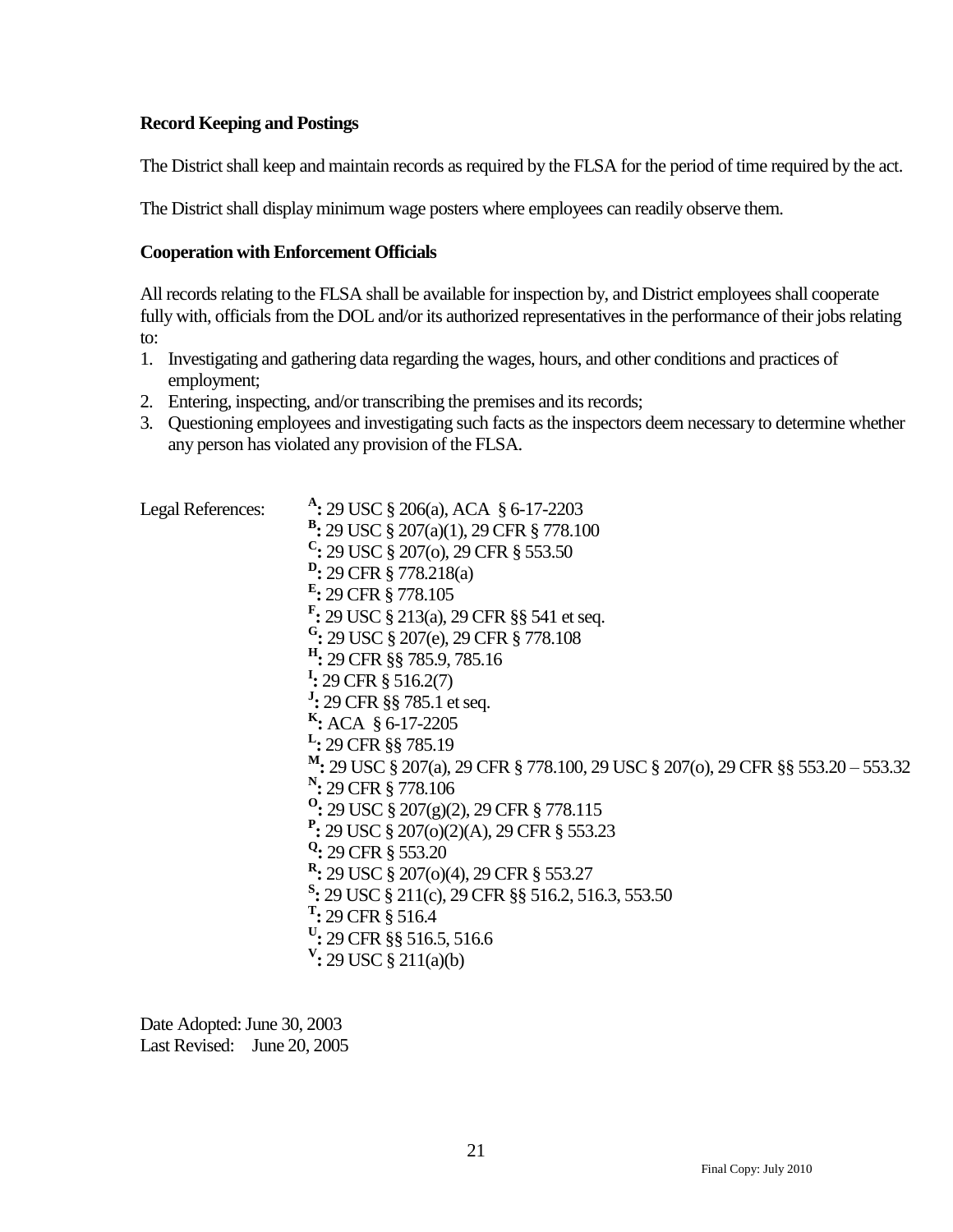### <span id="page-23-0"></span>**8.12— NONCERTIFIED PERSONNEL OUTSIDE EMPLOYMENT**

An employee of the District may not be employed in any other capacity during regular working hours.

An employee may not accept employment outside of his district employment which will interfere, or otherwise be incompatible with the District employment, including normal duties outside the regular work day; nor shall an employee accept other employment which is inappropriate for an employee of a public school.

The Superintendent, or his designee(s), shall be responsible for determining whether outside employment is incompatible, conflicting, or inappropriate.

Legal Reference: A.C.A. § 6-24-106, 107, 111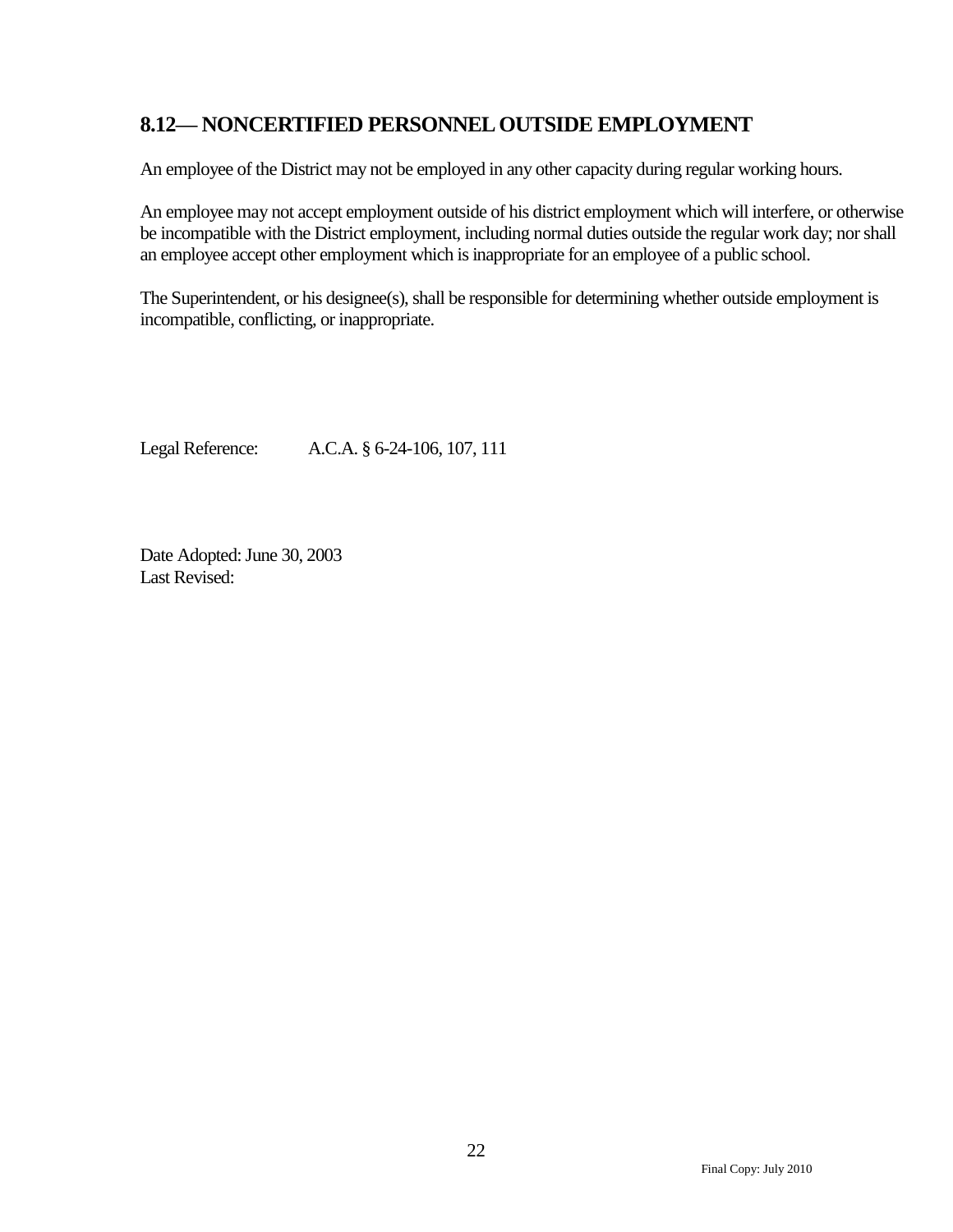### <span id="page-24-0"></span>**8.13— NONCERTIFIED PERSONNEL EMPLOYMENT**

All prospective employees must fill out an application form provided by the District, in addition to any resume provided, all of which information is to be placed in the personnel file of those employed.

If the employee provides false or misleading information, or if he withholds information to the same effect, it may be grounds for dismissal.

In the event a position with the District is available, all prospective current employees must update or submit a new application for the position. The employee will be considered for the position the same as all other applicants.

The Spring Hill School District is an equal opportunity employer and shall not discriminate on the grounds of race, color, religion, national origin, sex, age, or disability.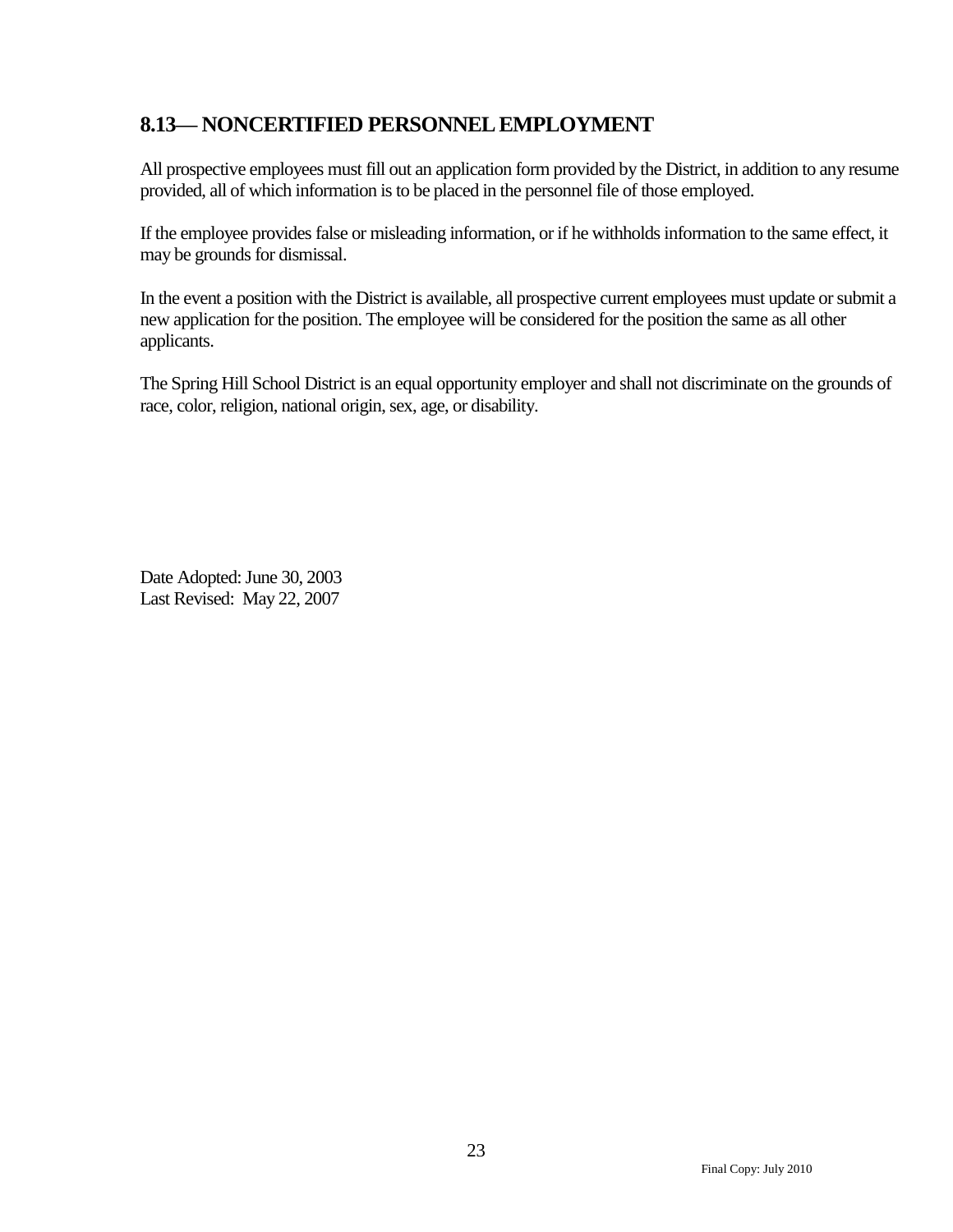## <span id="page-25-0"></span>**8.14— NONCERTIFIED PERSONNEL REIMBURSEMENT OFTRAVEL EXPENSES**

Employees shall be reimbursed for personal and/or travel expenses incurred while performing duties or attending workshops or other employment-related functions, provided that prior written approval for the activity for which the employee seeks reimbursement has been received from the Superintendent, principal (or other immediate supervision with the authority to make school approvals), or the appropriate designee of the Superintendent and that the employee's attendance/travel was at the request of the district.

It is the responsibility of the employee to determine the appropriate supervisor from which he must obtain approval.

Reimbursement claims must be made on forms provided by the District and must be supported by appropriate, original receipts. Copies of receipts or other documentation are not acceptable, except in extraordinary circumstances.

Cross Reference: Policy #7.12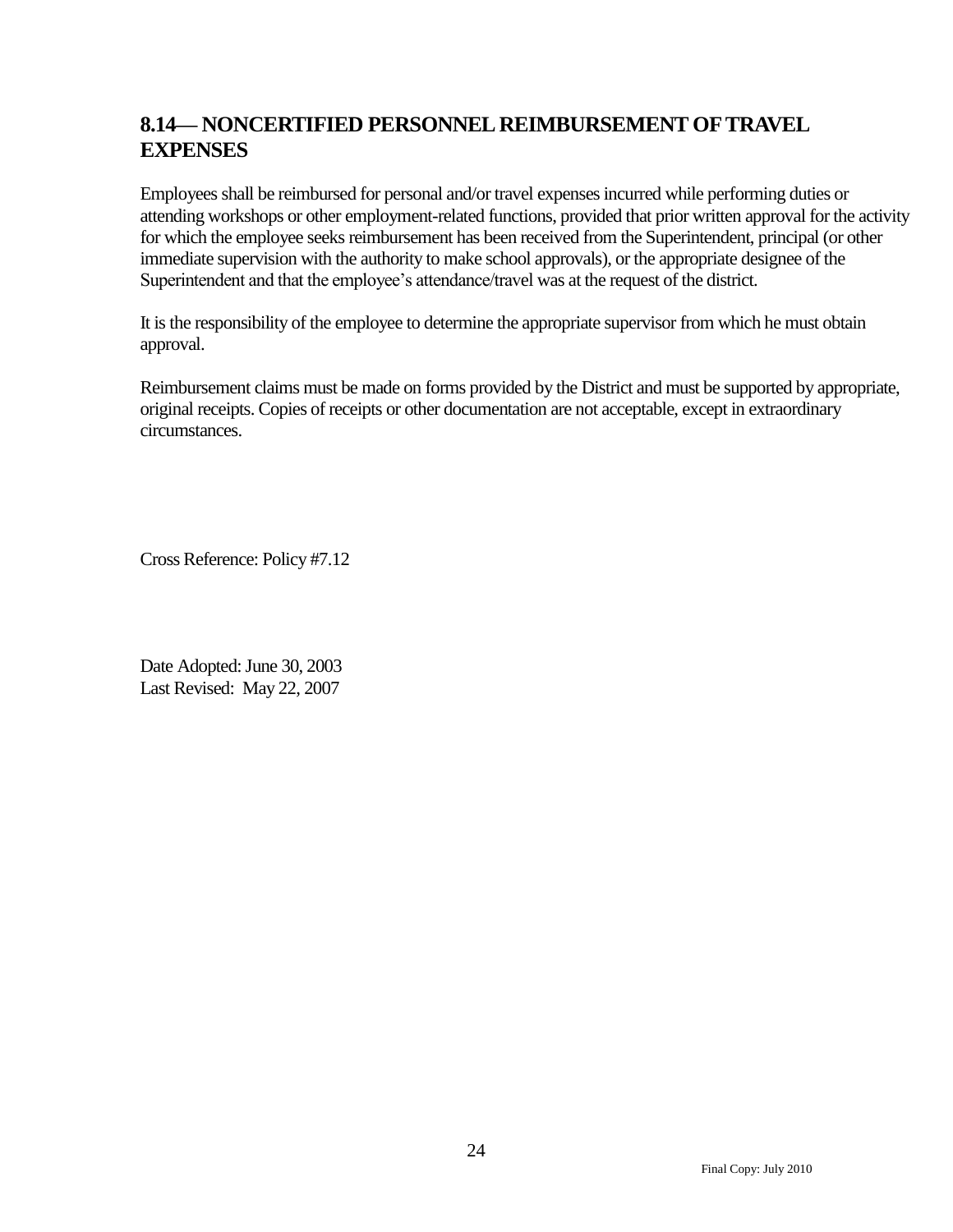### <span id="page-26-0"></span>**8.15— NONCERTIFIED PERSONNEL TOBACCO USE**

Smoking or the use of tobacco, or products containing tobacco in any form, in or on any property owned or leased by the district, including buses or other school vehicles, is prohibited.

Violation of this policy by employees shall be grounds for disciplinary action up to, and including, dismissal.

Legal Reference: A.C.A. § 6-21-609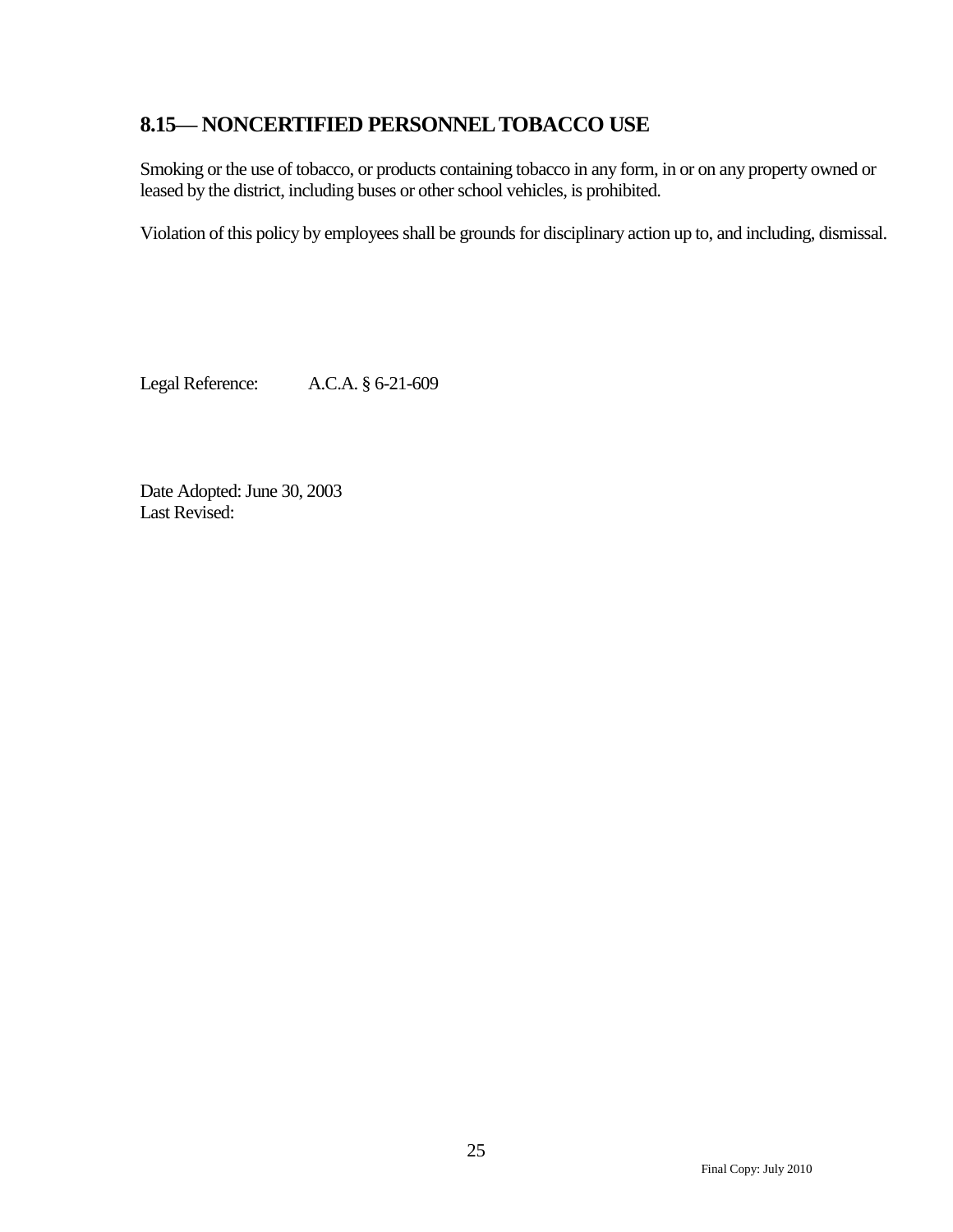# <span id="page-27-0"></span>**8.16—DRESS OF NONCERTIFIED EMPLOYEES**

Employees shall ensure that their dress and appearance are professional and appropriate to their positions.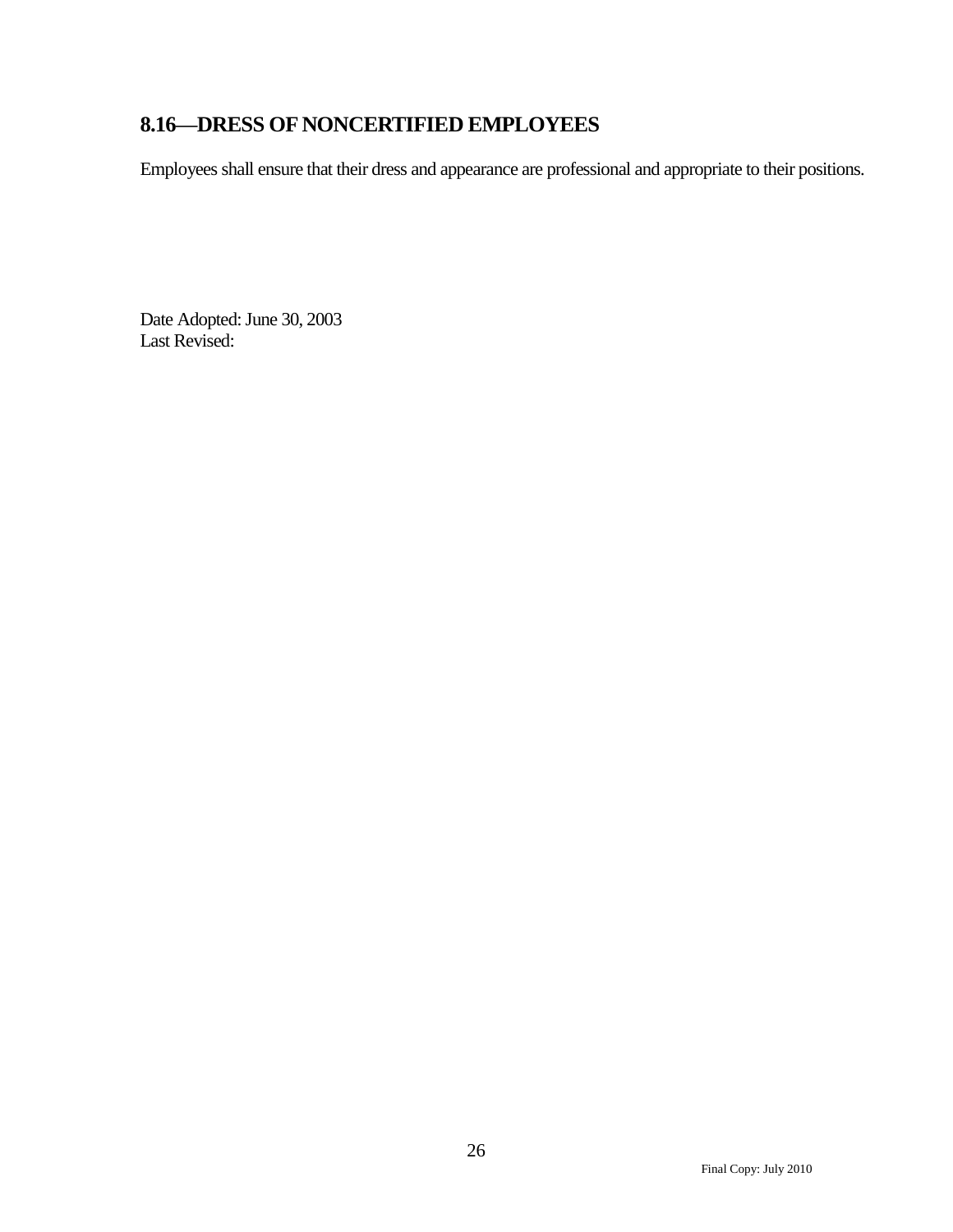## <span id="page-28-0"></span>**8.17— NONCERTIFIED PERSONNEL POLITICAL ACTIVITY**

Employees are free to engage in political activity outside of work hours and to the extent that it does not affect the performance of their duties or adversely affect important working relationships.

It is specifically forbidden for employees to engage in political activities on the school grounds or during work hours. The following activities are forbidden on school property:

- 1. Using students for preparation or dissemination of campaign materials;
- 2. Distributing political materials;
- 3. Distributing or otherwise seeking signatures on petitions of any kind;
- 4. Posting political materials; and
- 5. Discussing political matters with students, in or out of the classroom, in other than circumstances appropriate to the employee's responsibilities to the students and where a legitimate pedagogical reason exists.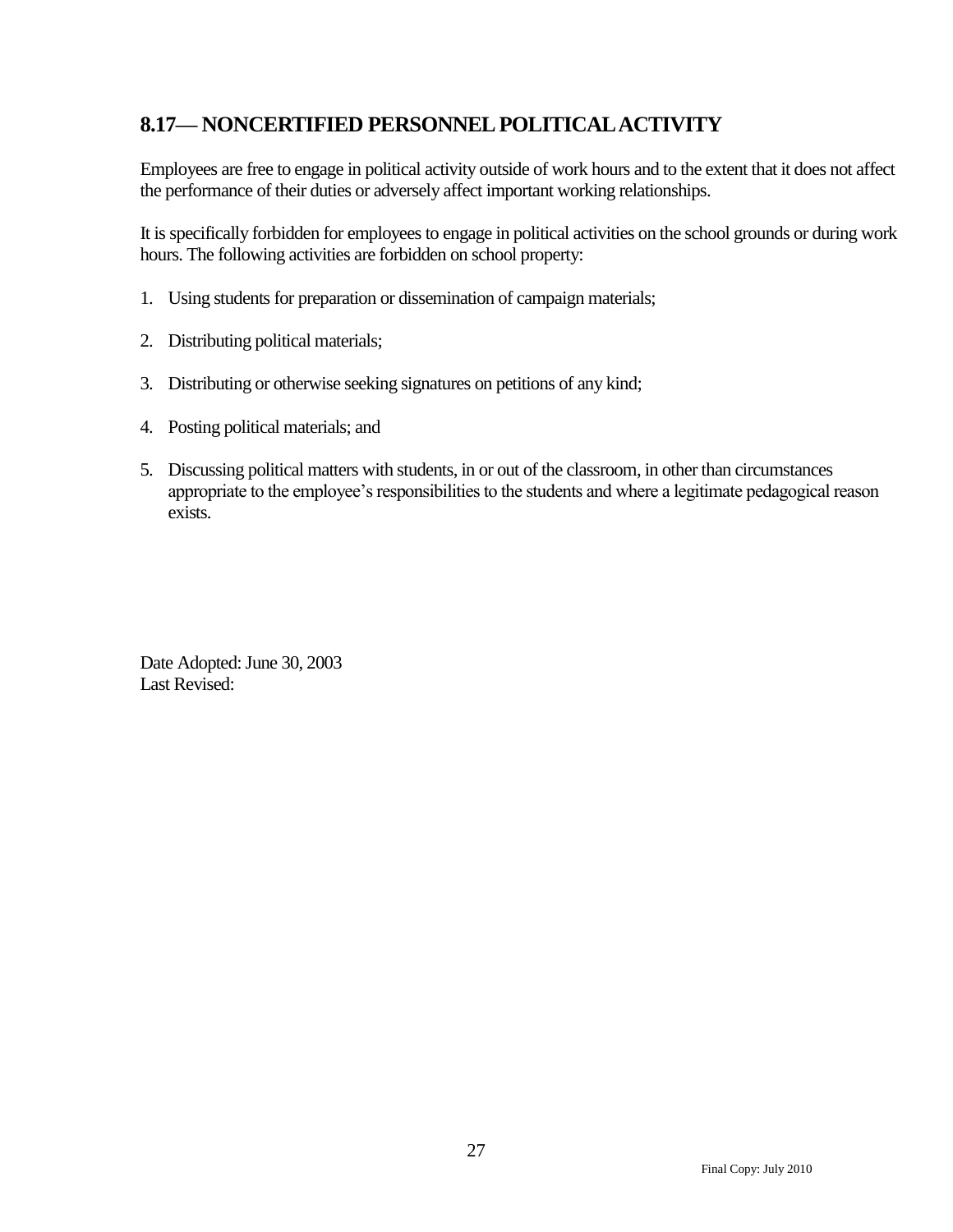### <span id="page-29-0"></span>**8.18— NONCERTIFIED PERSONNEL DEBTS**

All employees are expected to meet their financial obligations. If an employee writes "hot" checks or has his income garnished, dismissal may result.

An employee will not be dismissed for having been the subject of one (1) garnishment. However, a second or third garnishment may result in dismissal.

At the discretion of the Superintendent, he or his designee may meet with an employee who has received a second garnishment for the purpose of warning the employee that a third garnishment will result in a recommendation of dismissal to the School Board.

At the discretion of the Superintendent, a second garnishment may be used as a basis for a recommended dismissal. The Superintendent may take into consideration other factors in deciding whether to recommend dismissal based on a second garnishment. Those factors may include, but are not limited to, the amount of the debt, the time between the first and the second garnishment, and other financial problems which come to the attention of the District.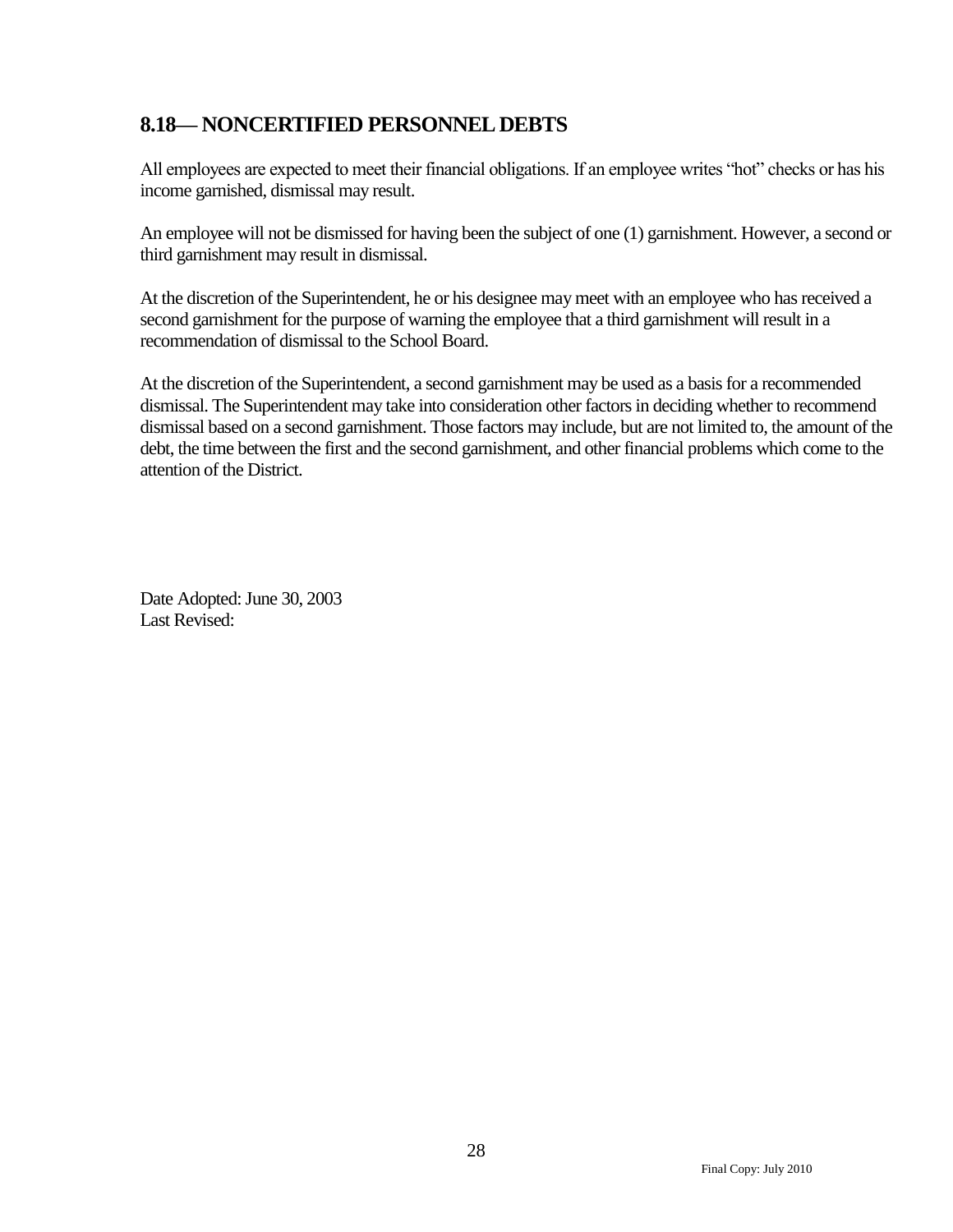### <span id="page-30-0"></span>**8.19— NONCERTIFIED PERSONNEL GRIEVANCES**

The purpose of this policy is to provide an orderly process for employees to resolve, at the lowest possible level, their concerns related to the personnel policies or salary payments of this district.

#### **Definitions**

Grievance: a claim or concern related to the interpretation, application, or claimed violation of the personnel policies, including salary schedules, federal or state laws and regulations, or terms or conditions of employment, raised by an individual employee of this school district. Other matters for which the means of resolution are provided or foreclosed by statute or administrative procedures shall not be considered grievances. Specifically, no grievance may be entertained against a supervisor for directing, instructing, reprimanding, or "writing up" an employee under his/her supervision. A group of employees who have the same grievance may file a group grievance.

Group Grievance: A grievance may be filed as a group grievance if it meets the following criteria: (meeting the criteria does not ensure that the subject of the grievance is, in fact, grievable)

- 1. More than one individual has interest in the matter; and
- 2. The group has a well-defined common interest in the facts and/or circumstances of the grievance; and
- 3. The group has designated an employee spokesperson to meet with administration and/or the board; and
- 4. All individuals within the group are requesting the same relief.

Employee: any person employed under a written contract by this school district.

Immediate Supervisor: the person immediately superior to an employee who directs and supervises the work of that employee.

Working day: Any weekday other than a holiday whether or not the employee under the provisions of their contract is scheduled to work or whether they are currently under contract.

#### **Process**

Level One: An employee who believes that he/she has a grievance shall inform that employee's immediate supervisor that the employee has a potential grievance and discuss the matter with the supervisor within five working days of the occurrence of the grievance. The supervisor shall offer the employee an opportunity to have a witness or representative who is not a member of the employee's immediate family present at their conference. (The five-day requirement does not apply to grievances concerning back pay.) If the grievance is not advanced to Level Two within five working days following the conference, the matter will be considered resolved and the employee shall have no further right with respect to said grievance.

If the grievance cannot be resolved by the immediate supervisor, the employee can advance the grievance to Level Two. To do this, the employee must complete the top half of the Level Two Grievance Form within five working days of the discussion with the immediate supervisor, citing the manner in which the specific personnel policy was violated that has given rise to the grievance, and submit the Grievance Form to his/her immediate supervisor. The supervisor will have ten working days to respond to the grievance using the bottom half of the Level Two Grievance Form which he/she will submit to the building principal or, in the event that the employee's immediate supervisor is the building principal, the superintendent.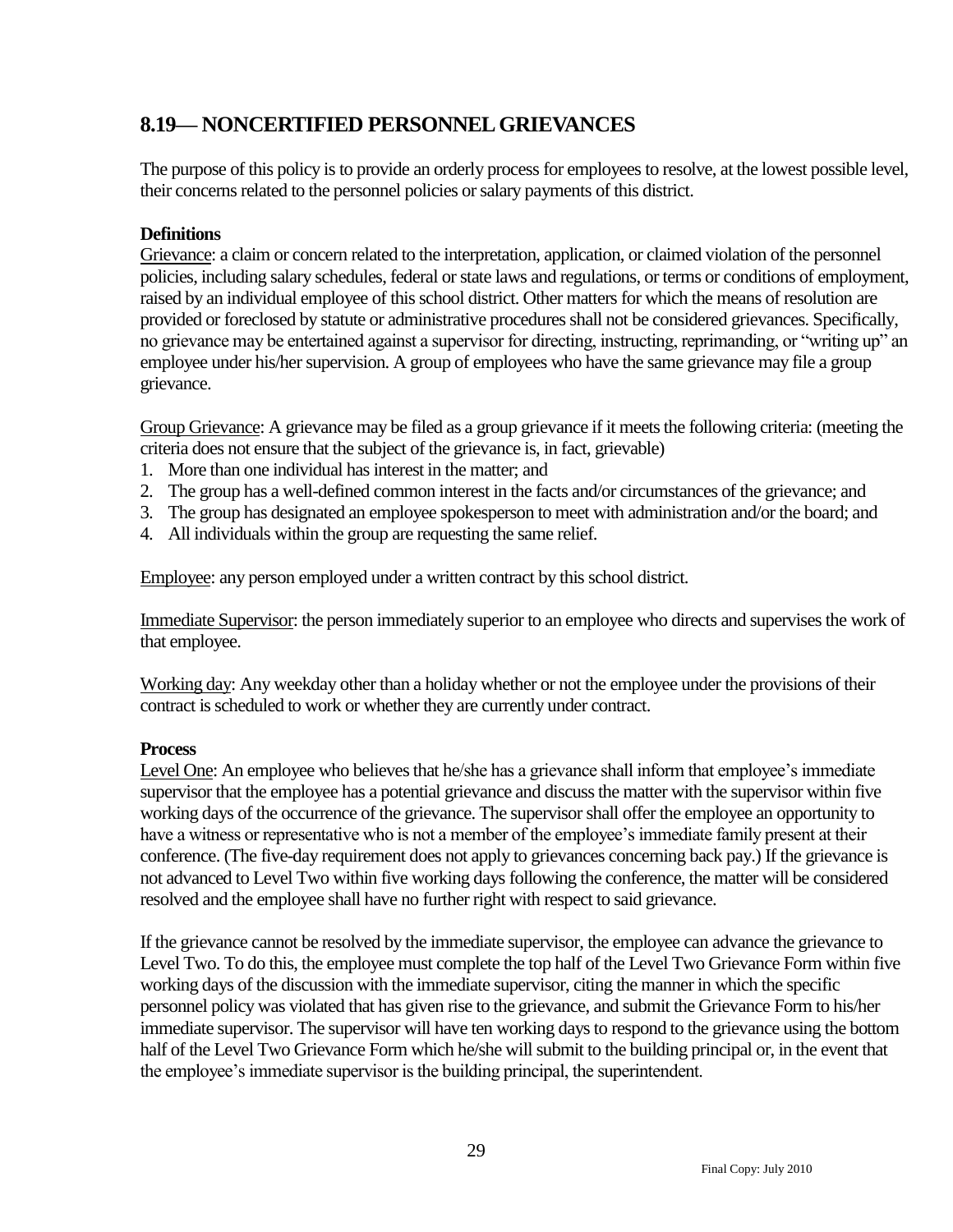Level Two (when appeal is to the building principal): Upon receipt of a Level Two Grievance Form, the building principal will have ten working days to schedule a conference with the employee filing the grievance. The principal shall offer the employee an opportunity to have a witness or representative who is not a member of the employee's immediate family present at their conference. After the conference, the principal will have ten working days in which to deliver a written response to the grievance to the employee. If the grievance is not advanced to Level Three within five working days the matter will be considered resolved and the employee shall have no further right with respect to said grievance.

Level Two (when appeal is to the superintendent): Upon receipt of a Level Two Grievance Form, the superintendent will have ten working days to schedule a conference with the employee filing the grievance. The superintendent shall offer the employee an opportunity to have a witness or representative who is not a member of the employee's immediate family present at their conference. After the conference, the superintendent will have ten working days in which to deliver a written response to the grievance to the employee.

Level Three: If the proper recipient of the Level Two Grievance was the building principal, and the employee remains unsatisfied with the written response to the grievance, the employee may advance the grievance to the superintendent by submitting a copy of the Level Two Grievance Form and the principal's reply to the superintendent within five working days of his/her receipt of the principal's reply. The superintendent will have ten working days to schedule a conference with the employee filing the grievance. The superintendent shall offer the employee an opportunity to have a witness or representative who is not a member of the employee's immediate family present at their conference. After the conference, the superintendent will have ten working days in which to deliver a written response to the grievance to the employee.

Appeal to the Board of Directors: An employee who remains unsatisfied by the written response of the superintendent may appeal the superintendent's decision to the Board of Education within five working days of his/her receipt of the Superintendent's written response by submitting a written request for a board hearing to the superintendent**<sup>1</sup>** . If the grievance is not appealed to the Board of Directors within five working days of his/her receipt of the superintendent's response, the matter will be considered resolved and the employee shall have no further right with respect to said grievance.

The school board will address the grievance at the next regular meeting of the school board, unless the employee agrees in writing to an alternate date for the hearing. After reviewing the Level Two Grievance Form and the superintendent's reply, the board will decide if the grievance, on its face, is grievable under district policy. If the grievance is presented as a "group grievance," the Board shall first determine if the composition of the group meets the definition of a "group grievance." If the Board determines that it is a group grievance, the Board shall then determine whether the matter raised is grievable. If the Board rules the composition of the group does not meet the definition of a group grievance, or the grievance, whether group or individual, is not grievable, the matter shall be considered closed. (Individuals within the disallowed group may choose to subsequently refile their grievance as an individual grievance beginning with Level One of the process.) If the Board rules the grievance to be grievable, they shall immediately commence a hearing on the grievance. All parties have the right to representation by a person of their own choosing who is not a member of the employee's immediate family at the appeal hearing before the Board of Directors. The employee shall have no less than 90 minutes , unless a shorter period is agreed to by the employee, to present his/her grievance and both parties shall have the opportunity to present and question witnesses. The hearing shall be open to the public unless the employee requests a private hearing. If the hearing is open, the parent or guardian of any student under the age of eighteen years who gives testimony may elect to have the student's testimony given in closed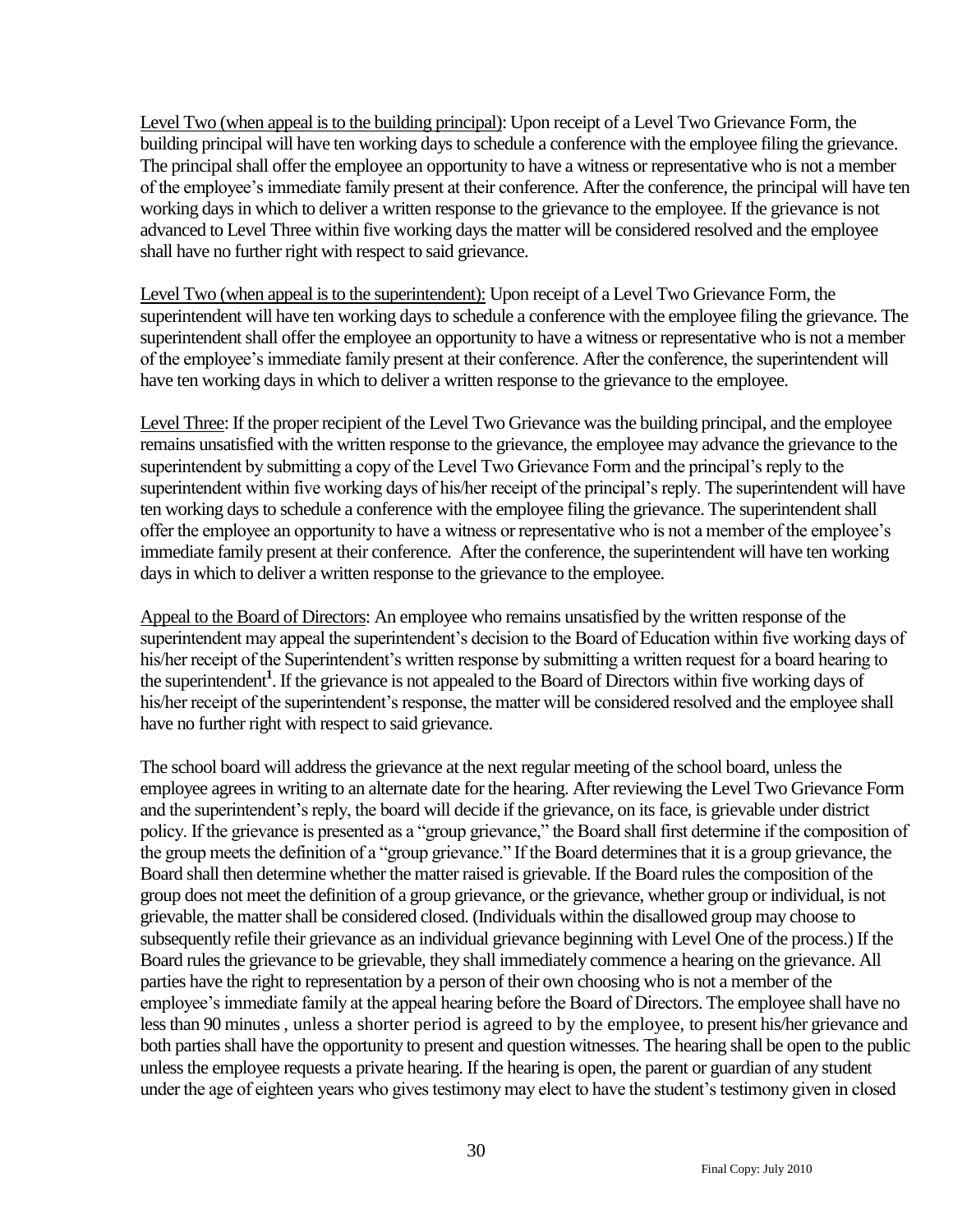session. At the conclusion of the hearing, if the hearing was closed, the Board of Directors may excuse all parties except board members and deliberate, by themselves, on the hearing. At the conclusion of an open hearing, board deliberations shall also be in open session unless the board is deliberating the employment, appointment, promotion, demotion, disciplining, or resignation of the employee. A decision on the grievance shall be announced no later than the next regular board meeting.

#### **Records**

Records related to grievances will be filed separately and will not be kept in, or made part of, the personnel file of any employee.

#### **Reprisals**

No reprisals of any kind will be taken or tolerated against any employee because he/she has filed or advanced a grievance under this policy.

Legal Reference: ACA § 6-17-208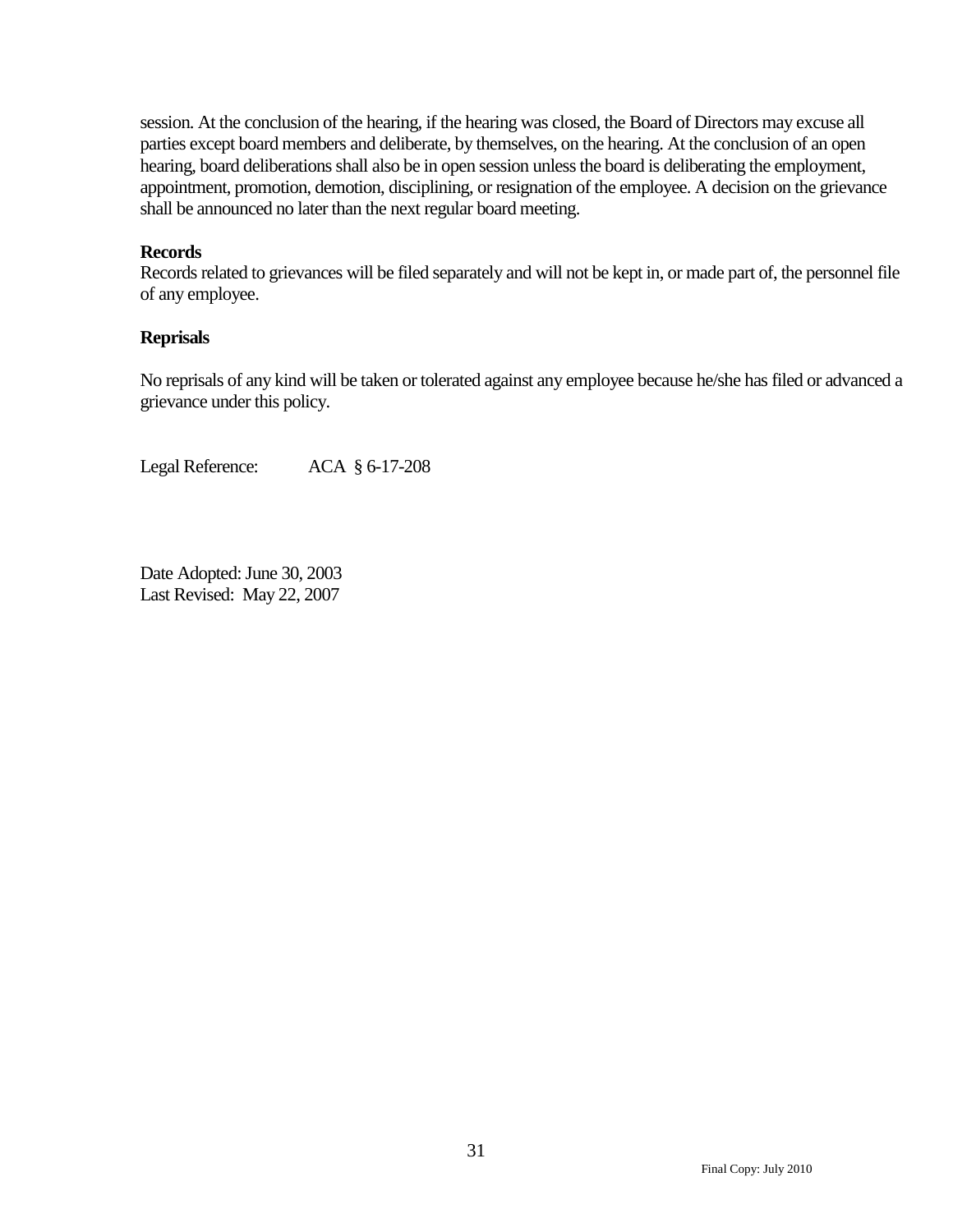### <span id="page-33-0"></span>**8.19F—LEVEL TWO GRIEVANCE FORM - NONCERTIFIED**

\_\_\_\_\_\_\_\_\_\_\_\_\_\_\_\_\_\_\_\_\_\_\_\_\_\_\_\_\_\_\_\_\_\_\_\_\_\_\_\_\_\_\_\_\_\_\_\_\_\_\_\_\_\_\_\_\_\_\_\_\_\_\_\_\_\_\_\_\_\_\_\_\_\_\_\_\_\_\_\_\_

Name: \_\_\_\_\_\_\_\_\_\_\_\_\_\_\_\_\_\_\_\_\_\_\_\_\_\_\_\_\_\_\_\_\_\_\_\_\_\_\_\_\_\_\_\_\_\_\_

Date submitted to supervisor: \_\_\_\_\_\_\_\_\_\_\_\_

Noncertified Personnel Policy grievance is based upon:

Grievance (be specific): \_\_\_\_\_\_\_\_\_\_\_\_\_\_\_\_\_\_\_\_\_\_\_\_\_\_\_\_\_\_\_\_\_\_\_\_\_\_\_\_\_\_\_\_\_\_\_\_\_\_\_\_\_\_\_\_\_\_

What would resolve your grievance? \_\_\_\_\_\_\_\_\_\_\_\_\_\_\_\_\_\_\_\_\_\_\_\_\_\_\_\_\_\_\_\_\_\_\_\_\_\_\_\_\_\_\_\_\_\_\_\_\_\_\_\_\_\_\_

Supervisor's Response

Date submitted to recipient: \_\_\_\_\_\_\_\_\_\_\_\_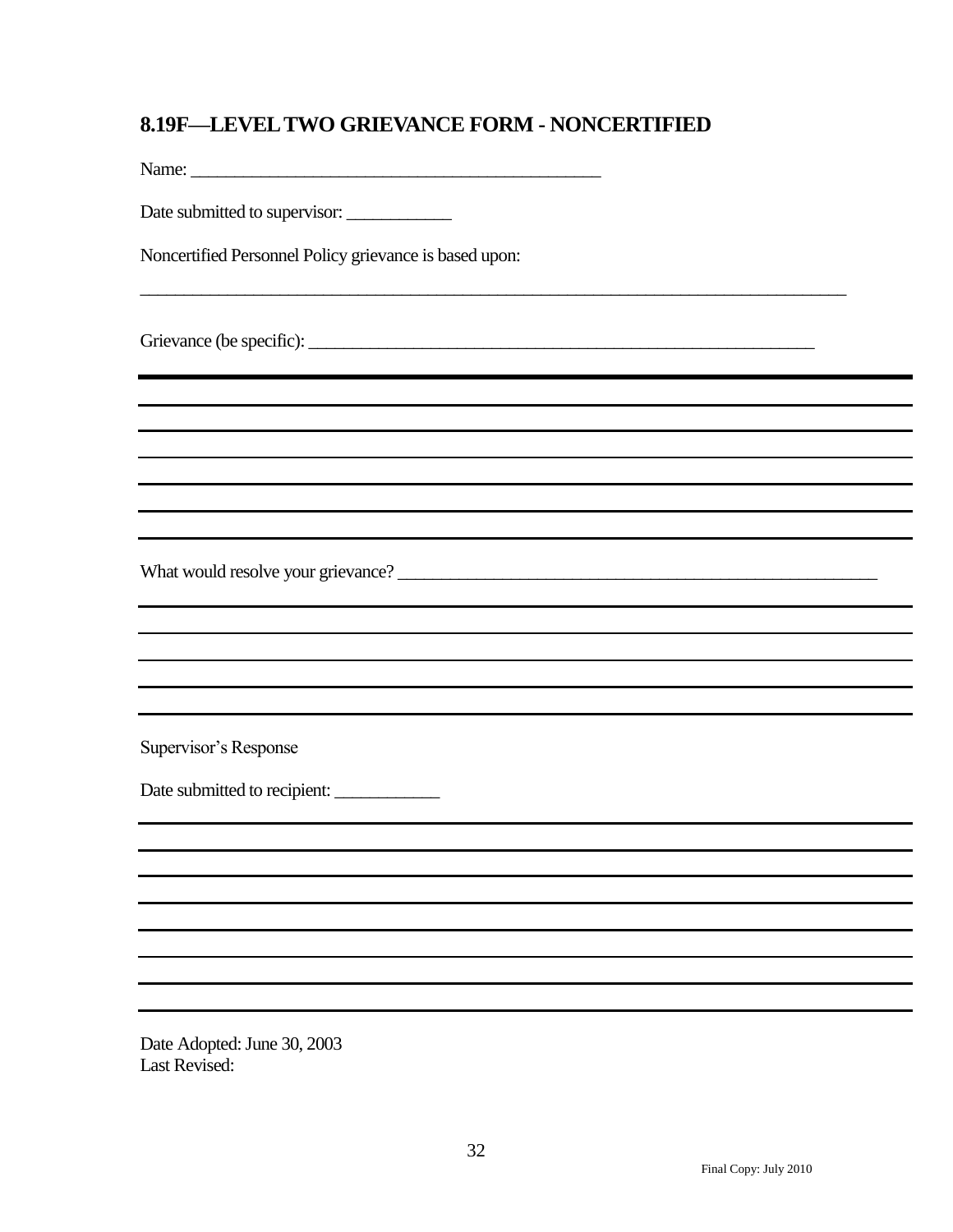### <span id="page-34-0"></span>**8.20— NONCERTIFIED PERSONNEL SEXUAL HARASSMENT**

The Spring Hill School District is committed to having an academic and work environment in which all students and employees are treated with respect and dignity. Student achievement and amicable working relationships are best attained in an atmosphere of equal educational and employment opportunity that is free of discrimination. Sexual harassment is a form of discrimination that undermines the integrity of the educational environment and will not be tolerated.

Believing that prevention is the best policy, the district will periodically inform students and employees about the nature of sexual harassment, the procedures for registering a complaint, and the possible redress that is available. The information will stress that the district does not tolerate sexual harassment and that students and employees can report inappropriate behavior of a sexual nature without fear of adverse consequences.

It shall be a violation of this policy for any student or employee to be subjected to, or to subject another person to, sexual harassment as defined in this policy. Any employee found, after an investigation, to have engaged in sexual harassment will be subject to disciplinary action up to, and including, termination.

Sexual harassment refers to unwelcome sexual advances, requests for sexual favors, or other personally offensive verbal, visual, or physical conduct of a sexual nature made by someone under any of the following conditions:

- 1. Submission to the conduct is made, either explicitly or implicitly, a term or condition of an individual's education or employment;
- 2. Submission to, or rejection of, such conduct by an individual is used as the basis for academic or employment decisions affecting that individual; and/or
- 3. Such conduct has the purpose or effect of substantially interfering with an individual's academic or work performance or creates an intimidating, hostile, or offensive academic or work environment.

The terms "intimidating," "hostile," and "offensive" include conduct of a sexual nature which has the effect of humiliation or embarrassment and is sufficiently severe, persistent, or pervasive that it limits the student's or employee's ability to participate in, or benefit from, an educational program or activity or their employment environment.

Within the educational or work environment, sexual harassment is prohibited between any of the following: students; employees and students; non-employees and students; employees; employees and non-employees.

Actionable sexual harassment is generally established when an individual is exposed to a pattern of objectionable behaviors or when a single, serious act is committed. What is, or is not, sexual harassment will depend upon all of the surrounding circumstances. Depending upon such circumstances, examples of sexual harassment include, but are not are not limited to: unwelcome touching; crude jokes or pictures; discussions of sexual experiences; pressure for sexual activity; intimidation by words, actions, insults, or name calling; teasing related to sexual characteristics; and spreading rumors related to a person's alleged sexual activities.

Employees who believe they have been subjected to sexual harassment are encouraged to file a complaint by contacting their immediate supervisor, administrator, or Title IX coordinator who will assist them in the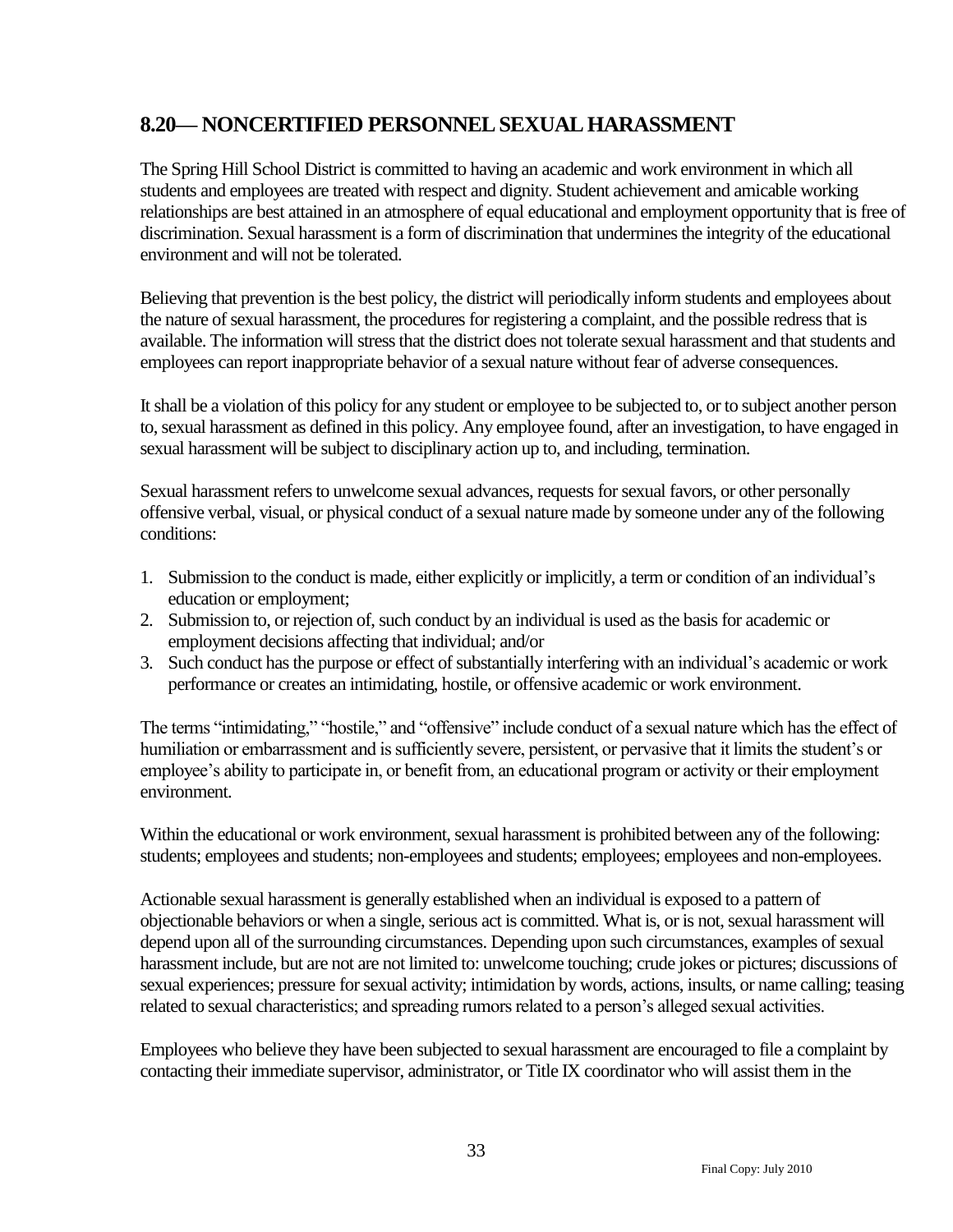complaint process. Under no circumstances shall an employee be required to first report allegations of sexual harassment to a school contact person if that person is the individual who is accused of the harassment. To the extent possible, complaints will be treated in a confidential manner. Limited disclosure may be necessary in order to complete a thorough investigation.

Employees who file a complaint of sexual harassment will not be subject to retaliation or reprisal in any form.

Employees who knowingly fabricate allegations of sexual harassment shall be subject to disciplinary action up to and including termination.

Individuals who withhold information, purposely provide inaccurate facts, or otherwise hinder an investigation of sexual harassment shall be subject to disciplinary action up to and including termination.

Legal References: Title IX of the Education Amendments of 1972, 20 USC 1681, et seq. Title VII of the Civil Rights Act of 1964, 42 USC 2000-e, et seq. ACA § 6-15-1005 (b) (1)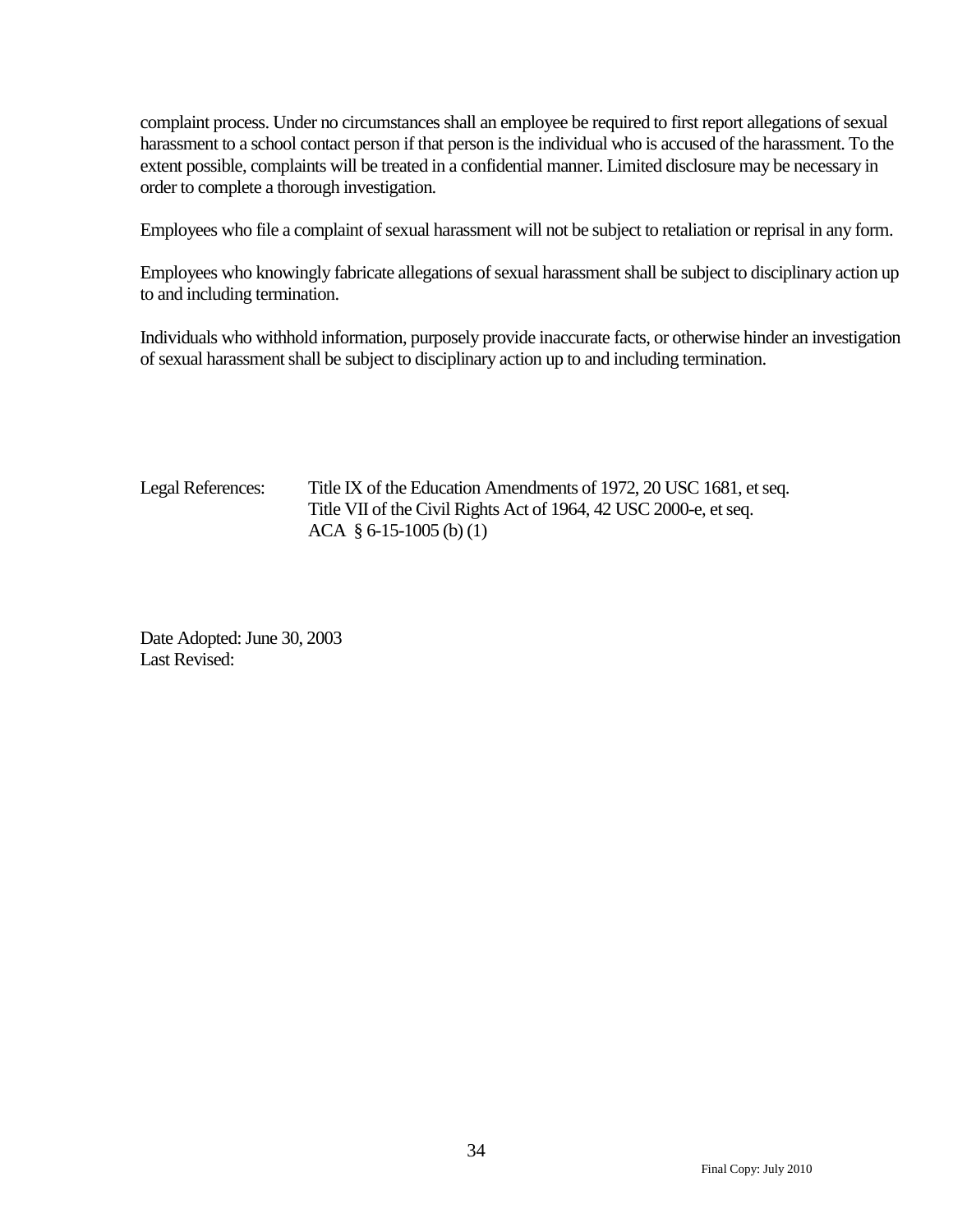### <span id="page-36-0"></span>**8.21— NONCERTIFIED PERSONNEL SUPERVISION OF STUDENTS**

All District personnel are expected to conscientiously execute their responsibilities to promote the health, safety, and welfare of the District's students under their care. The Superintendent shall direct all principals to establish regulations ensuring adequate supervision of students throughout the school day and at extracurricular activities.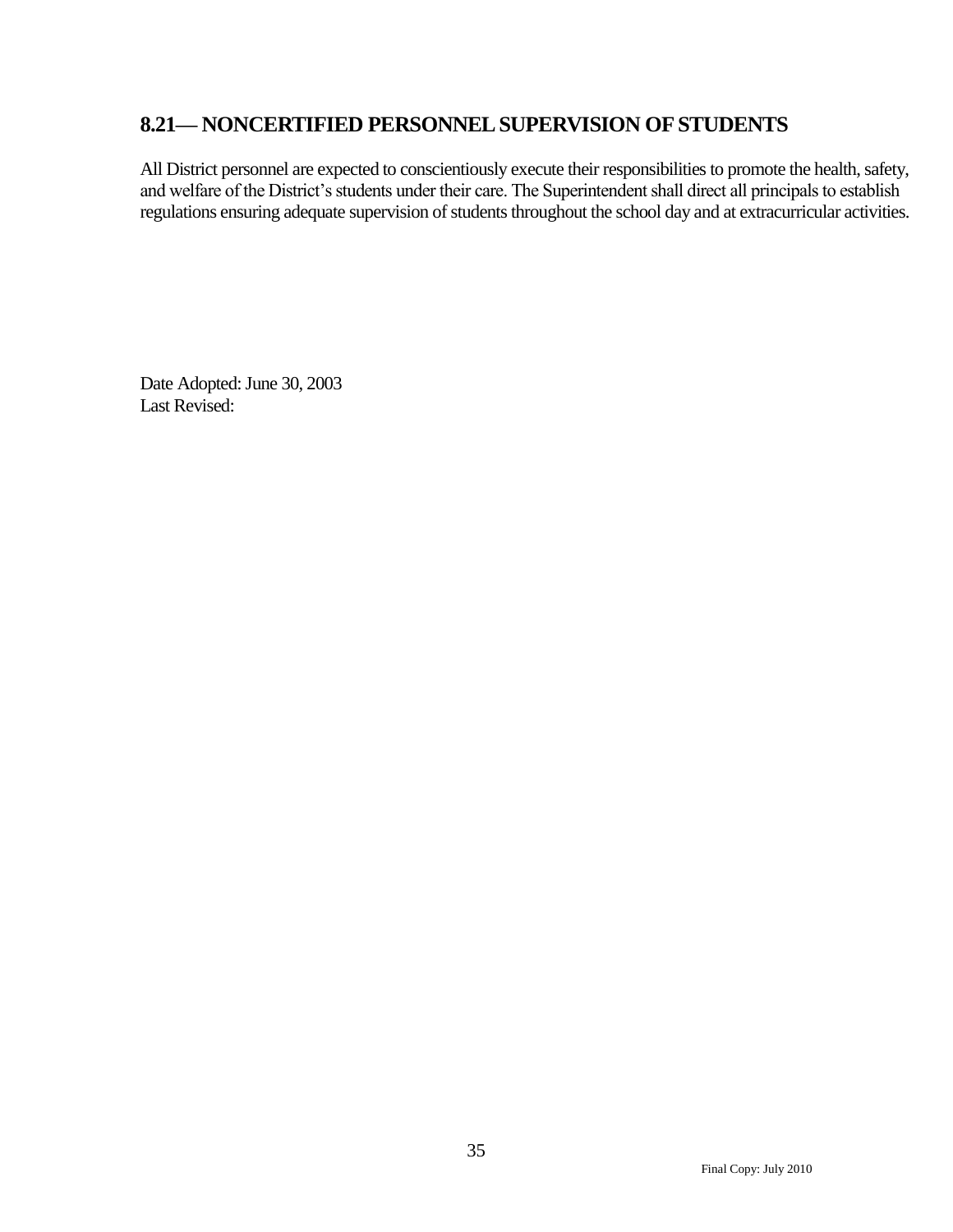### <span id="page-37-0"></span>**8.22— NONCERTIFIED PERSONNEL COMPUTER USE POLICY**

The Spring Hill School District provides computers and/or computer Internet access for many employees, to assist employees in performing work related tasks. Employees are advised that they enjoy **no expectation of privacy** in any aspect of their computer use, including email, and that under Arkansas law, both email and computer use records maintained by the district are subject to disclosure under the Freedom of Information Act. Consequently, no employee or studentrelated reprimands or other disciplinary communications should be made through email.

Passwords or security procedures are to be used as assigned, and confidentiality of student records is to be maintained at all times. Employees must not disable or bypass security procedures, compromise, attempt to compromise, or defeat the district's technology network security, alter data without authorization, disclose passwords to other staff members or students, or grant students access to any computer not designated for student use. It is the policy of this school district to equip each computer with Internet filtering software designed to prevent users from accessing material that is harmful to minors. The designated District Technology Administrator or designee may authorize the disabling of the filter to enable access by an adult for a bona fide research or other lawful purpose.

Employees who misuse district-owned computers in any way, including excessive personal use, using computers for personal use during work or instructional time, using computers to violate any other policy, knowingly or negligently allowing unauthorized access, or using the computers to access or create sexually explicit or pornographic text or graphics, will face disciplinary action, up to and including termination or nonrenewal of the employment contract.

Legal References: 20 USC 6801 et seq. (Children's Internet Protection Act; PL 106-554) A.C.A. § 6-21-107 A.C.A. § 6-21-111

Date Adopted: June 30, 2003 Last Revised: June 15, 2009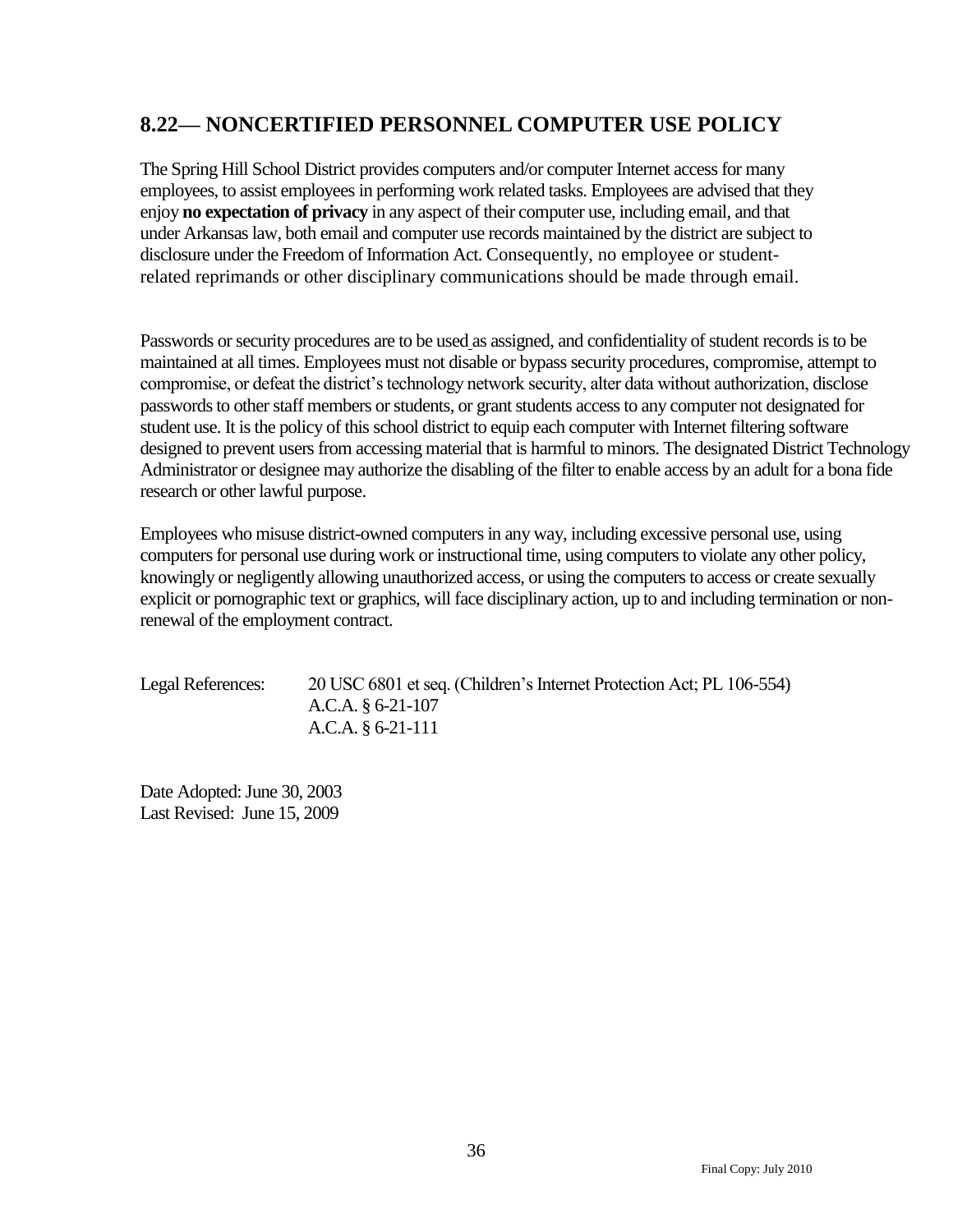### <span id="page-38-0"></span>**8.22F—NONCERTIFIED PERSONNELINTERNET USE AGREEMENT**

School\_\_\_\_\_\_\_\_\_\_\_\_\_\_\_\_\_\_\_\_\_\_\_\_\_\_\_\_\_\_\_\_\_\_\_\_\_\_\_\_\_\_\_\_\_\_\_\_\_\_\_\_\_\_\_\_\_\_\_\_Date\_\_\_\_\_\_\_\_\_\_\_\_

The Spring Hill School District agrees to allow the employee identified above ("Employee") to use the district's technology to access the Internet under the following terms and conditions:

1. Conditional Privilege: The Employee's use of the district's access to the Internet is a privilege conditioned on the Employee's abiding by this agreement.

2. Acceptable Use: The Employee agrees that in using the District's Internet access he/she will obey all federal and state laws and regulations. Internet access is provided as an aid to employees to enable them to better perform their job responsibilities. Under no circumstances shall an Employee's use of the District's Internet access interfere with, or detract from, the performance of his/her job-related duties.

3. Penalties for Improper Use: If the Employee violates this agreement and misuses the Internet, the Employee shall be subject to disciplinary action up and including termination.

4. "Misuse of the District's access to the Internet" includes, but is not limited to, the following:

- a. using the Internet for any activities deemed lewd, obscene, vulgar, or pornographic as defined by prevailing community standards;
- b. using abusive or profane language in private messages on the system; or using the system to harass, insult, or verbally attack others;
- c. posting anonymous messages on the system;
- d. using encryption software;
- e. wasteful use of limited resources provided by the school including paper;
- f. causing congestion of the network through lengthy downloads of files;
- g. vandalizing data of another user;
- h. obtaining or sending information which could be used to make destructive devices such as guns, weapons, bombs, explosives, or fireworks;
- i. gaining or attempting to gain unauthorized access to resources or files;
- j. identifying oneself with another person's name or password or using an account or password of another user without proper authorization;
- k. using the network for financial or commercial gain without district permission;
- l. theft or vandalism of data, equipment, or intellectual property;
- m. invading the privacy of individuals;
- n. using the Internet for any illegal activity, including computer hacking and copyright or intellectual property law violations;
- o. introducing a virus to, or otherwise improperly tampering with, the system;
- p. degrading or disrupting equipment or system performance;
- q. creating a web page or associating a web page with the school or school district without proper authorization;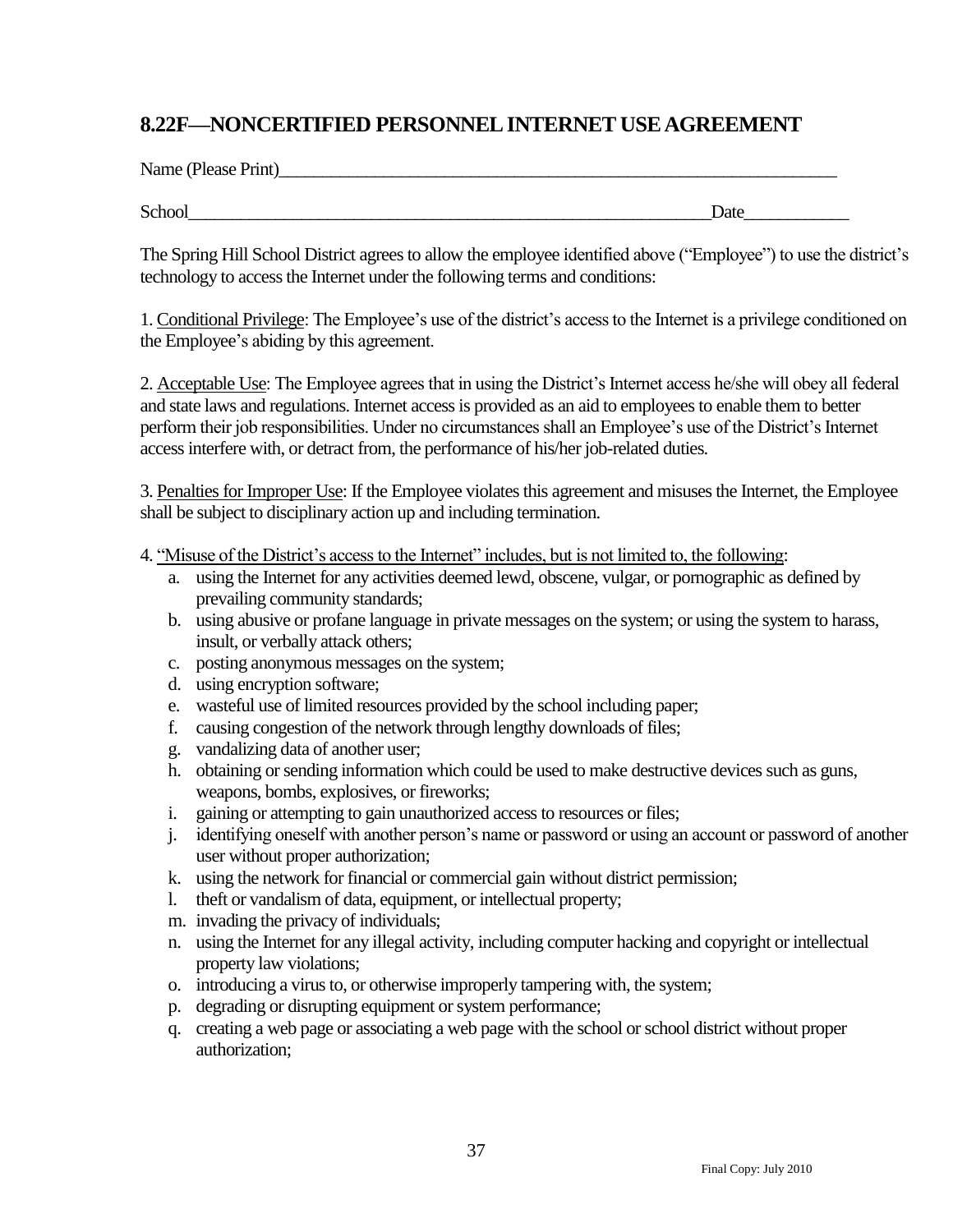- r. attempting to gain access or gaining access to student records, grades, or files of students not under their jurisdiction;
- s. providing access to the District's Internet Access to unauthorized individuals; or
- t. taking part in any activity related to Internet use which creates a clear and present danger of the substantial disruption of the orderly operation of the district or any of its schools;
- u. making unauthorized copies of computer software.
- v. personal use of computers during instructional time.

5. Liability for debts: Staff shall be liable for any and all costs (debts) incurred through their use of the District's computers or the Internet including penalties for copyright violations.

6. No Expectation of Privacy: The Employee signing below agrees that in using the Internet through the District's access, he/she waives any right to privacy the Employee may have for such use. The Employee agrees that the district may monitor the Employee's use of the District's Internet Access and may also examine all system activities the Employee participates in, including but not limited to e-mail, voice, and video transmissions, to ensure proper use of the system.

7. Signature: The Employee, who has signed below, has read this agreement and agrees to be bound by its terms and conditions.

|  | <b>Employee's Signature:</b> |      |  |
|--|------------------------------|------|--|
|  |                              | Date |  |
|  |                              |      |  |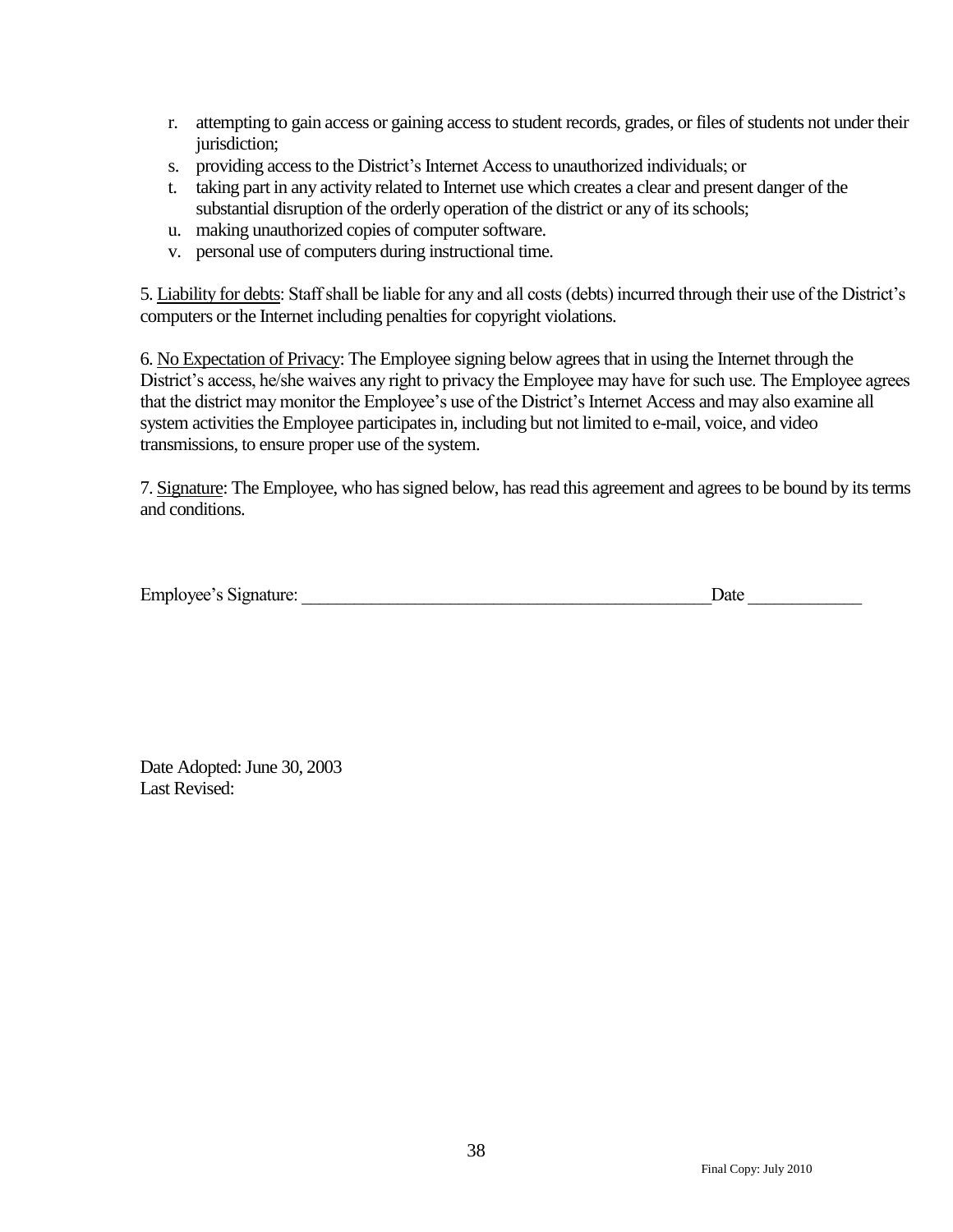## <span id="page-40-0"></span>**8.23—NONCERTIFIED PERSONNEL FAMILY MEDICAL LEAVE\***

### **Definitions:**

Covered active duty means

in the case of a member of a regular component of the Armed Forces, duty during deployment of the member with the armed forces to a foreign country; and

in the case of a member of a reserve component of the Armed Forces, duty during deployment of the member with the armed forces to a foreign country under a call to order to active duty under a provision of law referred to in section 101(a)(13)(B) of title 10, United States Code.

Covered Service Member is

- (A) a member of the Armed Forces, including a member of the National Guard or Reserves, who is a undergoing medical treatment, recuperation, or therapy, is otherwise in outpatient status, or is otherwise on the temporary disability retired list, for a serious injury or illnes or
- (B) a veteran who is undergoing medical treatment, recuperation, or therapy, for a serious injury or illness and who was a member of the Armed Forces (including a member of the National Guard or Reserves) at any time during the period of five (5) years preceding the date on which the veteran undergoes that medical treatment, recuperation, or therapy.

Eligible Employee: is an employee who has been employed by the district for at least twelve (12) months and for 1250 hours of service during the twelve (12) month period immediately preceding the commencement of the leave. Full time, licensed teachers are considered to have met the 1250 hour requirement for eligibility.

Health Care Provider: is a doctor of medicine or osteopathy who is authorized to practice medicine or surgery (as appropriate) by the state in which the doctor practices. It also includes any other person determined by the U.S. Secretary of Labor to be capable of providing health care services.

Instructional Employee: is a teacher whose principal function is to teach and instruct students in a class, a small group, or an individual setting and includes, athletic coaches, driving instructors, and special education assistants such as signers for the hearing impaired. The term does not include administrators, counselors, librarians, psychologists, or curriculum specialists who are included under the broader definition of "eligible" employee" (to the extent the employee has been employed for 12 months).

Next of Kin: used in respect to an individual, means the nearest blood relative of that individual.

Outpatient Status: used in respect to a covered service member, means the status of a member of the Armed Forces assigned to

A) a military medical treatment facility as an outpatient; or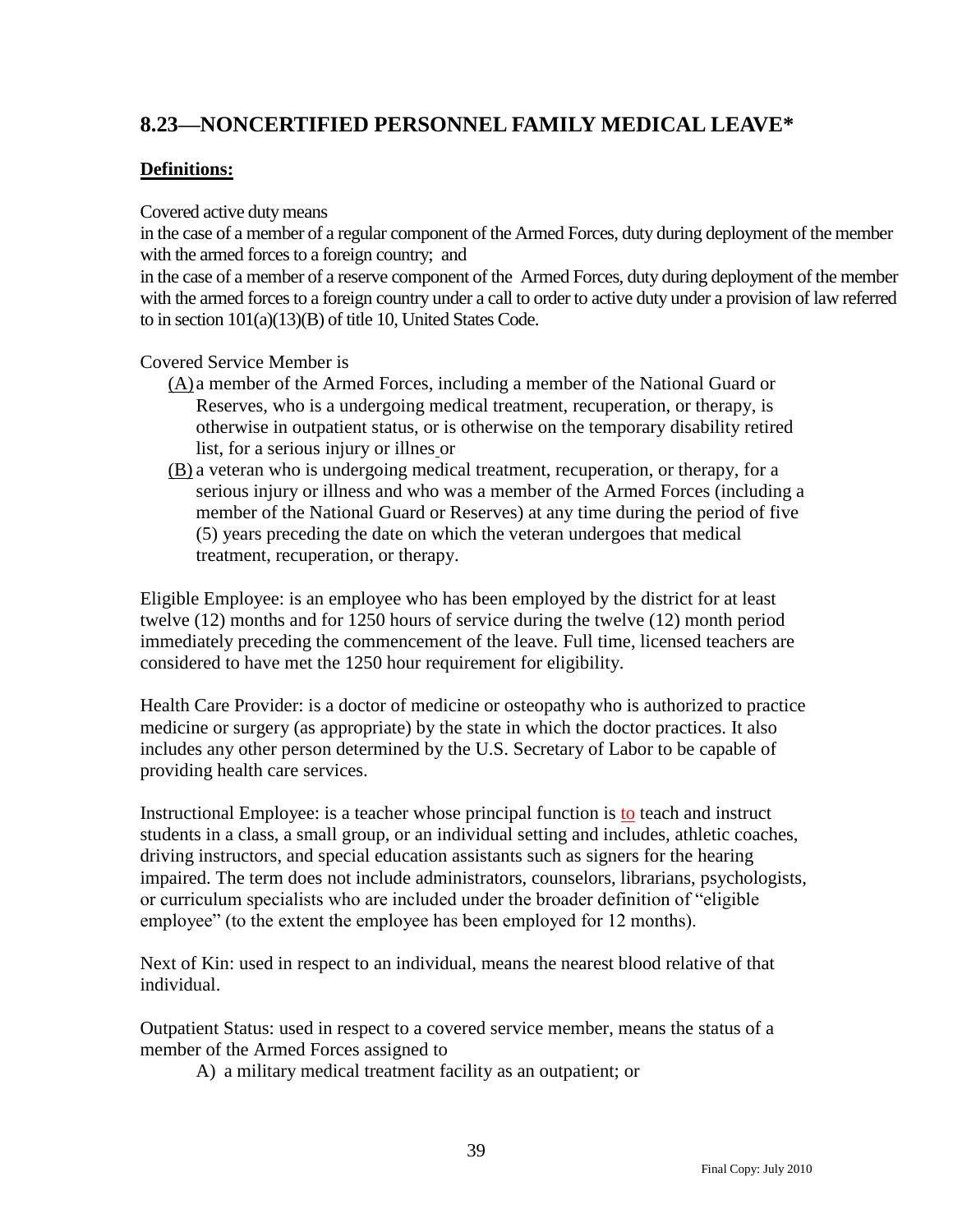B) a unit established for the purpose of providing command and control of members of the Armed Forces receiving medical care as outpatients.

Qualifying Exigency: Issues that arise due to covered active duty or a call to covered active duty of an employee's spouse, son, daughter, or parent. Examples include issues involved with short-notice deployment, military events and related activities, childcare and school activities, the need for financial and legal arrangements, counseling, rest and recuperation, post-deployment activities, and other activities as defined by federal regulations.**<sup>1</sup>**

Parent: is the biological parent of an employee or an individual who stood in loco parentis to an employee when the employee was a son or a daughter.

Serious Health Condition: is an injury, illness, impairment, or physical or mental condition that involves inpatient care or continuing treatment by a health care provider.**<sup>12</sup>**

Serious Injury or Illness:

- (A) in the case of a member of the Armed Forces, including the National Guard or Reserves, it means an injury or illness incurred by the member in the line of duty on active duty in the Armed Forces (or existed before the beginning of the member's active duty and was aggravated by service in line of duty on active duty in the Armed Forces) and that may render the member medically unfit to perform the duties of the member's office, grade, rank, or rating. and
- (B) in the case of a veteran who was a member of the Armed Forces, including a member of the National Guard of Reserves, at any time during a period as a covered service member defined in this policy, it means a qualifying (as defined by the U.S Secretary of Labor) injury or illness that was incurred by the member in the line of duty on active duty in the Armed Forces (or existed before the beginning of the member's active duty and was aggravated by service in the line of duty on active duty in the Armed Forces) and that manifested itself before or after the member became a veteran.

Year: for leave **other than** to care for the serious injury or illness of a covered service member, the twelve (12) month period of eligibility shall begin on the first duty day of the school year.

Year: for leave to care for the serious injury or illness of a covered service member, the twelve (12) month period begins on the first day the eligible employee takes FMLA leave to care for a covered servicemember and ends 12 months after that date.

### **Policy**

The provisions of this policy are intended to be in line with the provisions of the FMLA. If any conflict(s) exist, the Family Medical Leave Act of 1993 as amended shall govern.

### **Leave Eligibility**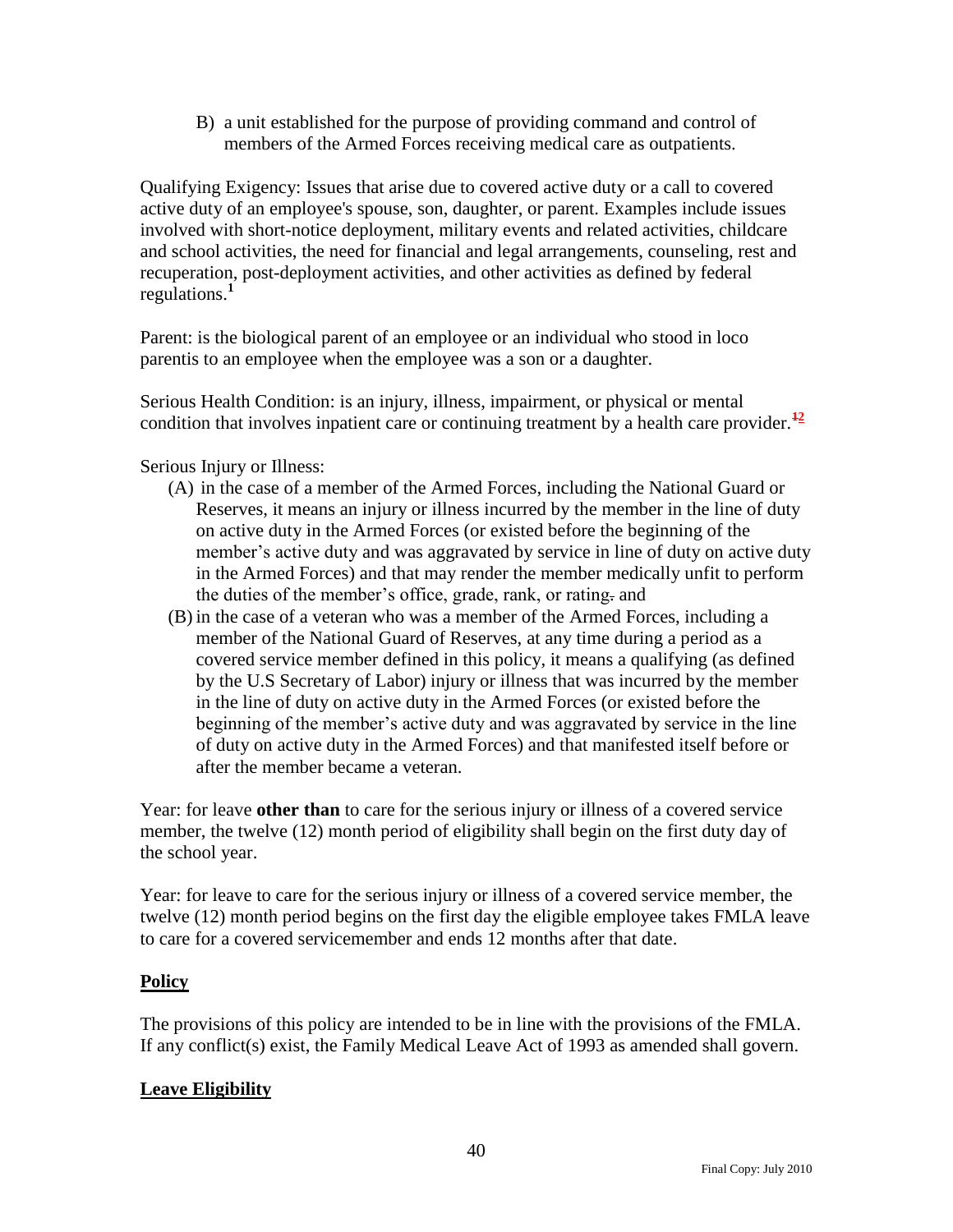The district will grant up to twelve (12) weeks of leave in a year in accordance with the Family Medical Leave Act of 1993 (FMLA) as amended to its eligible employees for one or more of the following reasons:

- 1. Because of the birth of a son or daughter of the employee and in order to care for such son or daughter;
- 2. Because of the placement of a son or daughter with the employee for adoption or foster care;
- 3. To care for the spouse, son, daughter, or parent, of the employee, if such spouse, son, daughter, or parent has a serious health condition; and
- 4. Because of a serious health condition that makes the employee unable to perform the functions of the position of such employee.
- 5. Because of any qualifying exigency arising out of the fact that the spouse, son, daughter, or parent of the employee is on covered active duty (or has been notified of an impending call or order to covered active duty) in the Armed Forces.
- 6. To care for a spouse, child, parent or next of kin who is a covered servicemember with a serious illness or injury.

The entitlement to leave for reasons 1 and 2 listed above shall expire at the end of the twelve (12) month period beginning on the date of such birth or placement.

An eligible employee who is the spouse, son, daughter, parent, or next of kin of a **covered service member** shall be entitled to a total of 26 weeks of leave during one 12 month period to care for the service member who has a serious injury or illness as defined in this policy. An eligible employee who cares for such a covered service member is limited for reasons 1 through 5 listed above to a total of 12 weeks of leave during a year as defined in this policy. For example, an eligible employee who cares for such a covered service member for 16 weeks during a 12 month period could only take a total of 10 weeks for reasons 1 through 5.

If husband and wife are both eligible employees employed by the district, the husband and wife are entitled to a total of 26 weeks of leave during one 12-month period to care for their spouse, son, daughter, parent, or next of kin who is a **covered service member** with a serious injury or illness as defined in this policy. A husband and wife who care for such a covered service member is limited for reasons 1 through 5 listed above to a total of 12 weeks of leave during a year as defined in this policy. For example, an eligible employee who cares for such a covered service member for 16 weeks during a 12 month period could only take a total of 10 weeks for reasons 1 through 5.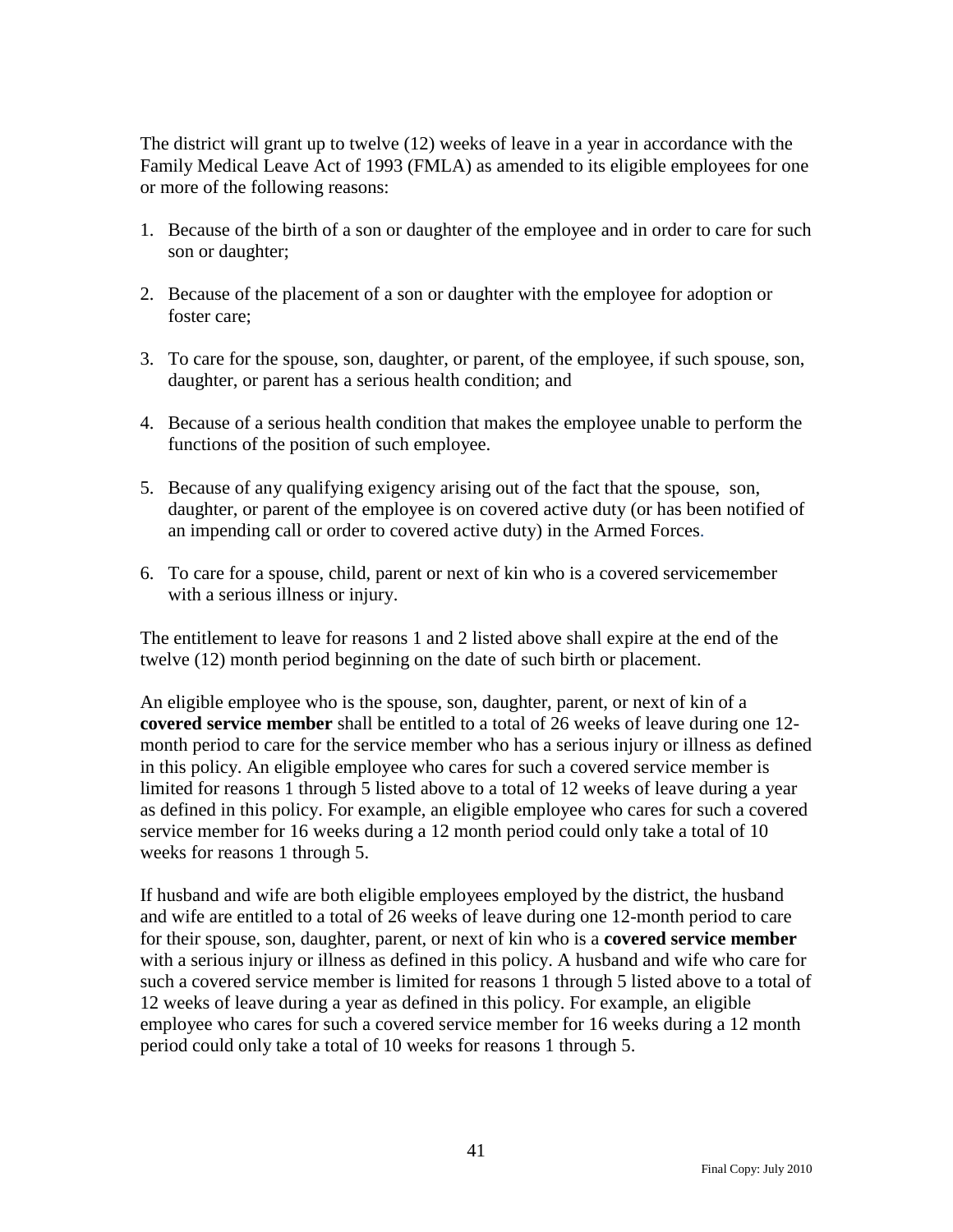### **District Notice to Employees**

The district shall post, in conspicuous places in each school within the district, where notices to employees and applicants for employment are customarily posted, a notice explaining the FMLA's provisions and providing information about the procedure for filing complaints with the Department of Labor.**<sup>3</sup>**

### **Employee Notice to District**

### Foreseeable:

When the need for leave is foreseeable for reasons 1 through 4 or 6 listed above, the employee shall provide the district with not less than 30 days' notice, before the date the leave is to begin, of the employee's intention to take leave for the specified reason, except that if the date of the treatment requires leave to begin in less than 30 days, the employee shall provide such notice as is practicable. As soon as practicable means as soon as both possible and practical, taking into account all of the facts and circumstances in the individual case.

When the necessity for leave for reason 5 listed above is foreseeable, whether because the spouse, son, daughter, or parent of the employee is on covered active duty, or because of notification of an impending call or order to covered active duty, the employee shall provide such notice to the district as is reasonable and practicable regardless of how far in advance the leave is foreseeable.

When the need for leave is for reasons 3, 4, or 6 listed above, the employee shall make a reasonable effort to schedule the treatment so as not to disrupt unduly the operations of the district subject to the approval of the health care provider of the spouse, son, daughter, or parent of the employee.

Failure by the employee to give thirty (30) days notice may delay the taking of FMLA leave until at least thirty (30) days after the date the employee provides notice to the district.

### Unforeseeable:

When the approximate timing of the need for leave is not foreseeable, an employee shall provide the district notice of the need for leave as soon as practicable given the facts and circumstances of the particular case. Ordinarily, the employee shall notify the district within two (2) working days of learning of the need for leave, except in extraordinary circumstances where such notice is not feasible. Notice may be provided in person, by telephone, telegraph, fax, or other electronic means.

### **Medical Certification<sup>4</sup>**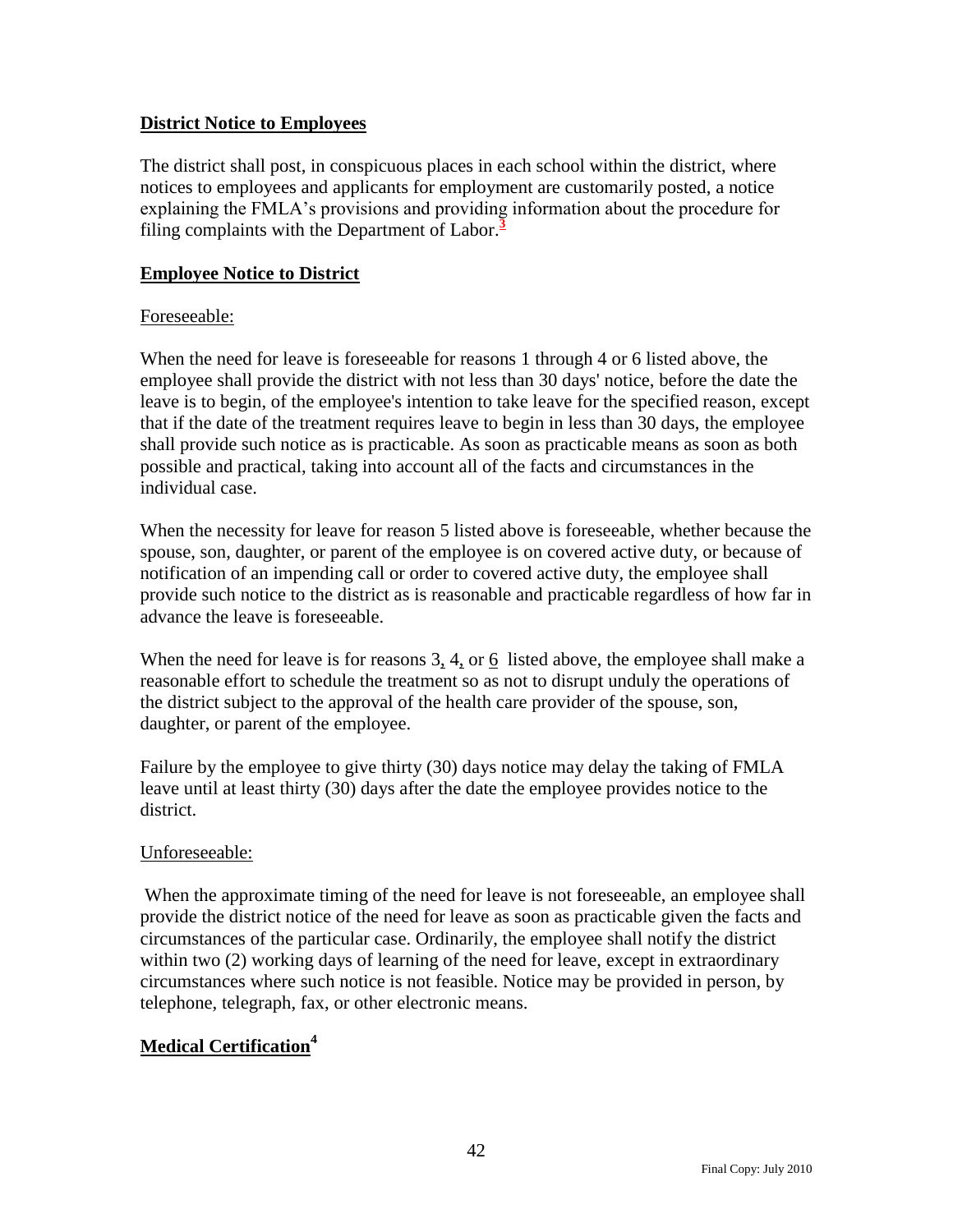When the need for leave is for reasons 3, 4, or 6 listed above, the employee should provide a medical certification from a licensed, practicing health care provider supporting the need for leave at the time the notice for leave is given, but must provide certification at least fifteen (15) days prior to the date the leave is to begin. The certification shall include the date on which the serious health condition began, the probable duration of the condition, and the appropriate medical facts within the knowledge of the health care provider regarding the condition. Leave taken for reason 3 listed above, must include certification that the eligible employee is needed to care for the son, daughter, spouse, or parent and an estimate of the amount of time the employee is needed to provide the care. For reason 4 listed above, the certification must include a statement that the employee is unable to perform the required functions of his/her position.

If FMLA leave is to be taken on an intermittent or reduced work schedule basis for planned medical treatment, the certification shall include the dates on which such treatment is expected to be given and the duration of such treatment.

Second Opinion: In any case where the district has reason to doubt the validity of the certification provided, the district may require, at its expense, the employee to obtain the opinion of a second health care provider designated or approved by the employer. If the second opinion differs from the first, the district may require, at its expense, the employee to obtain a third opinion from a health care provider agreed upon by both the district and the employee. The opinion of the third health care provider shall be considered final and be binding upon both the district and the employee.

Recertification: The district may request the employee obtain a recertification, at the employee's expense, no more often than every thirty (30) days unless one or more of the following circumstances apply;

a. The employee requests an extension of leave;

b. Circumstances described by the previous certification have changed significantly; and/or

c. The district receives information that casts doubt upon the continuing validity of the certification.

The employee must provide the recertification in no more than fifteen (15) calendar days after the district's request.

No second or third opinion on recertification may be required.

### **Sick Leave and Family Medical Leave Act (FMLA) Leave**

When an employee takes sick leave, the district shall determine if the leave qualifies for FMLA leave. The district may request additional information from the employee to help make the applicability**<sup>5</sup>** determination. If the leave qualifies under the FMLA, the district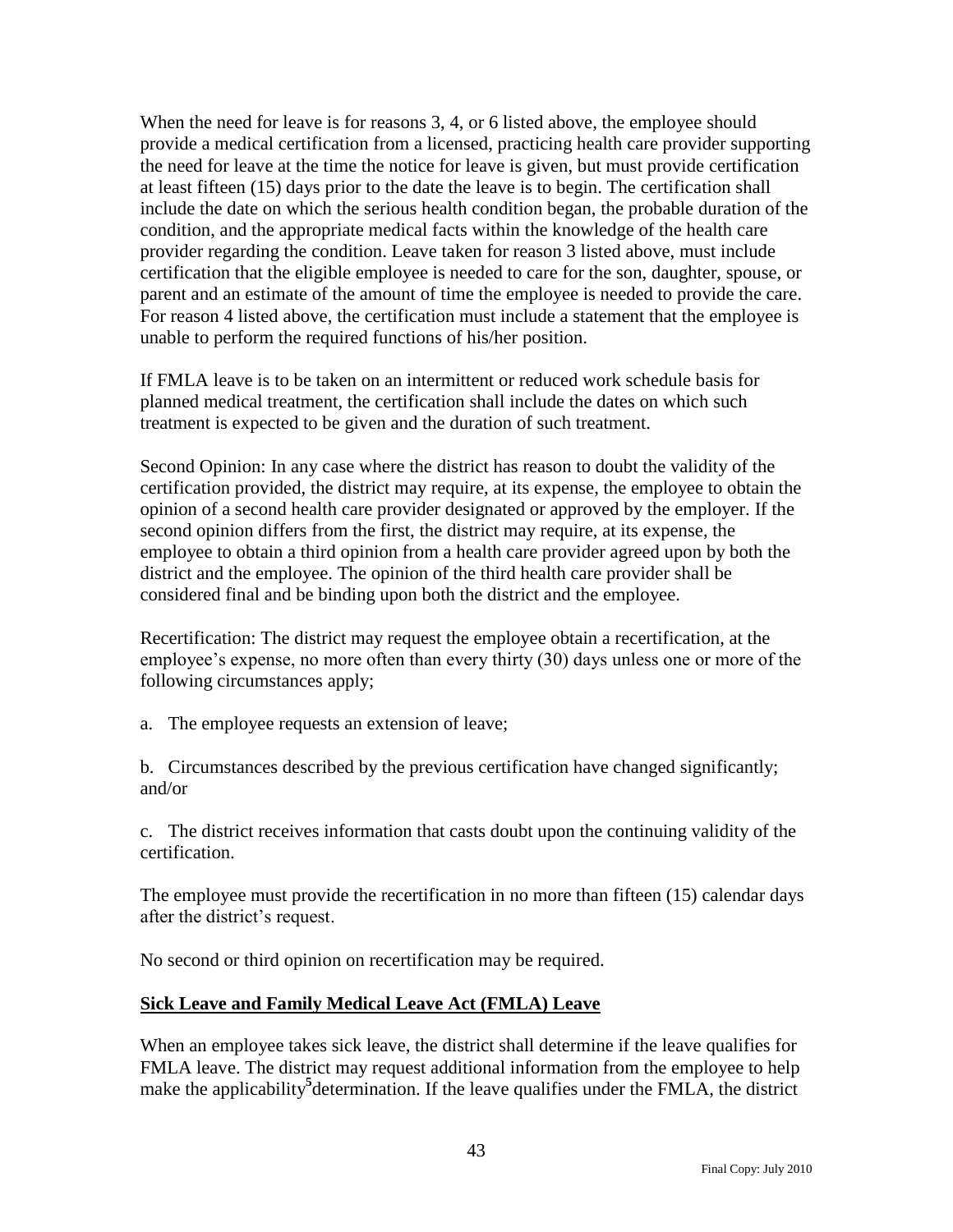will notify the employee, either orally or in writing<sup>6</sup>, of the decision within two workdays. If the leave is intermittent or on a reduced schedule as defined in this policy and the circumstances of the leave don't change, the district is only required to notify the employee once of the determination regarding the applicability of sick leave and/or FMLA leave. To the extent the employee has accrued paid leave, any leave taken that qualifies for FMLA leave shall be paid leave and charged against the employee's accrued leave.

### **Concurrent Leave**

The district requires employees to substitute any applicable accrued leave for any part of the twelve (12) week period of FMLA leave. All FMLA leave is unpaid unless substituted by applicable accrued leave.

Workers Compensation: FMLA leave may run concurrently with a workers' compensation absence when the injury is one that meets the criteria for a serious health condition. To the extent that workers compensation benefits and FMLA leave run concurrently, the employee will not be charged for any paid leave accrued by the employee. If the health care provider treating the employee for the workers compensation injury certifies the employee is able to return to a "light duty job," but is unable to return to the employee's same or equivalent job, the employee may decline the district's offer of a "light duty job." For the duration of the employee's FMLA leave, the employee will be paid for the leave to the extent that the employee has accrued applicable leave.

### **Health Insurance Coverage**

The district shall maintain coverage under any group health plan for the duration of FMLA leave the employee takes at the level and under the conditions coverage would have been provided if the employee had continued in active employment with the district. The employee remains responsible for any portion of premium payments customarily paid by the employee. When on unpaid FMLA leave, it is the employee's responsibility to submit his/her portion of the cost of the group health plan coverage to the district's business office on or before it would be made by payroll deduction.

If an employee gives unequivocal notice of intent not to return to work, or if the employment relationship would have terminated if the employee had not taken FMLA leave, the district's obligation to maintain health benefits ceases.

If the employee fails to return from leave after the period of leave to which the employee was entitled has expired, the district may recover the premiums it paid to maintain health care coverage unless:

a. The employee fails to return to work due to the continuation, reoccurrence, or onset of a serious health condition that entitles the employee to leave under reasons 3 or 4 listed above; and/or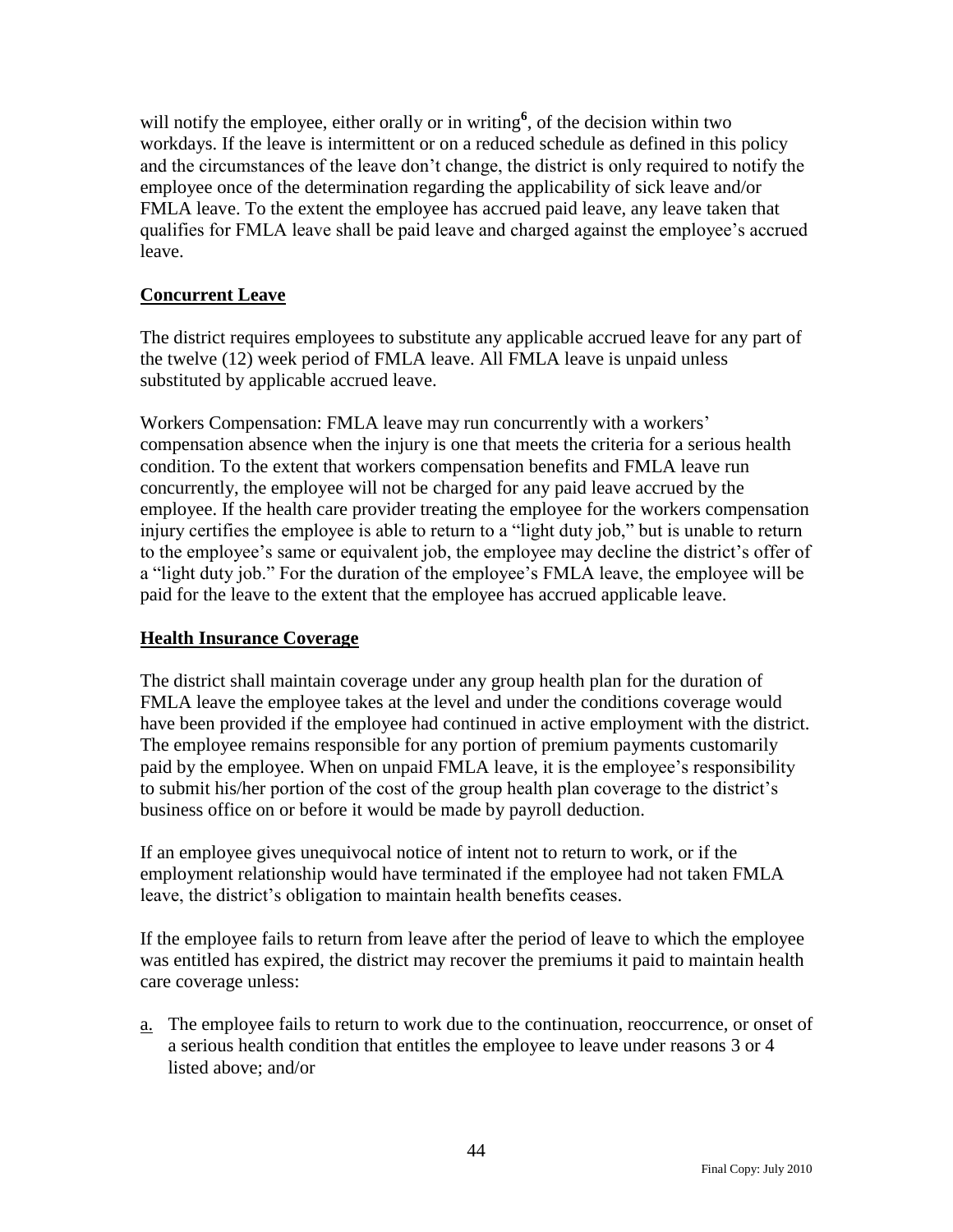b. Other circumstances exist beyond the employee's control.

Circumstances under "a" listed above shall be certified by a licensed, practicing health care provider verifying the employee's inability to return to work.

#### **Reporting Requirements During Leave**

Employees shall inform the district every two weeks**<sup>7</sup>** during FMLA leave of their current status and intent to return to work.

#### **Return to Work**

Medical Certification: An employee who has taken FMLA leave under reason 4 stated above shall provide the district with certification from a health care provider that the employee is able to resume work.

Return to Previous Position: An employee returning from FMLA leave is entitled to be returned to the same position the employee held when leave commenced, or to an equivalent position with equivalent benefits, pay, and other terms and conditions of employment. An equivalent position must involve the same or substantially similar duties and responsibilities, which must entail substantially equivalent skill, effort, and authority. The employee may not be restored to a position requiring additional licensure or certification.

Failure to Return to Work: In the event that an employee is unable or fails to return to work, the superintendent will make a determination at that time regarding the documented need for a severance of the employee's contract due to the inability of the employee to fulfill the responsibilities and requirements of their contract.

#### **Intermittent or Reduced Schedule Leave**

Eligible employees may only take intermittent or reduced schedule leave for reasons 1 and 2 listed above if the district agrees to permit such leave upon request of the employee.

Eligible employees may take intermittent or reduced schedule leave due to reasons 3, 4, and 6 listed above if they have

(A) made a reasonable effort to schedule the treatment so as not to disrupt unduly the operations of the employer, subject to the approval of the health care provider of the employee or the health care provider of the son, daughter, spouse, or parent of the employee, as appropriate; and

(B) provided the employer with not less than 30 days' notice, before the date the leave is to begin, of the employee's intention to take leave under such

subparagraph, except that if the date of the treatment requires leave to begin in less than 30 days, the employee shall provide such notice as is practicable.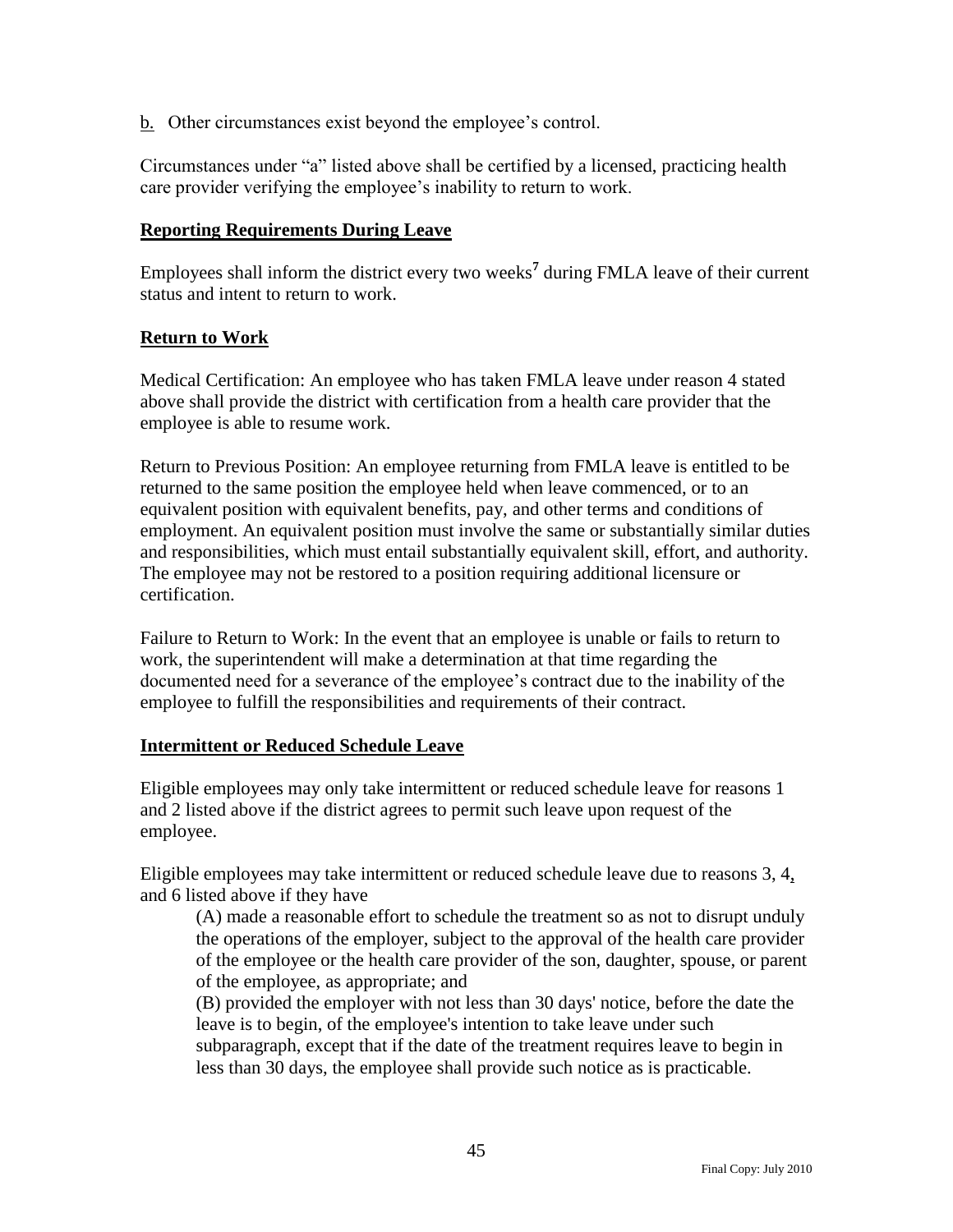Eligible employees requesting intermittent or reduced schedule leave that is foreseeable based on planned medical treatment may be transferred to an alternative position for which the employee is qualified with equivalent pay and benefits that better accommodates the employee's intermittent or reduced schedule leave.

If an eligible employee who meets the definition of an instructional employee requests intermittent or reduced schedule leave that is foreseeable based on planned medical treatment and the employee would be on leave for greater than 20 percent of the total number of working days in the period during which the leave would extend, the district may require the employee to elect either

- a. to take medical leave for periods of a particular duration, not to exceed the duration of the planned medical treatment; or
- b. to transfer temporarily to an available alternative position offered by the employer for which the employee is qualified and that has equivalent pay and benefits and better accommodates recurring periods of leave than the regular employment position of the employee.

### **Leave taken by eligible instructional employees near the end of the academic term<sup>78</sup>**

#### **Leave more than 5 weeks prior to end of term**

- If the eligible, instructional employee begins leave, due to reasons 1 through 6 listed above, more than 5 weeks prior to the end of the academic term, the district may require the employee to continue taking leave until the end of such term, if
	- (A) the leave is of at least 3 weeks duration; and
	- (B) the return to employment would occur during the 3-week period before the end of such term.

#### **Leave less than 5 weeks prior to end of term**

If the eligible, instructional employee begins leave, due to reasons 1, 2, 3, or 6 listed above, during the period that commences 5 weeks prior to the end of the academic term, the district may require the employee to continue taking leave until the end of such term, if

(A) the leave is of greater than 2 weeks duration; and

(B) the return to employment would occur during the 2-week period before the end of such term.

#### **Leave less than 3 weeks prior to end of term**

If the eligible, instructional employee begins leave, due to 1, 2, 3, or 6 listed above, during the period that commences 3 weeks prior to the end of the academic term and the duration of the leave is greater than 5 working days, the agency or school may require the employee to continue to take leave until the end of such term.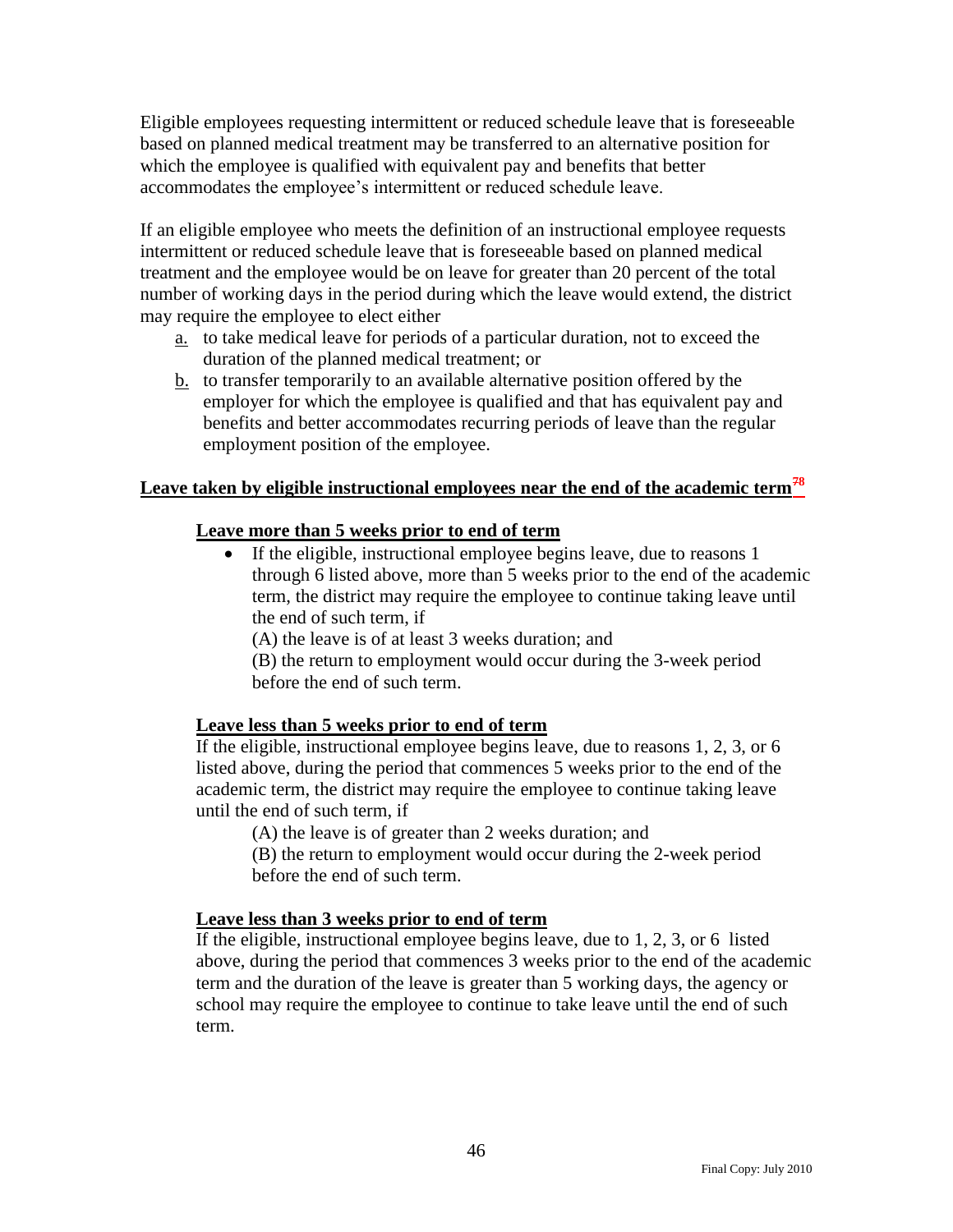Notes: This policy is similar to Policy 3.32. If you change this policy, review 3.32 at the same time to ensure applicable consistency between the two.

<sup>1</sup> The types and amounts of leave available for a particular type of qualifying exigency are covered in 29 C.F.R. § 825.126. A copy of the CFR is available on the policy update website. Unfortunately, the CFR has not been updated since the FMLA law was amended (and will not be for quite a while). The federal regulation amending process is a bit like ADE Rule amendments except MUCH slower. It is likely that the timelines contained within the regulations will remain the same, but there is a broader range of eligible employees including members of the regular Armed Forces.

**<sup>2</sup>** Within the context of the FMLA, this is a complicated definition. In an effort to help you be able to apply the definition to the realities of your district, we have attached (as a separate page to the policy) the federal rules which lay out the complexities.

### **<sup>3</sup>** A Department of Labor poster is available at

*<http://www.dol.gov/esa/regs/compliance/posters/fmla.htm>*. Additional forms (one for the employee to take to their health care provider for verification of the reason for his/her leave request and a second one for the district's response to the request for leave) are available at *[http://www.dol.gov/esa/whd/fmla/#poster.](http://www.dol.gov/esa/whd/fmla/#poster)*

 $4$  It is difficult for the district to "back charge" FMLA leave. If you have reason to ask for a medical certification, it is wise to notify the employee that the leave will be charged against their yearly allotment of FMLA leave when you request the certification. If it turns out that the leave does not qualify, you will need to readjust the available FMLA leave accordingly.

 $\frac{5}{5}$  As used in this policy, "applicable" is a very important word. Some leave taken under FMLA also applies to sick leave and therefore, the employee will get paid for the leave to the extent the employee has sick leave accrued. Other leave taken under FMLA is not applicable to sick leave and therefore the FMLA leave is unpaid. For instance, "applicable leave" in terms of time taken under FMLA due to the birth of a child will vary depending on the language in your district's policy on sick leave. For instance, if sick leave may be taken "for reason of personal illness or illness in the immediate family" (based on the statutory definition in 6-17-1202, and an employee gives birth to a child, she may take sick leave for the amount of time that her personal physician deems it necessary for her to physically recover from childbirth. Once the medically necessary time has passed, sick leave is no longer appropriate and cannot be used. While under the FMLA, the employee could take additional time off work, she would need to take unpaid FMLA leave for this purpose, unless she had personal days or vacation days

available. However, if your district has a much more liberal definition of sick leave in district policy, the results could be entirely different. Another example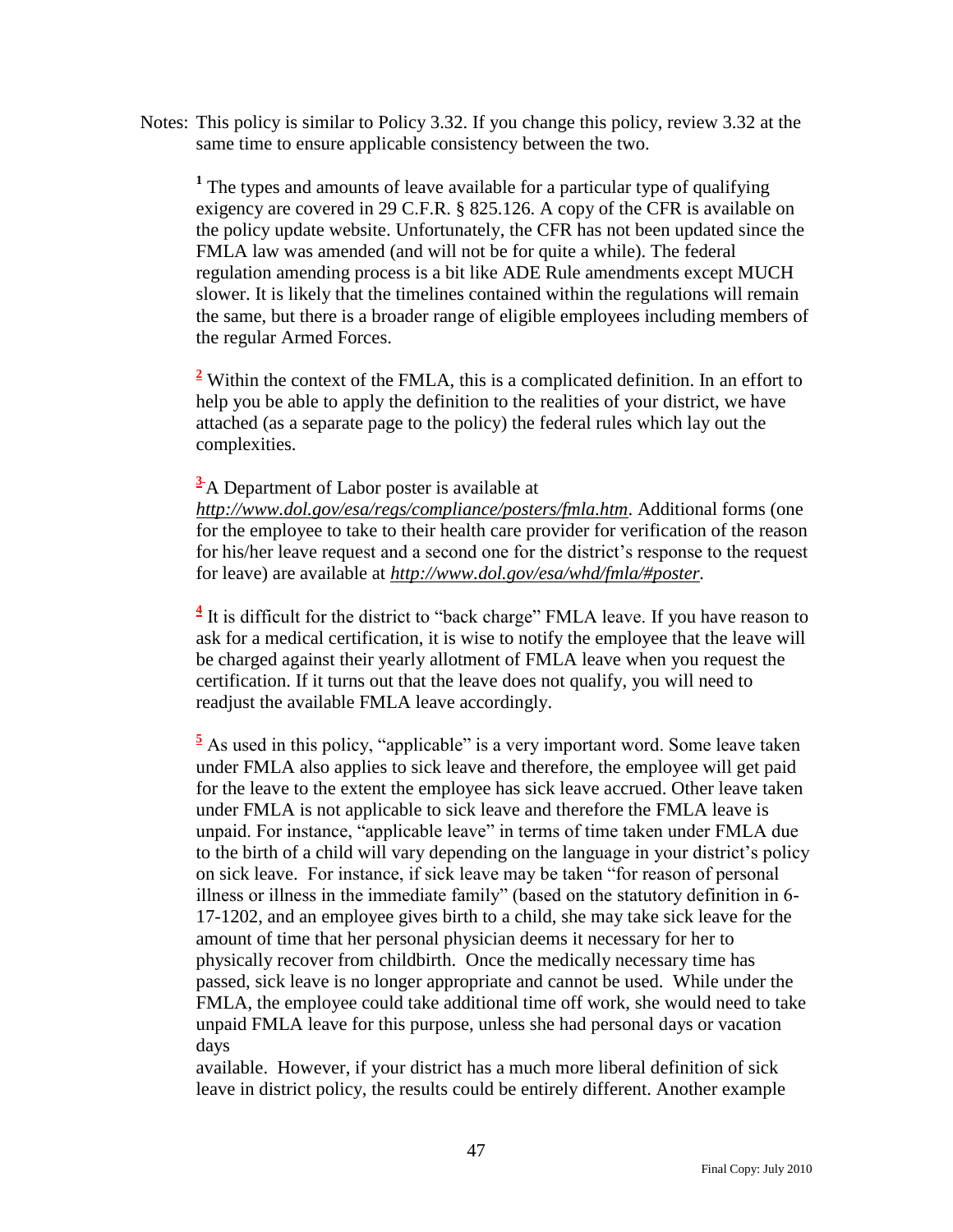would be the potential for overlap between pregnancy complications that arise to the level of a "serious health condition." For instance, pregnancy complications that rose to the level of a "serious health condition" would qualify for both, while missing work for a dentist's appointment would qualify for sick leave, but would not qualify for FMLA leave. Consult policy 8.5— NONCERTIFIED EMPLOYEES SICK LEAVE when making the determination of what sick leave qualifies under both policies. It may also be helpful to consult 29 CFR 825.114 which is attached at the end of this policy.

 $\frac{6}{6}$  If the notice is oral, it must be confirmed in writing no later than the following payday (unless the payday is less than one week after the notice, in which case the notice must be no later than the subsequent payday). The written notice may be in any form, including a notation on the employee's pay stub.

<sup>7</sup> You may choose the time interval of the required duty to report, but it must be reasonable.

**8** This language is included in this policy because there may be a few noncertified employees which are included in the requirements. For examples, see the definition of instructional employees in this policy.

Cross Reference: 8.5— NONCERTIFIED EMPLOYEES SICK LEAVE

| Legal References: | 29 USC §§ 2601 et seq. |
|-------------------|------------------------|
|                   | 29 CFR 825.100 et seq. |

Date Adopted: Last Revised: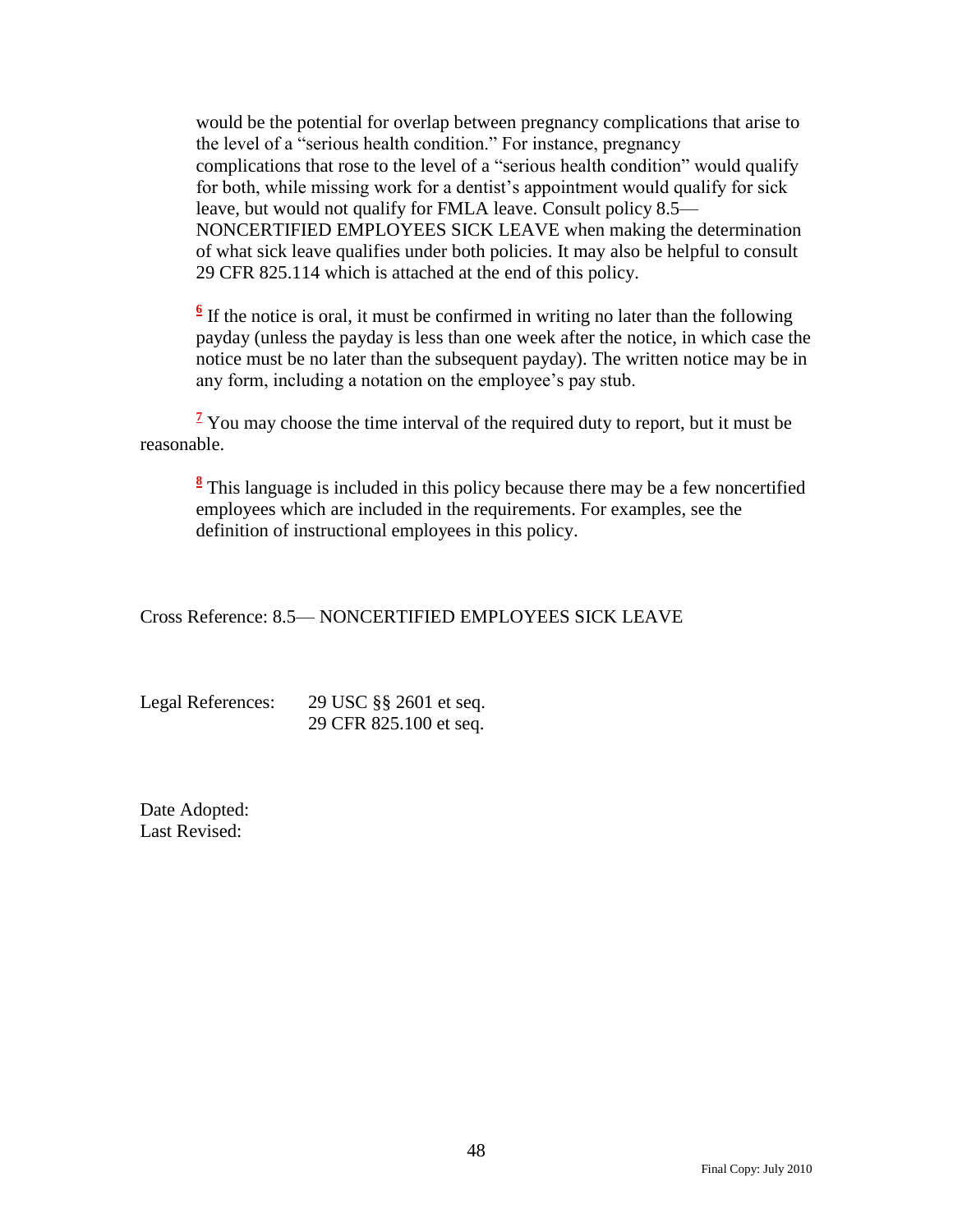### <span id="page-50-0"></span>**8.24—SCHOOL BUS DRIVER'S USE OF CELL PHONES**

Any driver of a motor vehicle which is privately owned and operated for compensation, or which is owned, leased or otherwise operated by, or for the benefit of the District, and is operated for the transportation of children to or from school or school sponsored activity shall not operate a cell phone unless the vehicle is safely off the road with the parking brake engaged.

Legal Reference: A.C.A. § 6-19-120 ADE Rules and Regulations Governing Mobile Phone Usage by School Bus Drivers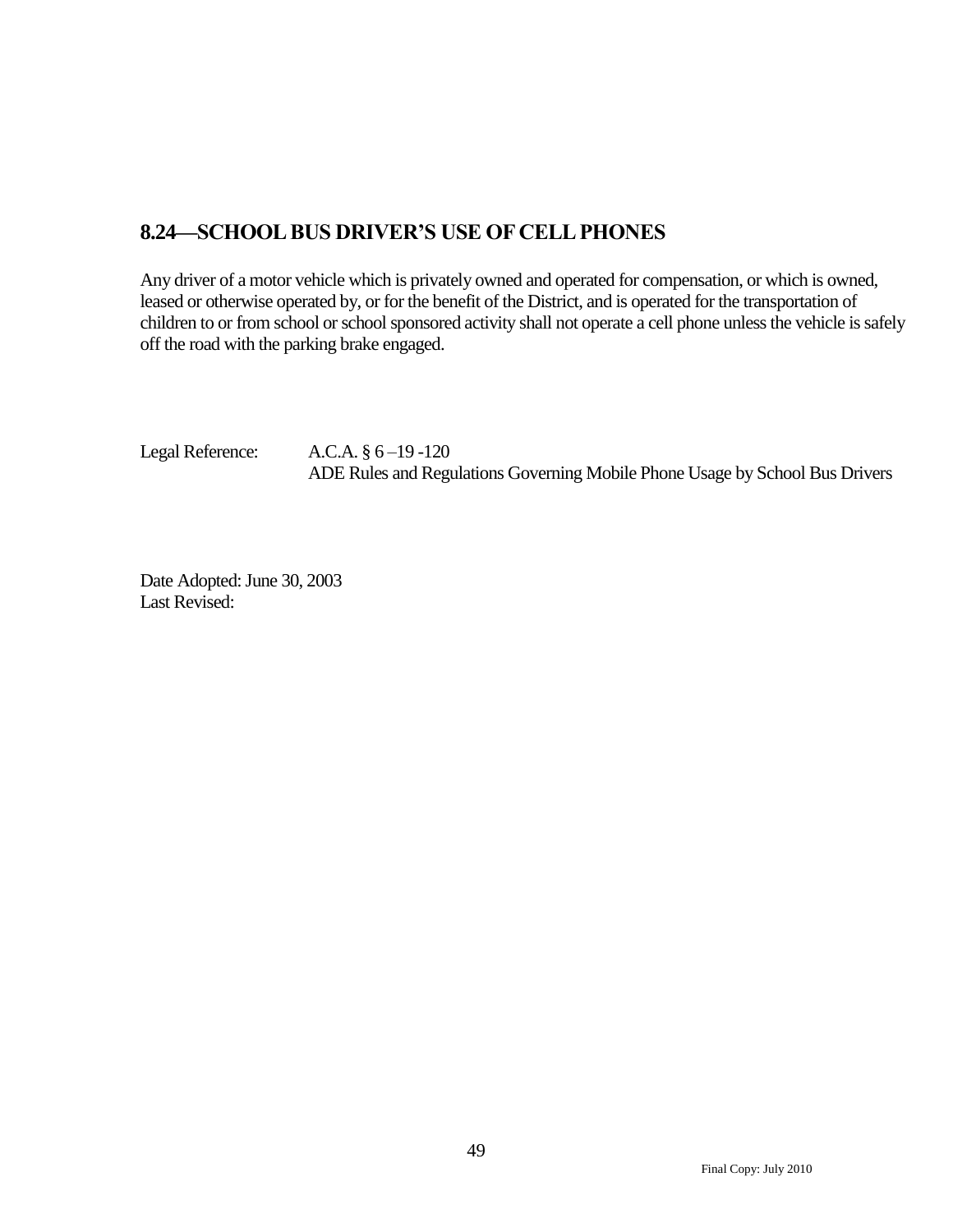### <span id="page-51-0"></span>**8.25— NONCERTIFIED PERSONNEL CELL PHONE USE**

Use of cell phones or other electronic communication devices by employees during their designated work time is strictly forbidden unless specifically approved in advance by the superintendent, building principal, or their designees.

In any instance where the district issues a cell phone or school computer to a school employee for use for school business purposes, the employee shall not use the equipment for personal use. Any employee who uses a school issued cell phones and/or computers for non-school purposes, except as permitted by the district's Internet/computer use policy, shall be subject to discipline, up to and including termination.

All employees are forbidden from using school issued cell phones while driving any vehicle at any time. Violation may result in disciplinary action up to and including termination.

Date Adopted: June 30, 2003 Last Revised: April 20, 2009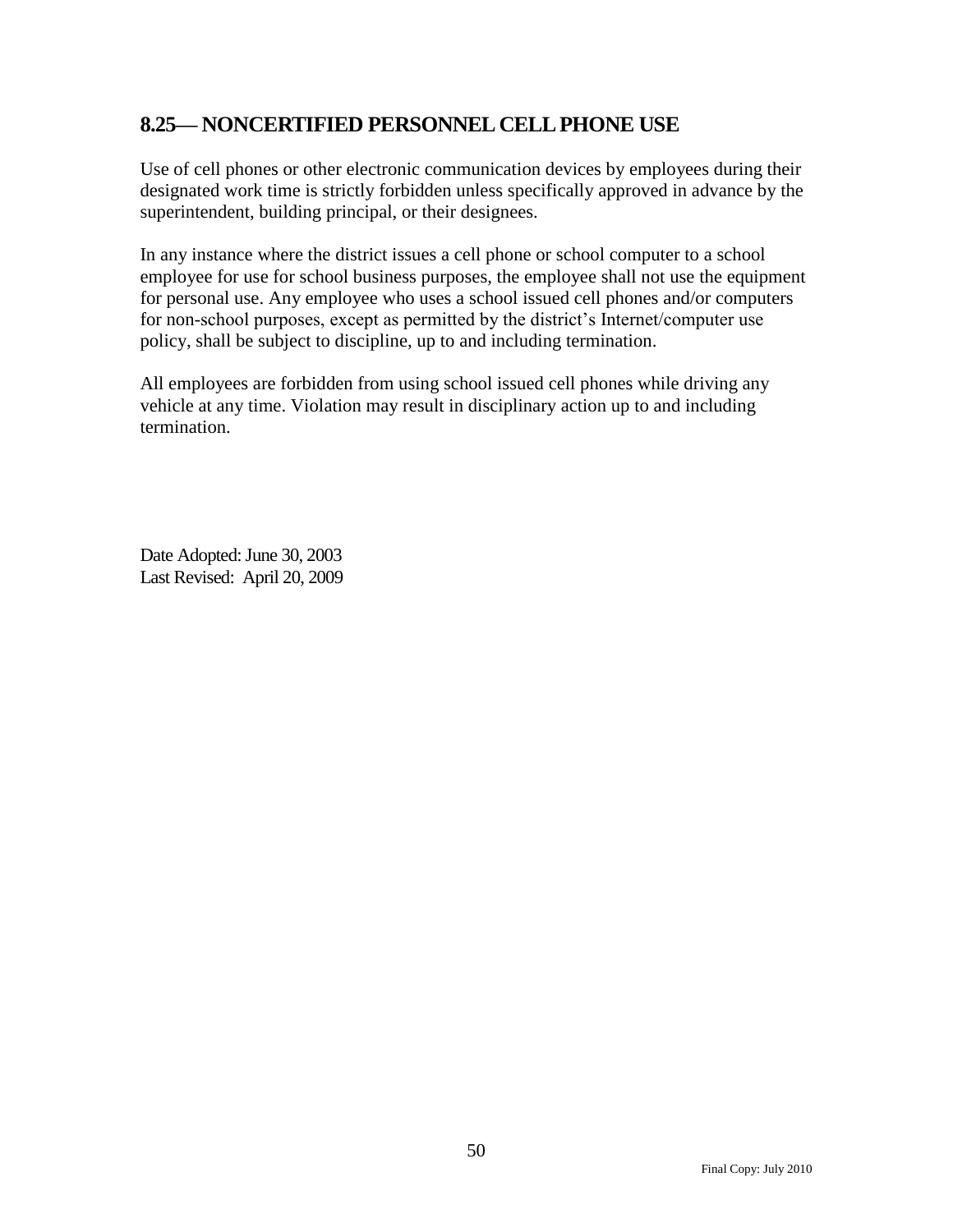## <span id="page-52-0"></span>**8.26—NONCERTIFIED PERSONNEL RESPONSIBILITIES GOVERNING BULLYING**

School employees who have witnessed, or are reliably informed that, a student has been a victim of bullying as defined in this policy, including a single action which if allowed to continue would constitute bullying, shall report the incident(s) to the principal. The principal or his/her designee shall be responsible for investigating the incident(s) to determine if disciplinary action is warranted.

The person or persons reporting behavior they consider to be bullying shall not be subject to retaliation or reprisal in any form.

District staff are required to help enforce implementation of the district's anti-bullying policy. The district's definition of bullying is included below. Students who bully another person are to be held accountable for their actions whether it occurs on school equipment or property; grounds; off school property; at a school sponsored or approved function, activity, or event; or going to or from school or a school activity. Students are encouraged to report behavior they consider to be bullying, including a single action which if allowed to continue would constitute bullying, to their teacher, staff member, or the building principal. The report may be made anonymously.

#### Definitions:

**Bullying** means the intentional harassment, intimidation, humiliation, ridicule, defamation, or threat or incitement of violence by a student against another student or public school employee by a written, verbal, electronic, or physical act that causes or creates a clear and present danger of:

- Physical harm to a public school employee or student or damage to the public school employee's or student's property;
- Substantial interference with a student's education or with a public school employee's role in education;
- A hostile educational environment for one (1) or more students or public school employees due to the severity, persistence, or pervasiveness of the act; or
- Substantial disruption of the orderly operation of the school or educational environment;

**Electronic act** means without limitation a communication or image transmitted by means of an electronic device, including without limitation a telephone, wireless phone or other wireless communications device, computer, or pager that results in the substantial disruption of the orderly operation of the school or educational environment.

Electronic acts of bullying are prohibited whether or not the electronic act originated on school property or with school equipment, if the electronic act is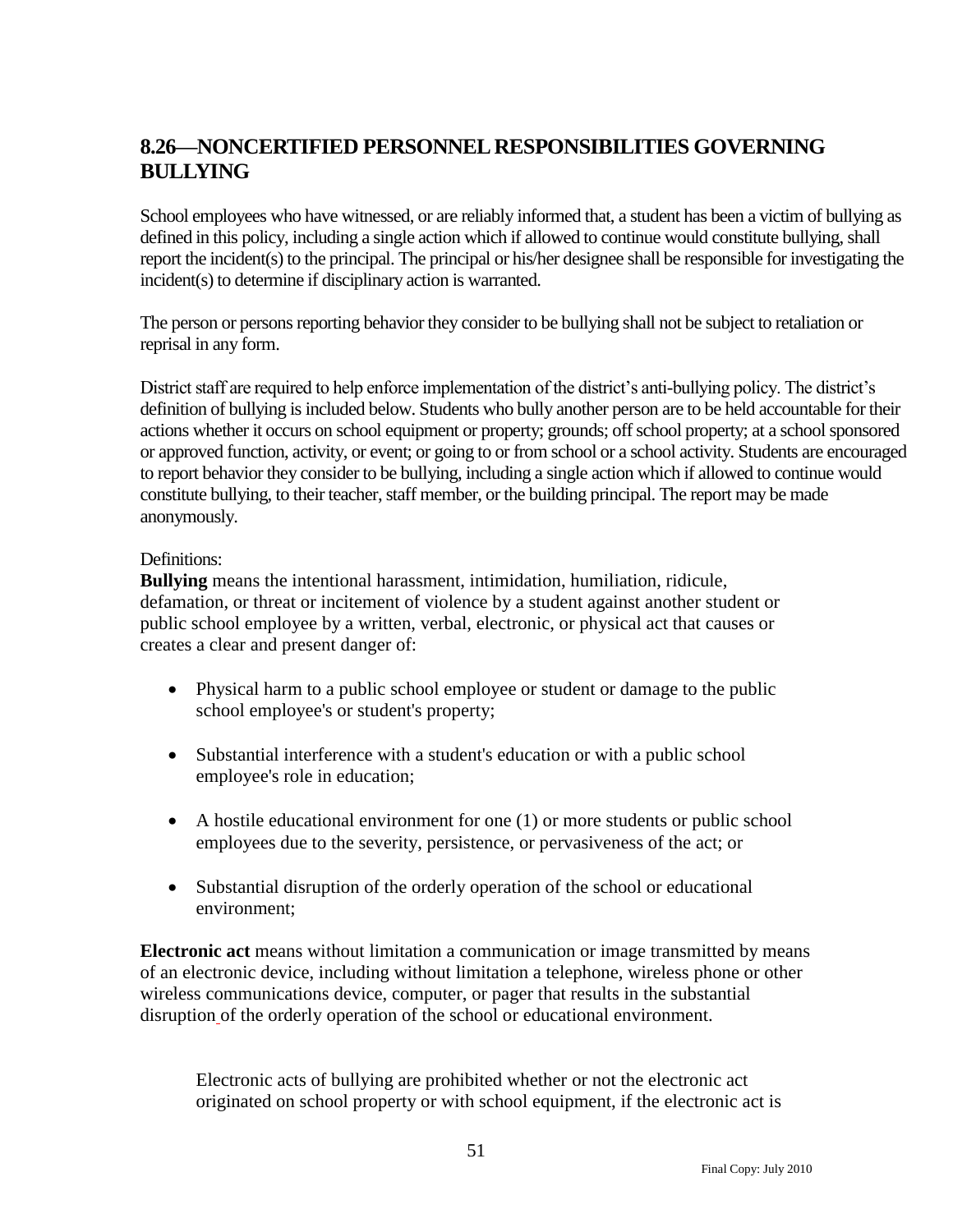directed specifically at students or school personnel and maliciously intended for the purpose of disrupting school, and has a high likelihood of succeeding in that purpose;

**Harassment** means a pattern of unwelcome verbal or physical conduct relating to another person's constitutionally or statutorily protected status that causes, or reasonably should be expected to cause, substantial interference with the other's performance in the school environment; and

**Substantial disruption** means without limitation that any one or more of the following occur as a result of the bullying:

- Necessary cessation of instruction or educational activities;
- Inability of students or educational staff to focus on learning or function as an educational unit because of a hostile environment;
- Severe or repetitive disciplinary measures are needed in the classroom or during educational activities; or
- Exhibition of other behaviors by students or educational staff that substantially interfere with the learning environment.

Examples of "Bullying" may include but are not limited to a pattern of behavior involving one or more of the following:

- 1. Sarcastic "compliments" about another student's personal appearance,
- 2. Pointed questions intended to embarrass or humiliate,
- 3. Mocking, taunting or belittling,
- 4. Non-verbal threats and/or intimidation such as "fronting" or "chesting" a person,
- 5. Demeaning humor relating to a student's race, gender, ethnicity or personal characteristics,
- 6. Blackmail, extortion, demands for protection money or other involuntary donations or loans,
- 7. Blocking access to school property or facilities,
- 8. Deliberate physical contact or injury to person or property,
- 9. Stealing or hiding books or belongings, and/or
- 10. Threats of harm to student(s), possessions, or others.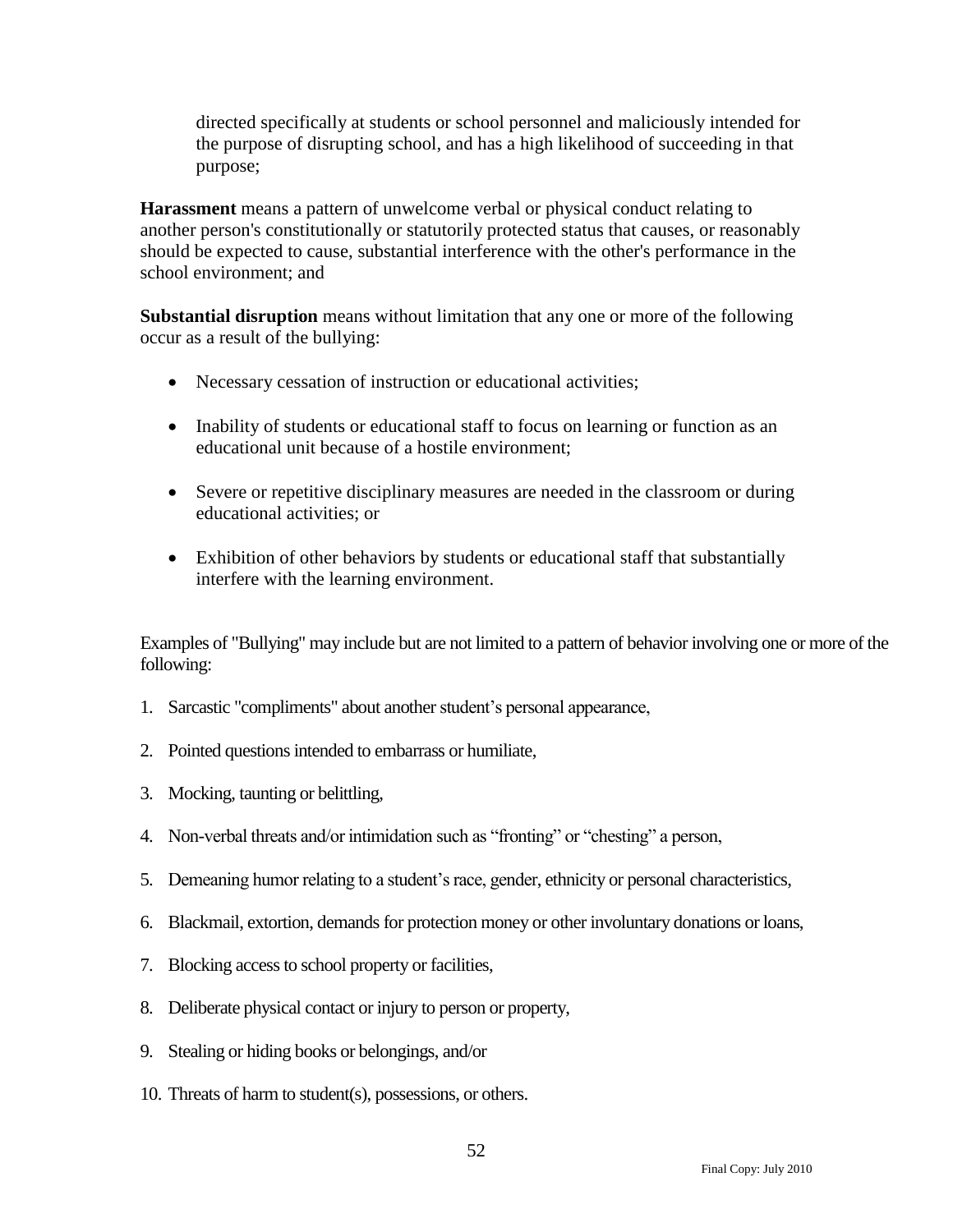Legal Reference: A.C.A. § 6-18-514 Date Adopted: June 20, 2005 Last Revised: May 22, 2007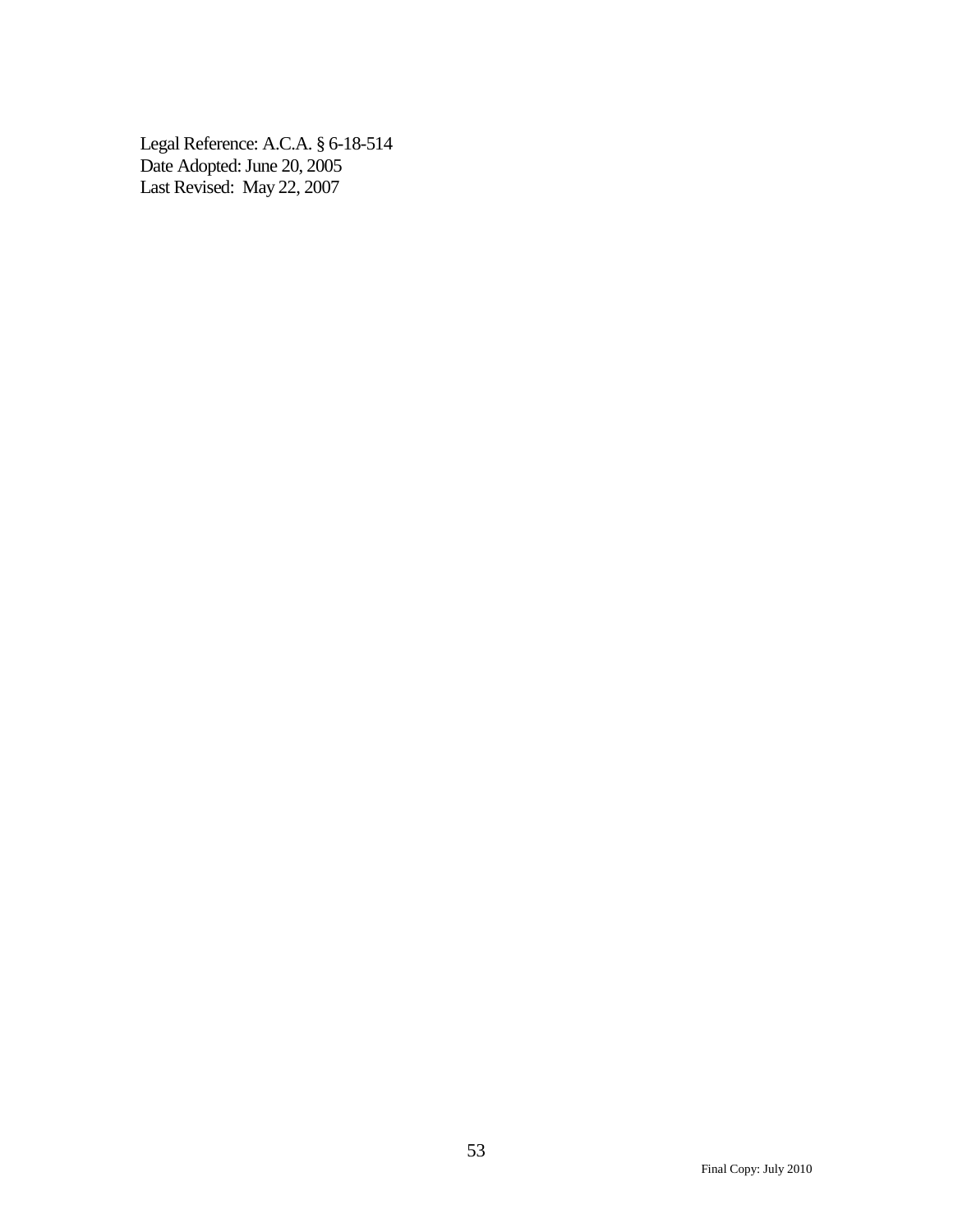## <span id="page-55-0"></span>**8.27—NONCERTIFIED PERSONNEL LEAVE — INJURY FROMASSAULT**

Any staff member who, while in the course of their employment, is injured by an assault or other violent act; while intervening in a student fight; while restraining a student; or while protecting a student from harm, shall be granted a leave of absence for up to one (1) year from the date of the injury, with full pay.

A leave of absence granted under this policy shall not be charged to the staff member's sick leave.

In order to obtain leave under this policy, the staff member must present documentation of the injury from a physician, with an estimate for time of recovery sufficient to enable the staff member to return to work, and written statements from witnesses (or other documentation as appropriate to a given incident) to prove that the incident occurred in the course of the staff member's employment.

Legal Reference: A.C.A. § 6-17-1308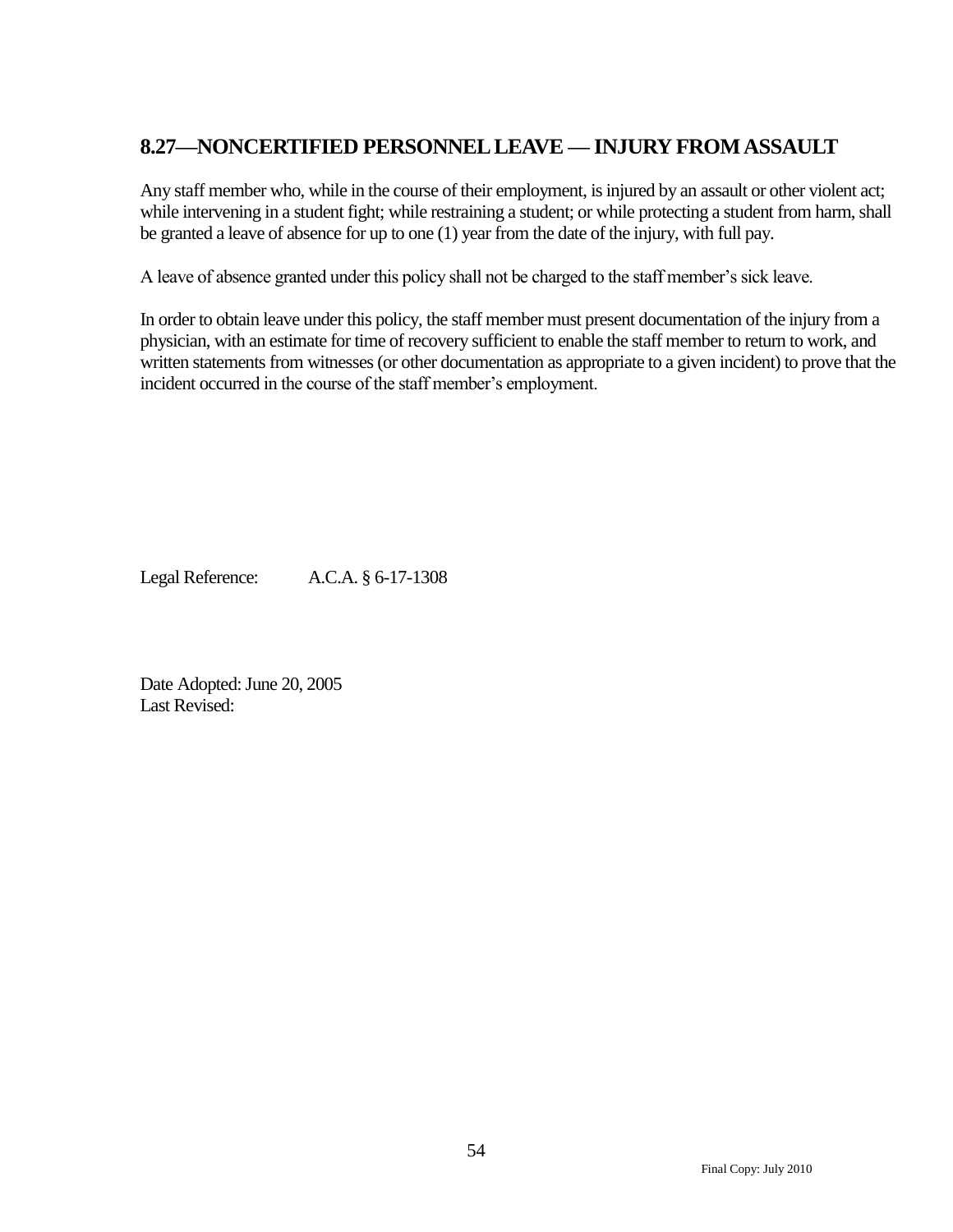### <span id="page-56-0"></span>**8.28— DRUG FREE WORKPLACE - NONCERTIFIED PERSONNEL**

The conduct of district staff plays a vital role in the social and behavioral development of our students. It is equally important that the staff have a safe, healthful, and professional environment in which to work. To help promote both interests, the district shall have a drug free workplace. It is, therefore, the district's policy that district employees are prohibited from the unlawful manufacture, distribution, dispensation, possession, or use of controlled substances, illegal drugs, inhalants, alcohol, as well as inappropriate or illegal use of prescription drugs. Such actions are prohibited both while at work or in the performance of official duties while off district property; violations of this policy will subject the employee to discipline, up to and including termination.

To help promote a drug free workplace, the district shall establish a drug-free awareness program to inform employees about the dangers of drug abuse in the workplace, the district's policy of maintaining a drug-free workplace, any available drug counseling, rehabilitation, and employee assistance abuse programs, and the penalties that may be imposed upon employees for drug abuse violations.

Should any employee be found to have been publicly under the influence of, or in illegal possession of, any illegal drug, controlled substance, whether or not engaged in any school or school-related activity, the employee may be subject to discipline, up to and including termination. This policy also applies to those employees who are under the influence of alcohol while on campus or at school-sponsored functions, including athletic events.

An employee living on campus or on school owned property is permitted to possess alcohol in his/her residence. The employee is bound by the restrictions stated in this policy while at work or performing his/her official duties.

Possession, use or distribution of drug paraphernalia by any employee, whether or not engaged in school or school-related activities, may subject the employee to discipline, up to and including termination. Possession in one's vehicle or in an area subject to the employee's control will be considered to be possession as though the substance were on the employee's person.

It shall not be necessary for an employee to test at a level demonstrating intoxication by any substance in order to be subject to the terms of this policy. Any physical manifestation of being under the influence of a substance may subject an employee to the terms of this policy. Those physical manifestations include, but are not limited to: unsteadiness; slurred speech; dilated or constricted pupils; incoherent and/or irrational speech; or the presence of an odor associated with a prohibited substance on one's breath or clothing.

Should an employee desire to provide the District with the results of a blood, breath or urine analysis, such results will be taken into account by the District only if the sample is provided within a time range that could provide meaningful results and only by a testing agency chosen or approved by the District. The District shall not request that the employee be tested, and the expense for such voluntary testing shall be borne by the employee.

Any employee who is charged with a violation of any state or federal law relating to the possession, use or distribution of illegal drugs, other controlled substances or alcohol, or of drug paraphernalia, must notify his immediate supervisor within five (5) week days (i.e., Monday through Friday, inclusive, excluding holidays) of being so charged. The supervisor who is notified of such a charge shall notify the Superintendent immediately. If the supervisor is not available to the employee, the employee shall notify the Superintendent within the five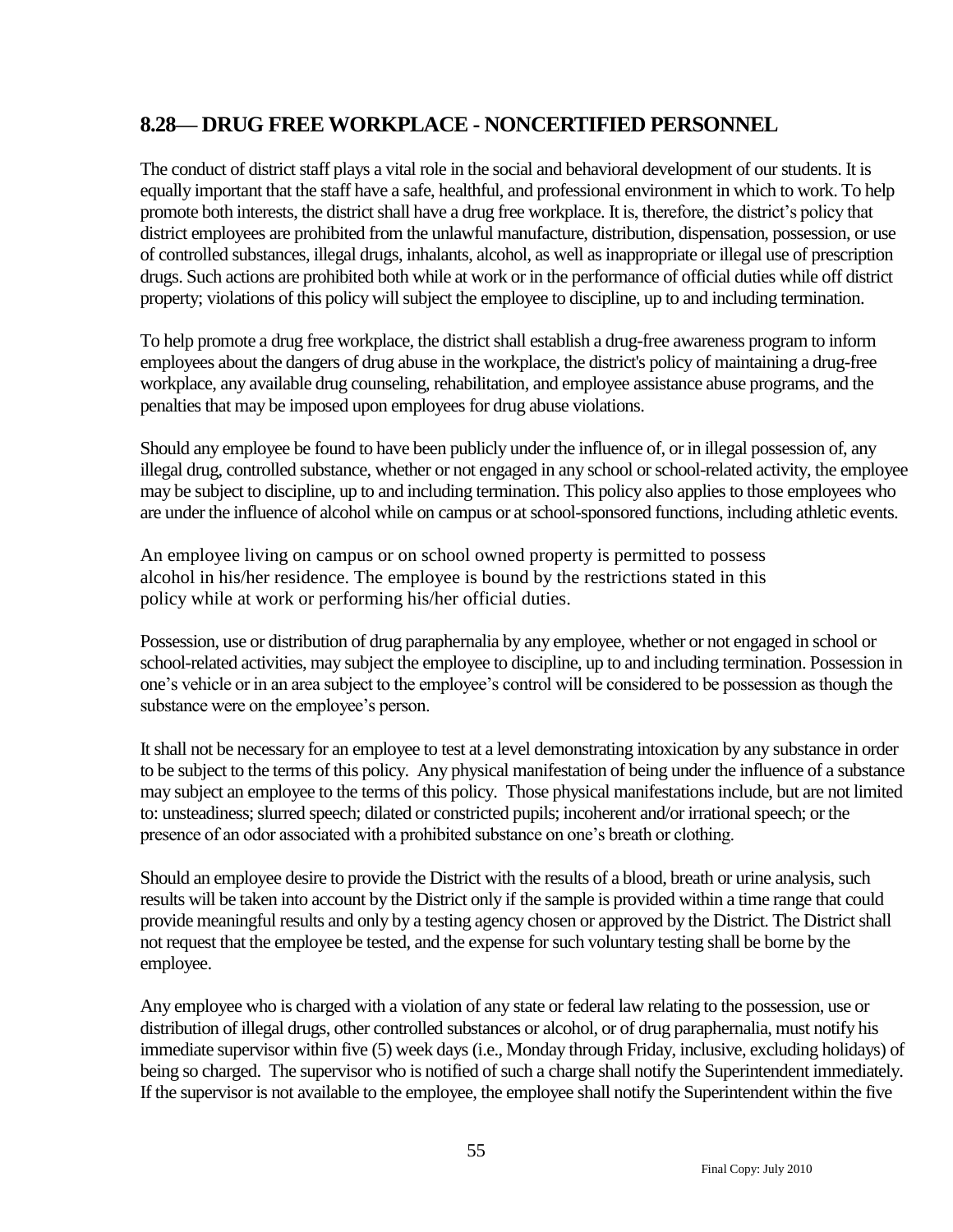#### (5) day period.

Any employee so charged is subject to discipline, up to and including termination. However, the failure of an employee to notify his supervisor or the Superintendent of having been so charged shall result in that employee being recommended for termination by the Superintendent.

Any employee convicted of any criminal drug statute violation for an offense that occurred while at work or in the performance of official duties while off district property shall report the conviction within 5 calendar days to the superintendent. Within 10 days of receiving such notification, whether from the employee or any other source, the district shall notify federal granting agencies from which it receives funds of the conviction. Compliance with these requirements and prohibitions is mandatory and is a condition of employment.

Any employee convicted of any state or federal law relating to the possession, use or distribution of illegal drugs, other controlled substances, or of drug paraphernalia, shall be recommended for termination.

Any employee who must take prescription medication at the direction of the employee's physician, and who is impaired by the prescription medication such that he cannot properly perform his duties shall not report for duty. Any employee who reports for duty and is so impaired, as determined by his supervisor, will be sent home. The employee shall be given sick leave, if owed any. The District or employee will provide transportation for the employee, and the employee may not leave campus while operating any vehicle. It is the responsibility of the employee to contact his physician in order to adjust the medication, if possible, so that the employee may return to his job unimpaired. Should the employee attempt to return to work while impaired by prescription medications, for which the employee has a prescription, he will, again, be sent home and given sick leave, if owed any-Should the employee attempt to return to work while impaired by prescription medication a third time the employee may be subject to discipline, up to and including a recommendation of termination.

Any employee who possesses, uses, distributes or is under the influence of a prescription medication obtained by a means other than his own current prescription shall be treated as though he was in possession, possession with intent to deliver, or under the influence, etc. of an illegal substance. An illegal drug or other substance is one which is (a) not legally obtainable; or (b) one which is legally obtainable, but which has been obtained illegally. The District may require an employee to provide proof from his physician and/or pharmacist that the employee is lawfully able to receive such medication. Failure to provide such proof, to the satisfaction of the Superintendent, may result in discipline, up to and including a recommendation of termination.

Legal References: 41 USC § 702, 703, and 706

Date Adopted: June 20, 2005 Last Revised: June 15, 2009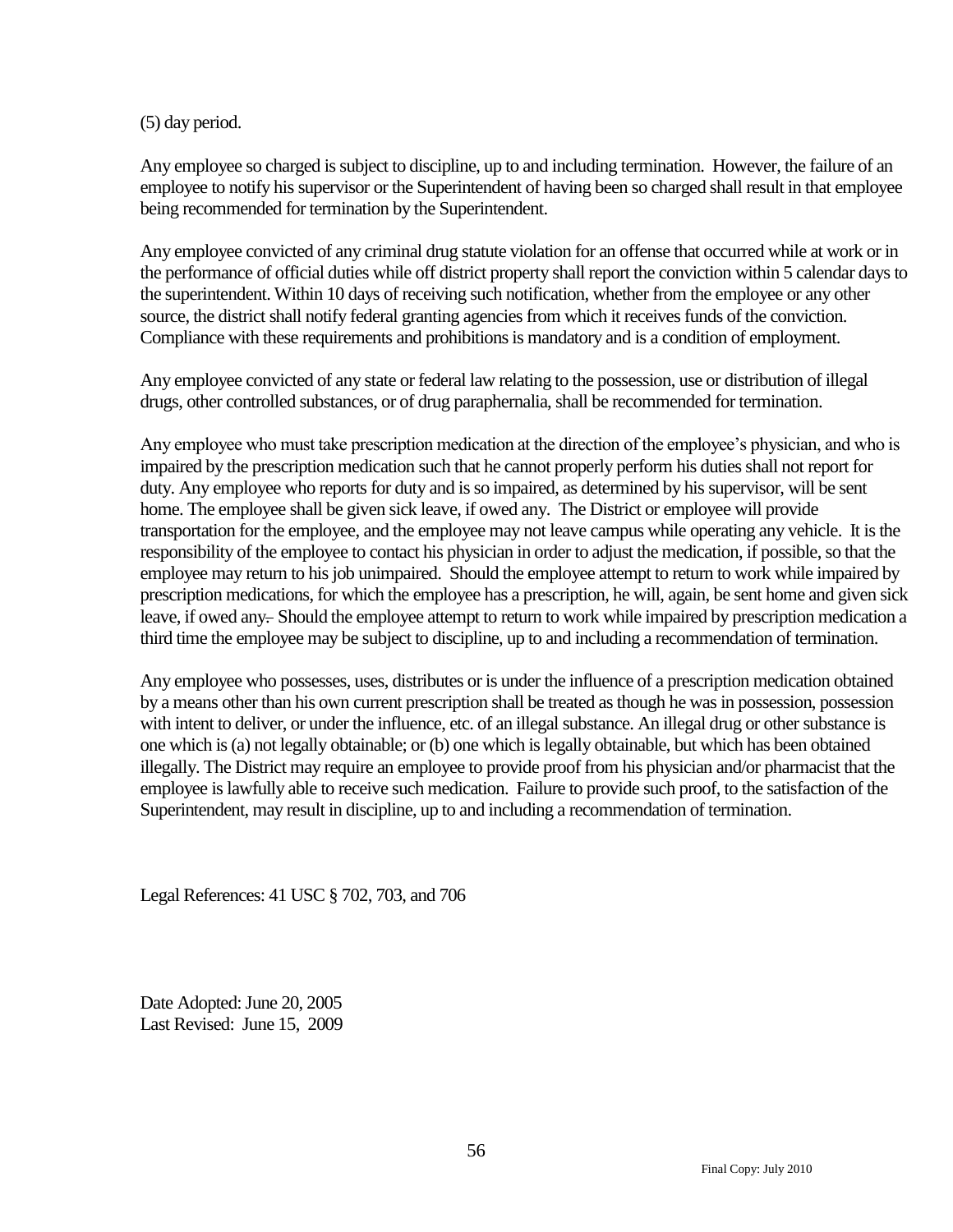### <span id="page-58-0"></span>**8.28F—DRUG FREE WORKPLACE POLICY ACKNOWLEDGEMENT**

#### **CERTIFICATION**

I, hereby certify that I have been presented with a copy of the Spring Hill District's drug-free workplace policy, that I have read the statement, and that I will abide by its terms as a condition of my employment with District.

Signature \_\_\_\_\_\_\_\_\_\_\_\_\_\_\_\_\_\_\_\_\_\_\_\_\_\_\_\_\_\_\_\_\_\_\_\_\_\_\_\_\_\_\_\_\_\_\_\_\_

Date \_\_\_\_\_\_\_\_\_\_\_\_\_\_\_\_\_\_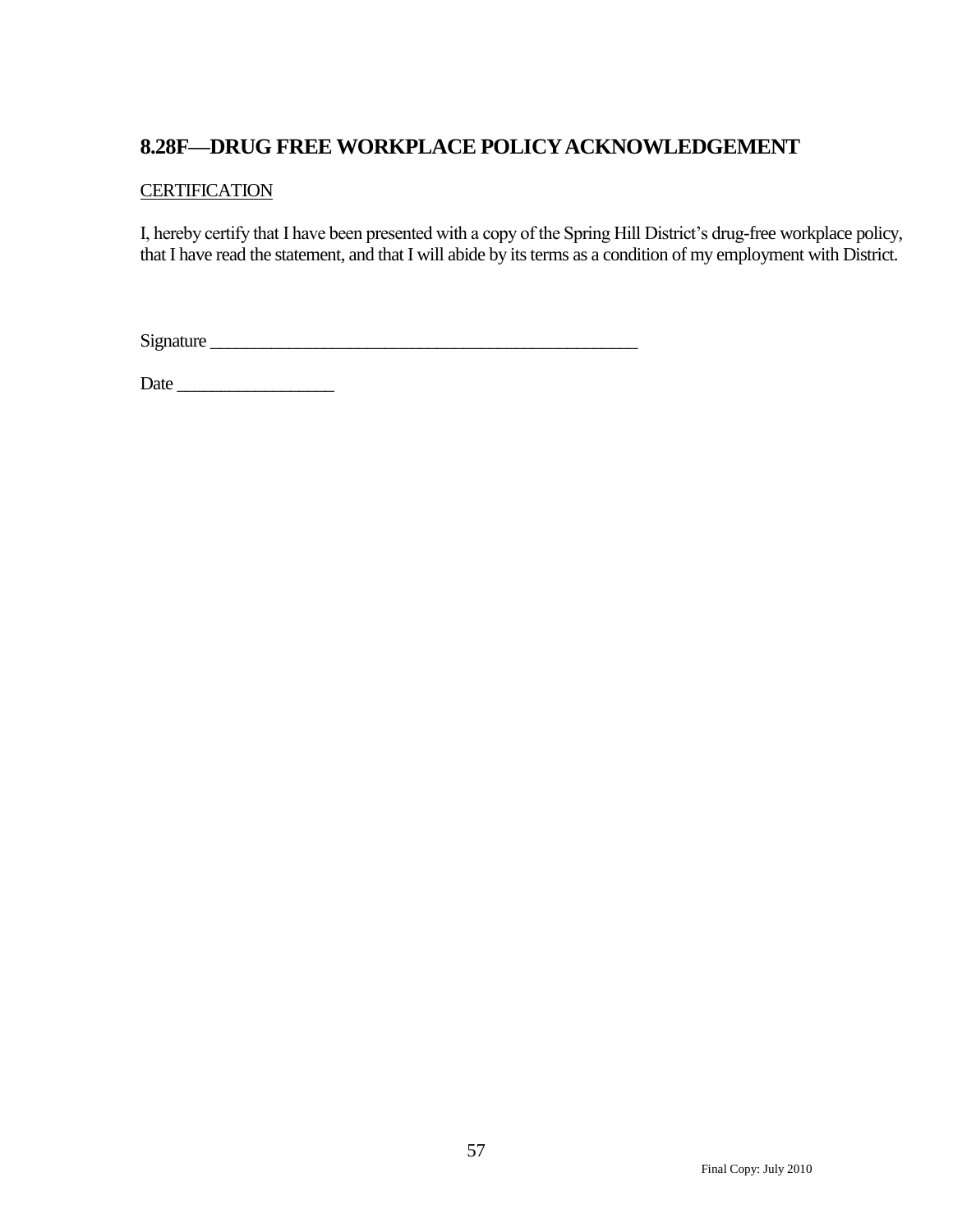### <span id="page-59-0"></span>**8.29—REQUIREMENTS FOR PARAPROFESSIONALS**

No Child Left Behind (NCLB) requires that Title I paraprofessionals who have any student instructional contact be "highly qualified." This requires that, at a minimum, they shall have:

- 1. completed at least 2 years of study at an institution of higher education;
- 2. obtained an associate's (or higher) degree;
- 3. taken and passed the Parapro Assessment Test certifying they are highly qualified; or
- 4. satisfied any other state or federal requirement for paraprofessionals to be "highly qualified."

New employees hired as paraprofessionals are required to have met the qualifications criteria as an initial condition for employment. Title I paraprofessionals who have any student instructional contact already employed by the district as of January 8, 2002 must be able to meet the qualifications criteria by January 1, 2006.

The superintendent shall determine if, in his or her opinion, a paraprofessional employed by the district prior to January 8, 2002 may be reasonably expected to satisfy the requirements imposed by NCLB or state requirements by January 1, 2006.**<sup>1</sup>** No later than 30 days prior to each paraprofessional's contract commencement date the superintendent shall notify paraprofessional employees deemed unlikely to satisfy NCLB and/or state requirements that they are being recommended for non-renewal. In the event that, subsequent to contract renewal, the superintendent determines the paraprofessional employee does not meet the definition of "highly qualified," it shall be grounds for termination of the paraprofessional's contract of employment.

An exception to the highly qualified requirements of NCLB is allowed for paraprofessionals who are proficient in English and a language other than English and who provide services primarily to enhance the participation of children in programs served under Title I by acting as a translator; or whose duties consist solely of conducting parental involvement activities consistent with the requirements of NCLB.

Legal Reference:  $20 \text{ USC} \text{ } \text{\&} 6319(c)(d)(e)$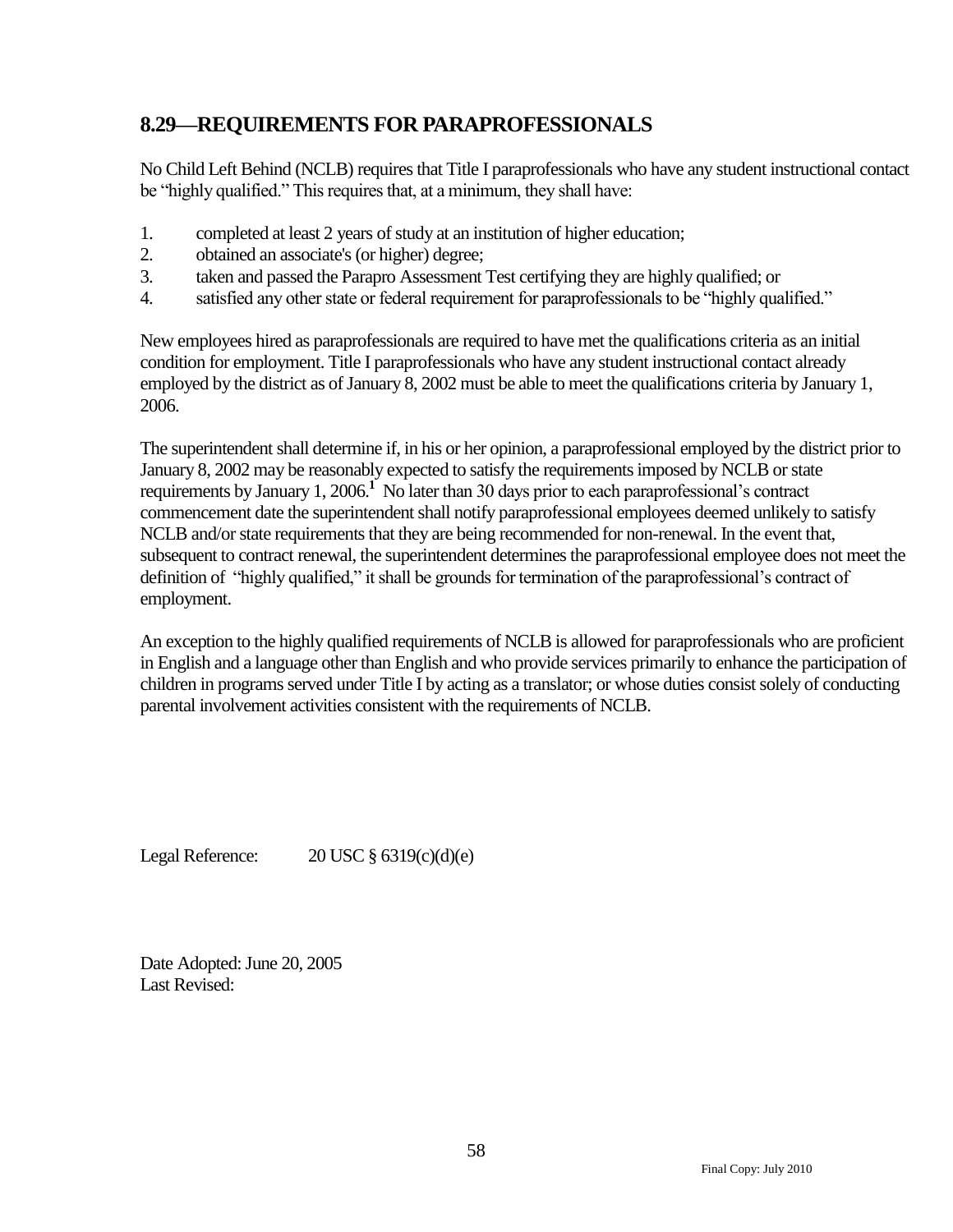### <span id="page-60-0"></span>**8.30—NONCERTIFIED PERSONNEL REDUCTION IN FORCE**

The School Board acknowledges its authority to conduct a reduction in force (RIF) when a decrease in enrollment or other reason(s) make such a reduction necessary or desirable. A RIF will be conducted when the need for a reduction in the work force exceeds the normal rate of attrition for that portion of the staff that is in excess of the needs of the district as determined by the superintendent.

In effecting a reduction in force, the primary goals of the school district shall be: what is in the best interests of the students; to maintain accreditation in compliance with the Standards of Accreditation for Arkansas Public Schools and/or the North Central Association; and the needs of the district. A reduction in force will be implemented when the superintendent determines it is advisable to do so and shall be effected through nonrenewal, termination, or both. Any reduction in force will be conducted by evaluating the needs and long- and short-term goals of the school district in relation to the staffing of the district.

If a reduction in force becomes necessary, the RIF shall be conducted separately for each occupational category of classified personnel identified within the district on the basis of each employee's years of service. The employee within each occupational category with the least years of experience will be laid off first. The employee with the most years of employment in the district as compared to other employees in the same category shall be laid off last. In the event that employees within a given occupational category have the same length of service to the district the one with the earlier hire date, based on date of board action, will prevail.

All credited years of service must be verified by documents on file with the District by October 1 of the current school year. Each employee's length of service shall be ranked within the category in which he/she has been assigned within the last two years, including the current year. In the event that an employee's assignment is different this school year from the previous school year, separate point totals shall be developed for each category of assignment. All non-certified employees shall receive a listing of the personnel within their category with corresponding point totals. Upon receipt of the list, each employee has ten (10) working days within which to appeal his or her assignment of points with the superintendent whose decision shall be final.

Total years of service to the district shall include non-continuous years of service; in other words, an employee who left the district and returned later will have the total years of service counted, from all periods of employment. Less than a semester in any contract year does not count as a year of service. Length of service in a certified position shall not count for the purpose of length of service for a non-certified position. There is no right or implied right for any employee to "bump" or displace any other employee.

In the event the district is involved in an annexation or consolidation, employees from all the districts involved will be ranked according to years of service. A year of employment at an annexed or consolidated district will be counted the same as a year at the receiving or resulting district. No credit for years of service will be given at other public or private schools, or for higher education or Educational Service Cooperative employment.

Pursuant to any reduction in force brought about by consolidation or annexation and as a part of it, the salaries of all employees will be brought into compliance, by a partial RIF if necessary, with the receiving district's salary schedule and further adjustments made if length of contract or job assignments change.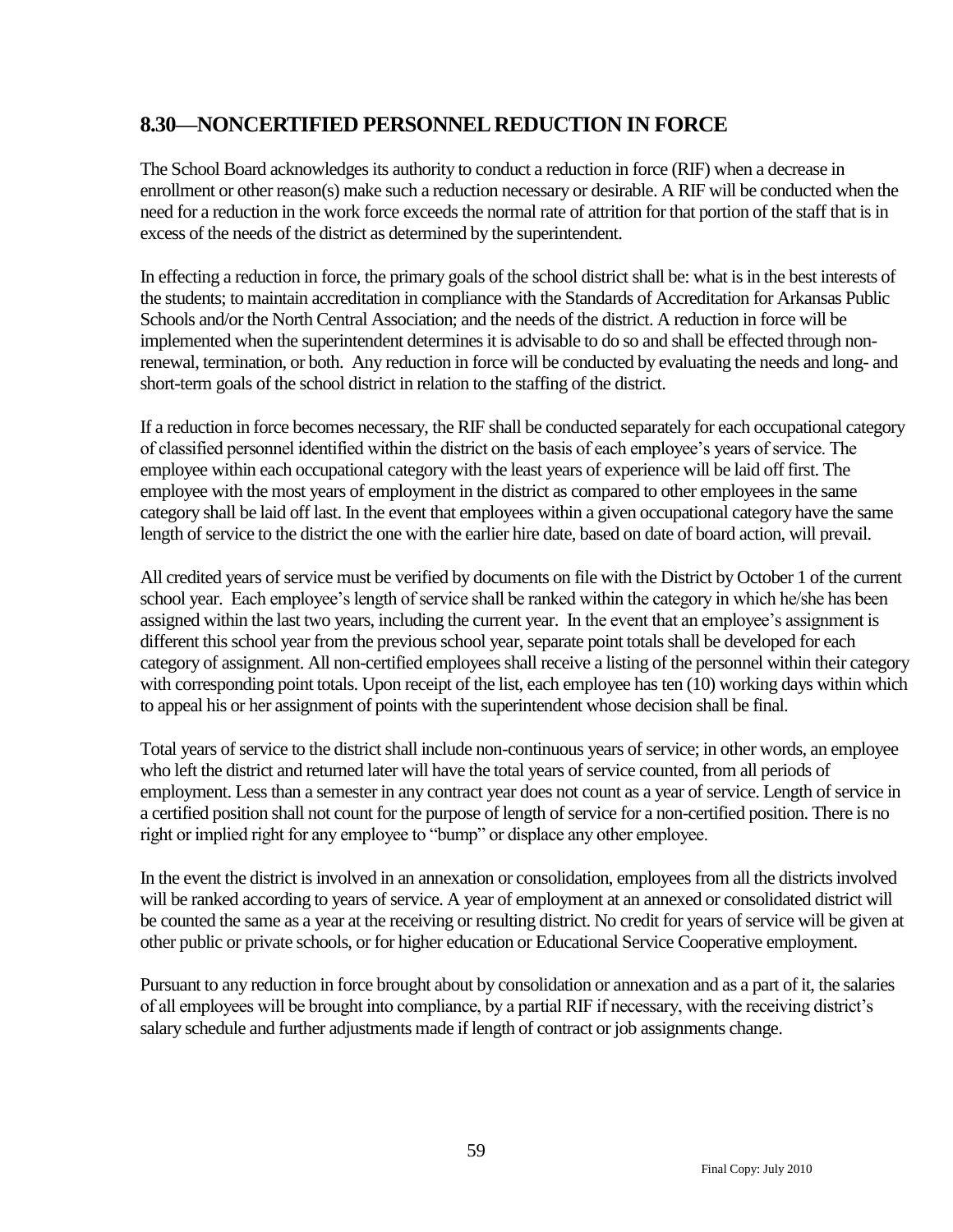If an employee is non-renewed under this policy, he or she shall be offered an opportunity to fill a vacancy for which he or she is qualified for a period of up to two (2) years. The non-renewed employee shall be recalled for a period of two (2) years in reverse order of the layoff to any position for which he or she is qualified. Notice of vacancies to non-renewed employees shall be by certified mail and they shall have 10 working days from the date that the notification is received in which to accept the offer of a position. A lack of response or a nonrenewed employee's refusal of a position shall end the district's obligation to replace the laid-off teacher.

**Note:** For example, if the district's salary schedule provided for a range of salaries for maintenance employees ranging from \$8.50 an hour to \$12.50 an hour, and one maintenance employee is making \$14.00 an hour, the superintendent, as part of the RIF, would send a letter of partial nonrenewal to the maintenance employee to bring the salary into compliance with the salary schedule.

Legal Reference: A.C.A. § 6-17-2406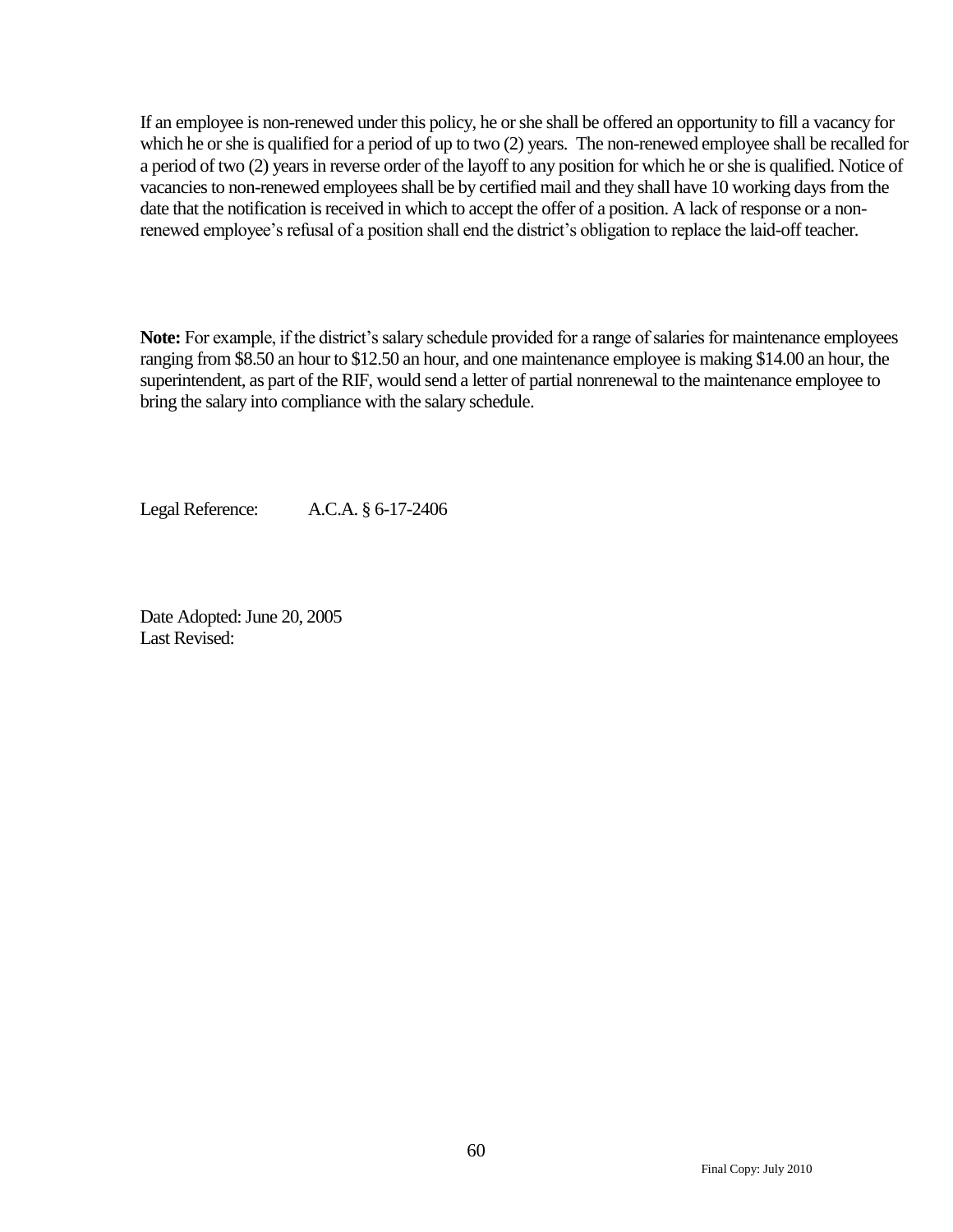### <span id="page-62-0"></span>**8.31—NONCERTIFIED PERSONNEL TERMINATION AND NON-RENEWAL**

For procedures relating to the termination and non-renewal of noncertified employees, please refer to the Public School Employee Fair Hearing Act A.C.A. § 6-17-1701 through 1705. The Act specifically is not made a part of this policy by this reference.

A copy of the code is available in the office of the principal of each school building.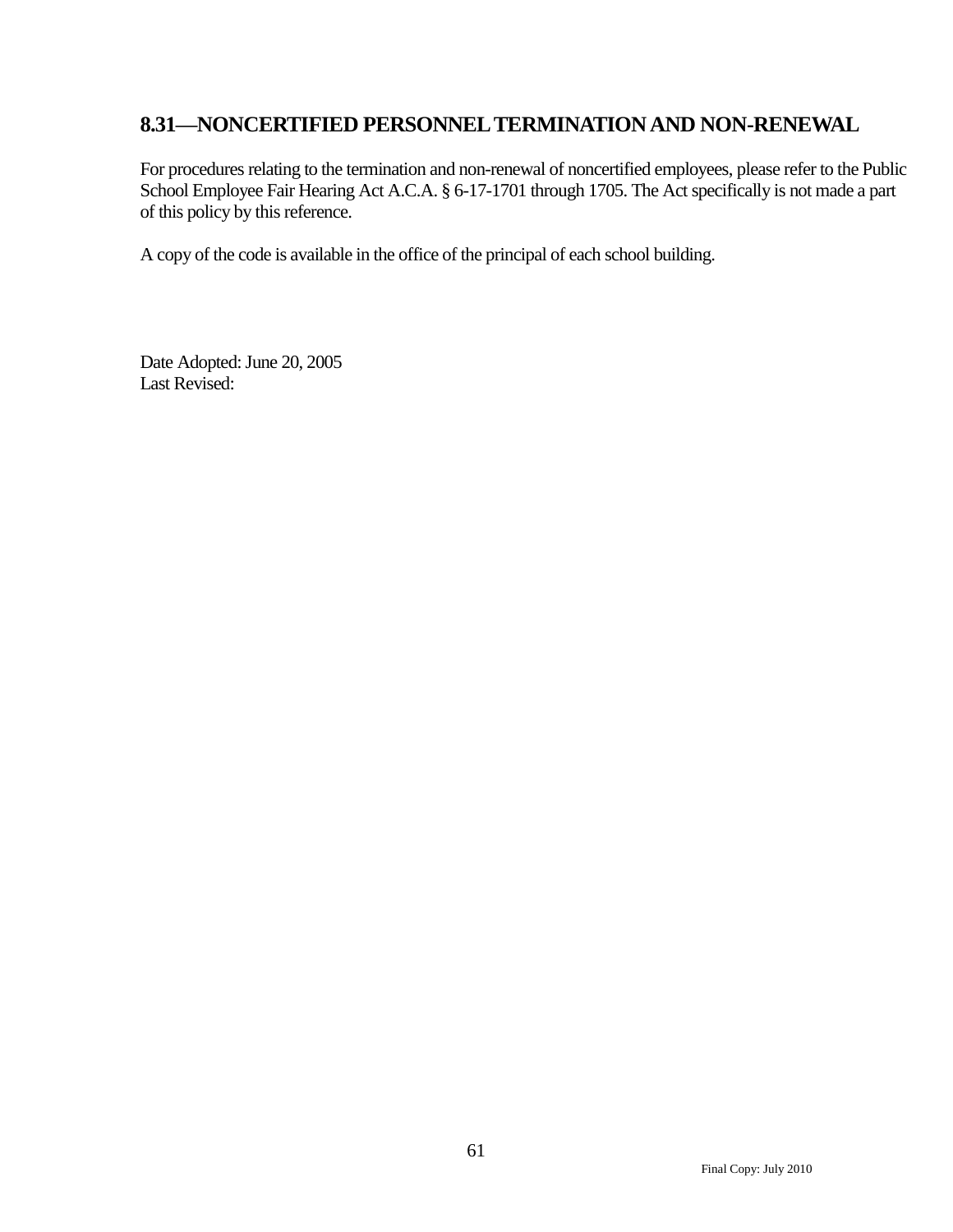# <span id="page-63-0"></span>**8.32—NONCERTIFIED PERSONNEL ASSIGNMENTS**

The superintendent shall be responsible for assigning and reassigning noncertified personnel.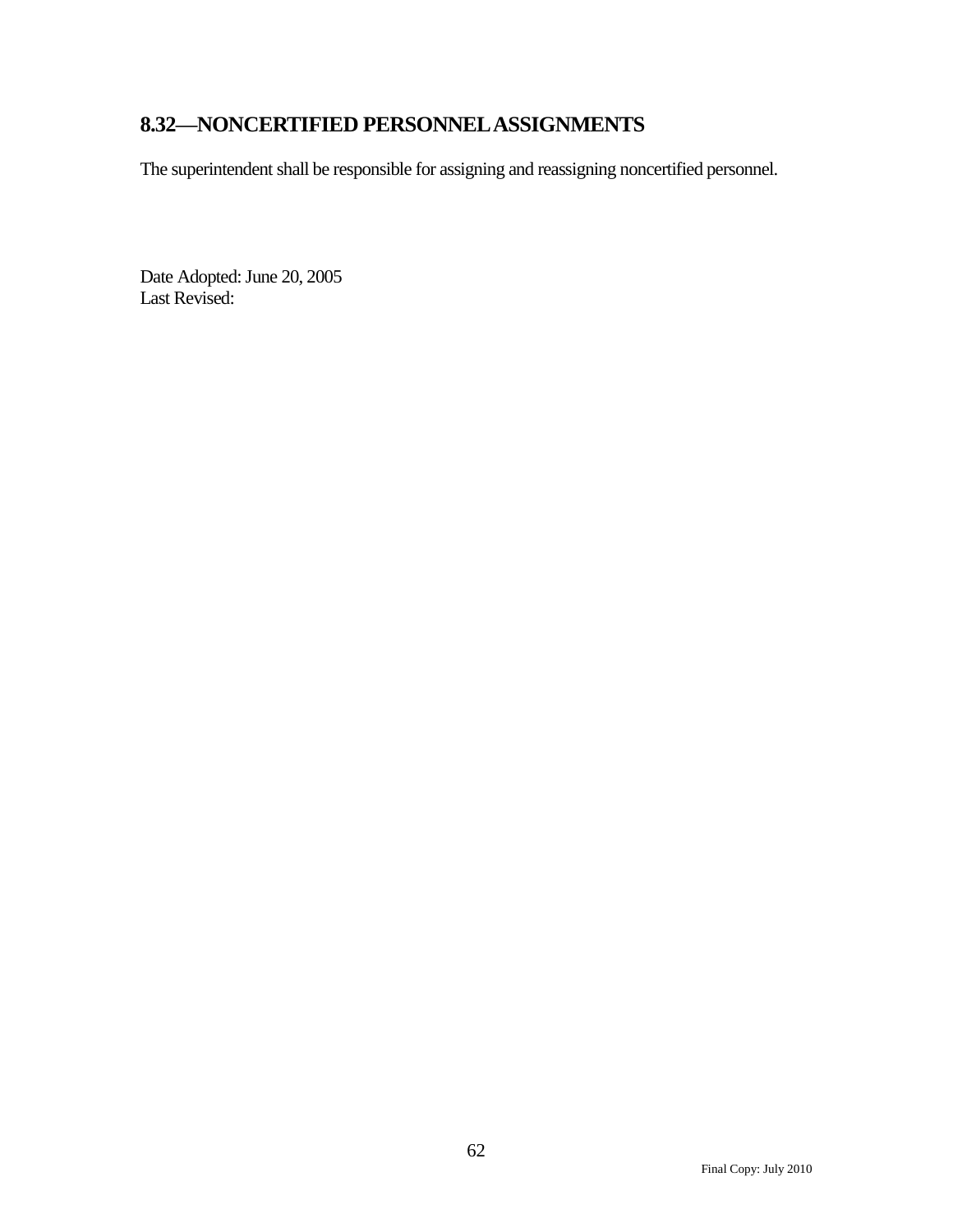### <span id="page-64-0"></span>**8.33—NONCERTIFIED PERSONNEL VACATION TIME**

- 1. Any employee working on a twelve-month contract is entitled to two weeks (10 days) vacation with pay following the first year of employment.
- 2. All vacations must be taken in the months of June, July, or August unless approved by the Superintendent.
- 3. All vacations are to be pre-approved in advance by the Superintendent. Sick days and personal days must also be approved by the Superintendent during the summer months.
- 4. All vacations must be taken following the first year of employment. An individual cannot take more than ten (10) vacation days during a twelve (12) month period of time. In cases of extenuating circumstances, the superintendent may approve more than ten (10) days during a twelve (12) month period of time. An individual cannot have in excess of ten (10) accumulated vacation days (including days credited for the new year) on the date the normal 190 day school calendar begins in August of each year. (Use them or lose them.)
- 5. Upon the death of an employee, accrued vacation days will be paid at the employee's daily rate of pay. This amount will be included in the final pay-out payroll check. If the employee had been receiving pay through payroll direct deposit, the final check will be by direct deposit. Otherwise, the check will be paid to the order of the deceased employee's estate or legal beneficiary.

Date Adopted: June 26, 2006 Last Revised: April 20, 2009 [Effective July 1, 2009]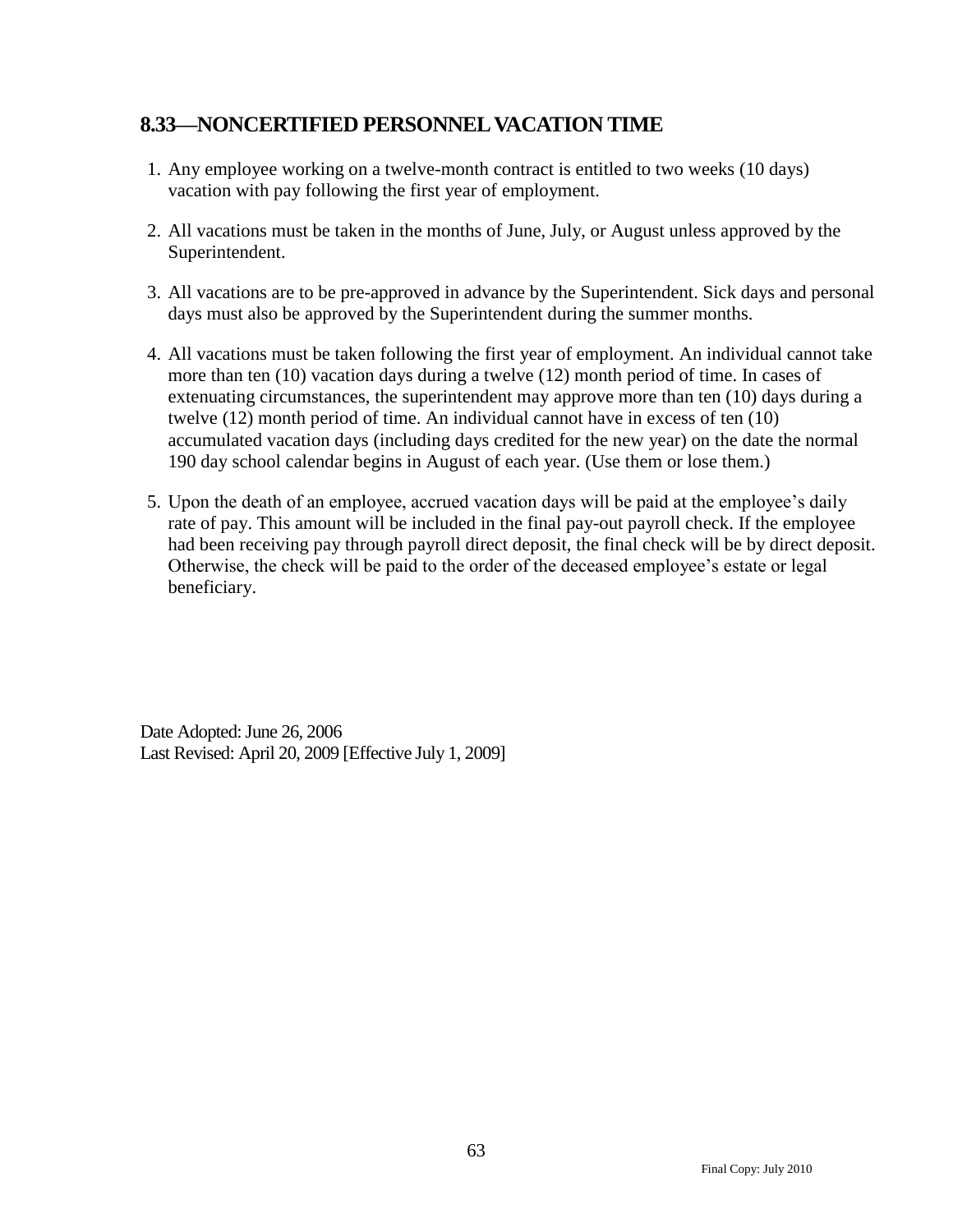### <span id="page-65-0"></span>**8.34—NONCERTIFIED PERSONNEL WHO ARE MANDITORY REPORTERS DUTY TO REPORT CHILD ABUSE, MALTREATMENT OR NEGLECT**

It is the statutory duty of noncertified school district employees **who are mandatory reporters** and who have reasonable cause to suspect child abuse or maltreatment to directly and personally report these suspicions to the Arkansas Child Abuse Hotline, by calling 1-800-482-5964. Failure to report suspected child abuse, maltreatment or neglect by calling the Hotline can lead to criminal prosecution and individual civil liability of the person who has this duty. Notification of local or state law enforcement does not satisfy the duty to report; only notification by means of the Child Abuse Hotline discharges this duty.

The duty to report suspected child abuse or maltreatment is a direct and personal duty for statutory mandatory reporters, and cannot be assigned or delegated to another person. There is no duty to investigate, confirm or substantiate statements a student may have made which form the basis of the reasonable cause to believe that the student may have been abused or subjected to maltreatment by another person; however, a person with a duty to report may find it helpful to make a limited inquiry to assist in the formation of a belief that child abuse, maltreatment or neglect has occurred, or to rule out such a belief**<sup>2</sup>** . Employees and volunteers who call the Child Abuse Hotline in good faith are immune from civil liability and criminal prosecution.

By law, no school district or school district employee may prohibit or restrict an employee or volunteer **who is a mandatory reporter** from directly reporting suspected child abuse or maltreatment, or require that any person notify or seek permission from any person before making a report to the Child Abuse Hotline.

For a listing of who qualifies as mandatory reporters refer to A.C.A. § 12-12- 507(b).

Legal References: A.C.A. § 12-12-504, 507, 517

Date Adopted: June 23, 2008 Last Revised: June 15, 2009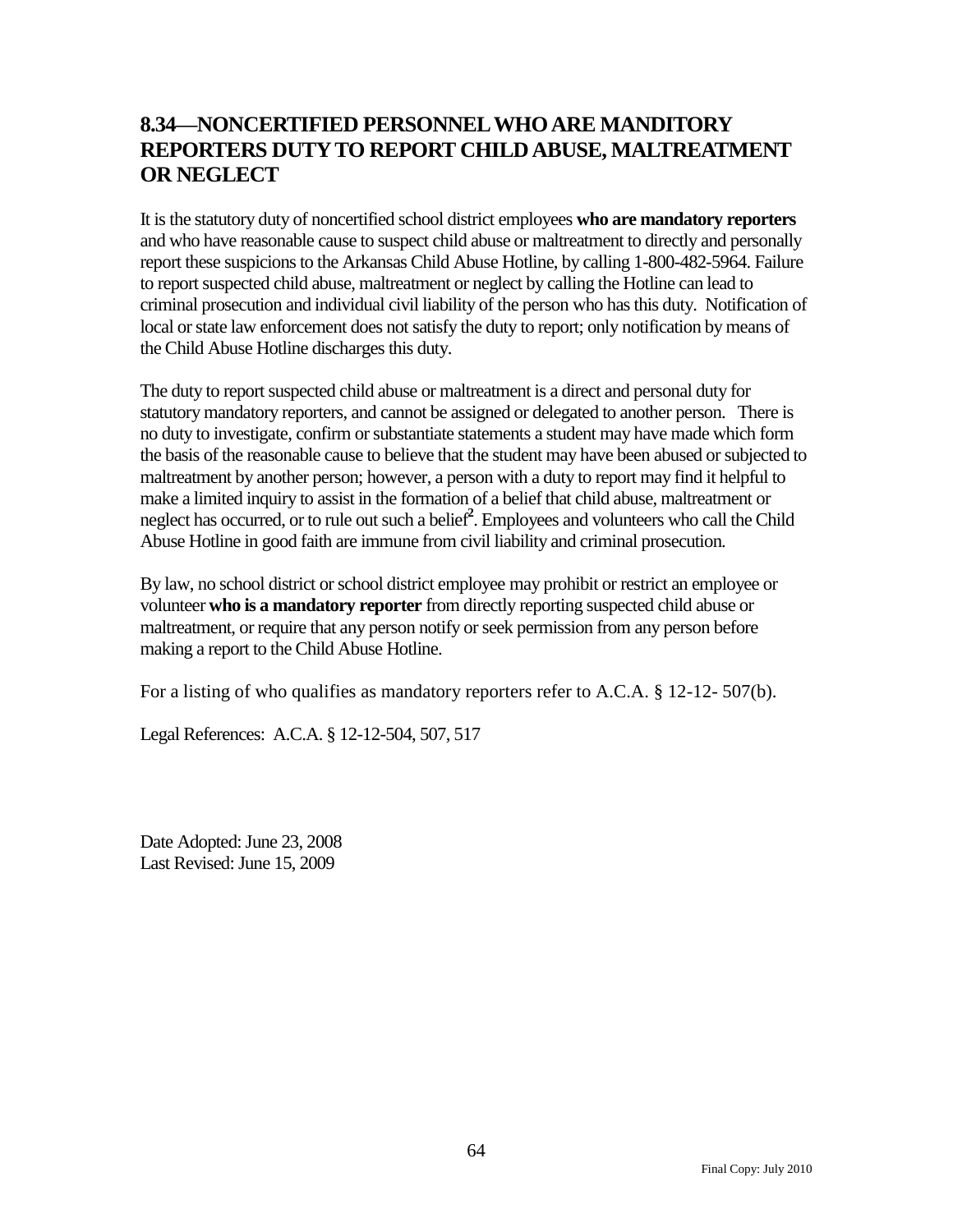### <span id="page-66-0"></span>**8.35—RELEASE of STUDENT'S FREE and REDUCED PRICE MEAL ELIGIBLITY INFORMATION**

As part of the district's participation in the National School Lunch Program and the School Breakfast Program, the district collects eligibility data from its students. The data's confidentiality is very important and is governed by federal law. The district has made the determination to release student eligibility status or information as permitted by law. Federal law governs how eligibility data may be released and to whom. The district will take the following steps to ensure its confidentiality:

Some data may be released to government agencies or programs authorized by law to receive such data without parental consent, while other data may only be released after obtaining parental consent. In both instances, allowable information shall only be released on a need to know basis to individuals authorized to receive the data. The recipients shall sign an agreement with the district specifying the names or titles of the persons who may have access to the eligibility information. The agreement shall further specify the specific purpose(s) for which the data will be used and how the recipient(s) shall protect the data from further, unauthorized disclosures.

The superintendent shall designate the staff member(s) responsible for making eligibility determinations. Release of eligibility information to other district staff shall be limited to as few individuals as possible who shall have a specific need to know such information to perform their job responsibilities. Principals, counselors, teachers, and administrators shall not have routine access to eligibility information or status.

Each staff person with access to individual eligibility information shall be notified of their personal liability for its unauthorized disclosure and shall receive appropriate training on the laws governing the restrictions of such information.

Legal References: Commissioner's Memos IA-05-018, FIN 09-041, and IA 99-011

Date Adopted: April 20, 2009 Date Revised: